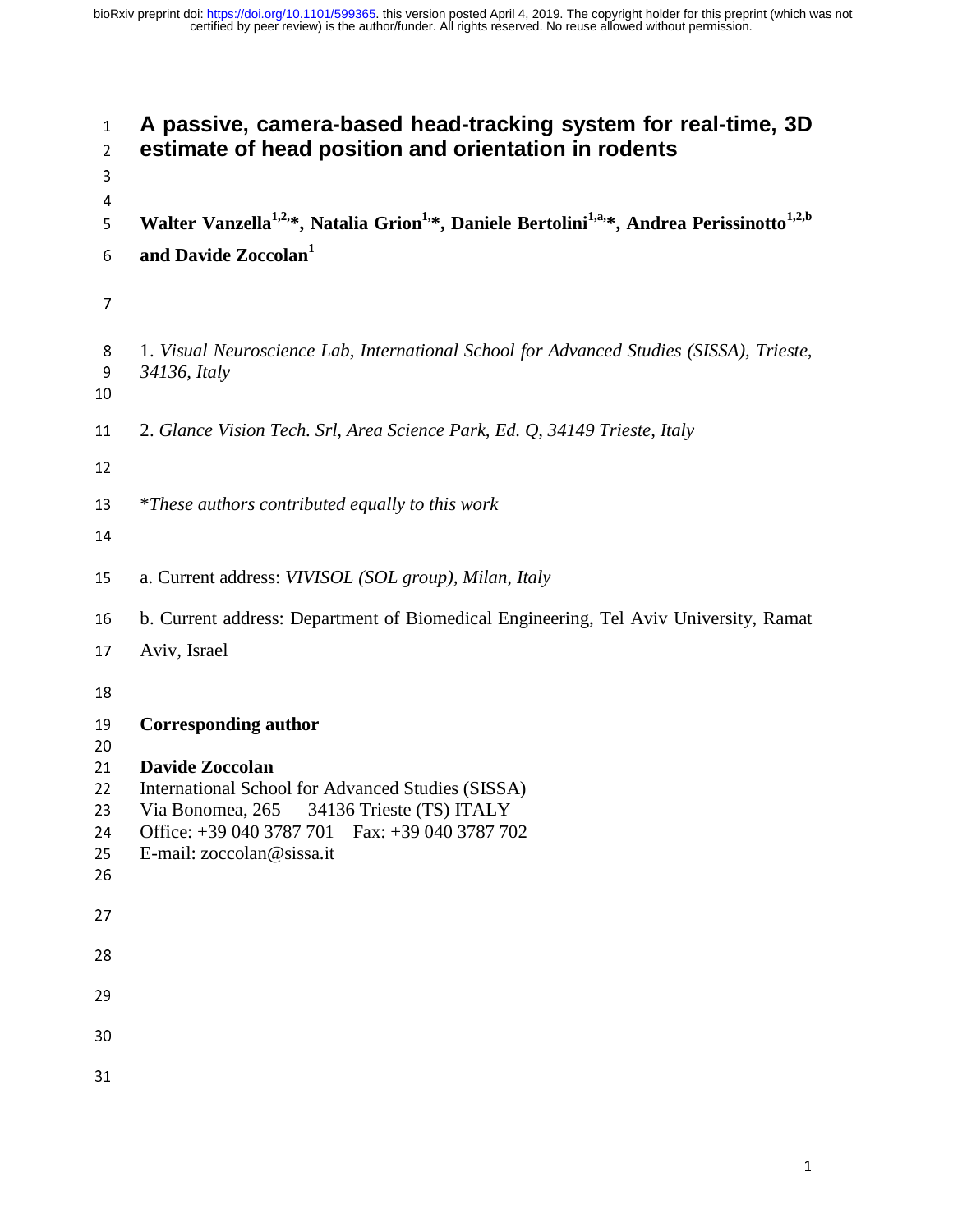## <sup>32</sup>**Abstract**

<sup>33</sup>Tracking head's position and orientation of small mammals is crucial in many behavioral <sup>34</sup>neurophysiology studies. Yet, full reconstruction of the head's pose in 3D is a 35 challenging problem that typically requires implanting custom headsets made of multiple<br>36 LEDs or inertial units. These assemblies need to be powered in order to operate, thus LEDs or inertial units. These assemblies need to be powered in order to operate, thus 37 preventing wireless experiments, and, while suitable to study navigation in large arenas, 38 their application is unpractical in the narrow operant boxes employed in perceptual 39 studies. Here we propose an alternative approach, based on passively imaging a 3D-40 printed structure, painted with a pattern of black dots over a white background. We show 41 that this method is highly precise and accurate and we demonstrate that, given its 42 minimal weight and encumbrance, it can be used to study how rodents sample sensory 43 stimuli during a perceptual discrimination task and how hippocampal place cells 44 represent head position over extremely small spatial scales.

## <sup>46</sup>**Introduction**

<sup>47</sup>Careful monitoring and quantification of motor behavior is essential to investigate a the 48 range of cognitive functions (such as motor control, active perception and spatial<br>49 navigation) in a variety of different species. Examples include tracking eve movements in navigation) in a variety of different species. Examples include tracking eye movements in 50 primate and non-primate species (Remmel, 1984; Stahl et al., 2000; Zoccolan et al., 2010; <sup>51</sup>Kimmel et al., 2012; Wallace et al., 2013; Payne and Raymond, 2017), monitoring 52 whisking activity in rodents (Knutsen et al., 2005; Perkon et al., 2011; Rigosa et al., 53 2017), and tracking the position of virtually any species displaying interesting navigation<br>54 patterns – from bacteria (Berg and Brown, 1972) and invertebrate species (Mazzoni et al., patterns – from bacteria (Berg and Brown, 1972) and invertebrate species (Mazzoni et al., <sup>55</sup>2005; Garcia-Perez et al., 2005; Mersch et al., 2013; Cavagna et al., 2017), to small 56 terrestrial (Tort et al., 2006; Aragão et al., 2011) and aerial mammals (Tsoar et al., 2011; 57 Yartsev and Ulanovsky, 2013) and birds (Attanasi et al., 2014). In particular, studies in <sup>58</sup>laboratory animals aimed at measuring the neuronal correlates of a given behavior require 59 tools that can accurately track it in time and space and record it along with the underlying 60 neuronal signals.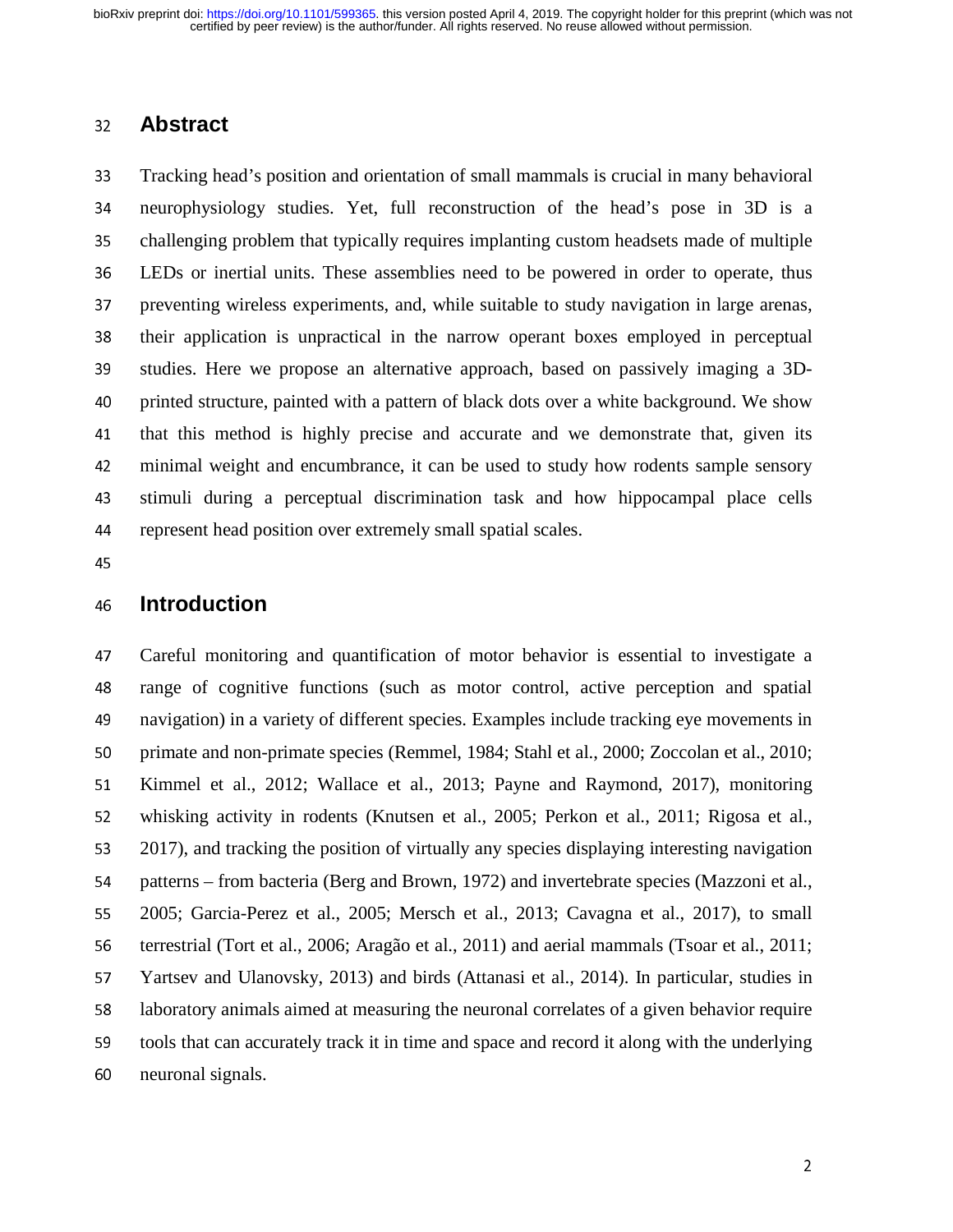<sup>61</sup>A classical application of this approach is to track the position of a light-emitting 62 diode (LED), mounted over the head of a rat or a mouse, while recording the activity of 63 place cells in hippocampus (O'Keefe and Dostrovsky, 1971; O'Keefe and Nadel, 1978) 64 or grid cells in entorhinal cortex (Fyhn et al., 2004; Hafting et al., 2005), with the goal of 65 understanding how space is represented in these brain structures (Moser et al., 2008, 66 2015). It is also common, in studies of spatial representations, to track the *vaw* of the <sup>66</sup>2015). It is also common, in studies of spatial representations, to track the *yaw* of the 67 head (i.e., its orientation in the horizontal plane where the rodent navigates; see Figure <sup>68</sup>2C), to investigate the tuning of neurons in hippocampus, entorhinal cortex and other <sup>69</sup>limbic structures for head direction, speed or angular velocity (Sargolini et al., 2006; 70 Taube, 2007; Kropff et al., 2015; Acharya et al., 2016). In these applications, the yaw is<br>71 tracked through an overhead video camera imaging two LEDs of different colors (e.g., tracked through an overhead video camera imaging two LEDs of different colors (e.g., 72 red and green), mounted over the head stage of the neuronal recording system, and placed 73 along the anteroposterior axis of the head. In some studies, this LED arrangement was <sup>74</sup>also used to estimate the *pitch* of the head (i.e., its rotation about the interaural axis; see <sup>75</sup>Figure 2C), by measuring the distance between the two LEDs in the image plane 76 (Stackman and Taube, 1998; Bassett and Taube, 2001).

<sup>77</sup>It is more difficult (and only rarely it has been attempted) to achieve a complete 78 estimate of the pose and location of the head in the three-dimensional  $(3D)$  space – i.e., to <sup>79</sup>simultaneously track the three Cartesian coordinates of the head and the three Euler 80 angles that define its orientation: yaw, pitch and *roll* (with the latter defined as the 81 rotation about the head's anteroposterior axis; see Figure 2C). Recently, two groups have <sup>82</sup>successfully tracked in 3D the head of small, freely-moving mammals through 83 videography, by relying either on a single camera imaging a custom tetrahedral 84 arrangement of four LEDs with different colors (Finkelstein et al., 2015), or on multiple 85 cameras (up to four) imaging custom 3D arrangements of up to six infrared (IR) LEDs<br>86 (Sawinski et al., 2009: Wallace et al., 2013). Other groups have used instead inertial <sup>86</sup>(Sawinski et al., 2009; Wallace et al., 2013). Other groups have used instead inertial 87 measurement units (IMUs), such as accelerometers and gyroscopes, mounted over the 88 head of a rat, to record its angular displacement and velocity along the three Euler 89 rotation axes (Pasquet et al., 2016; Kurnikova et al., 2017).

90 All these approaches provide accurate measurements of head position and pose in<br>91 3D. However, having been developed as ad hoc solutions for specific experimental <sup>91</sup>3D. However, having been developed as ad hoc solutions for specific experimental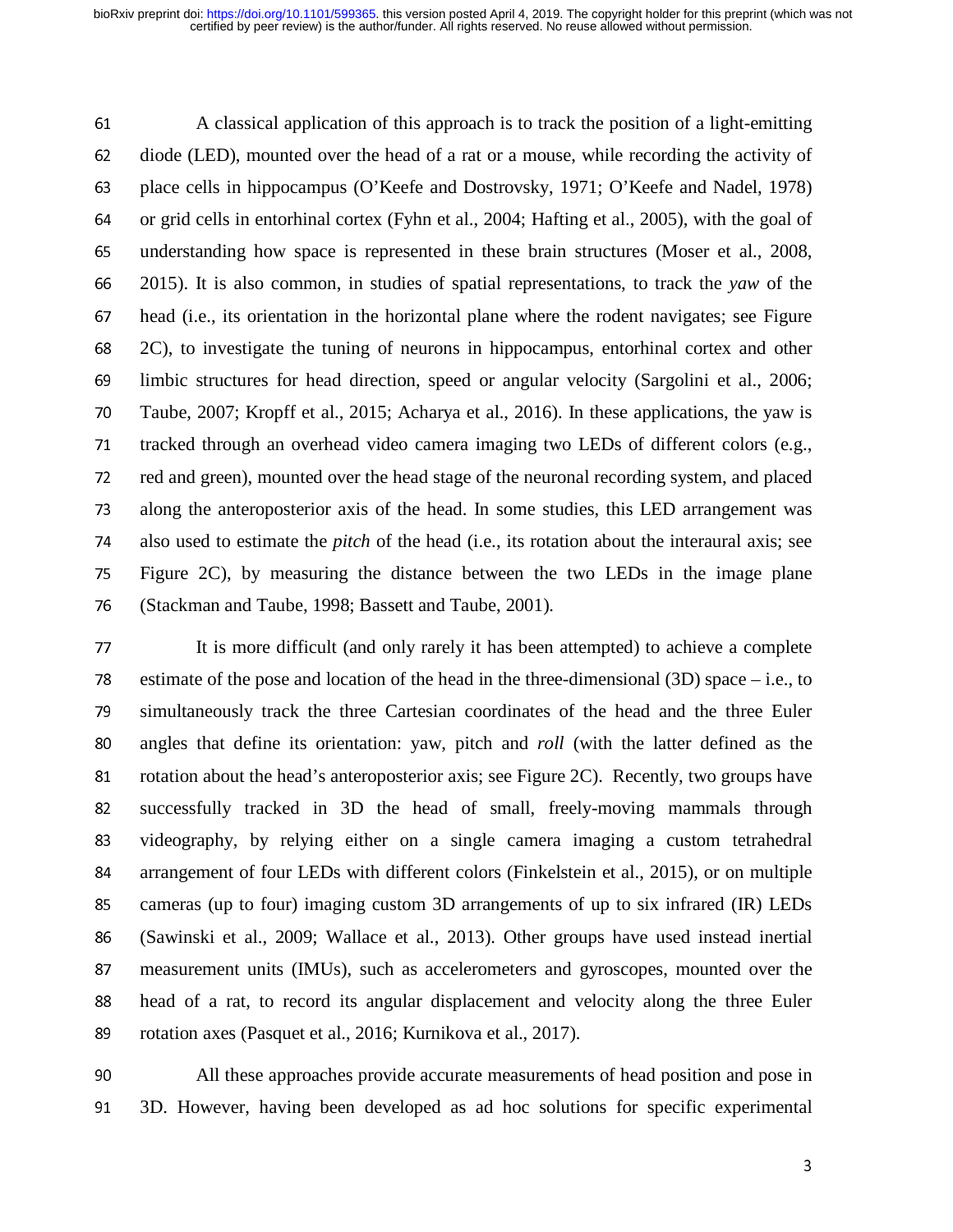92 settings, their design is not necessarily optimal for every application domain. For<br>93 instance, most of these systems were conceived to track the head of small mammals instance, most of these systems were conceived to track the head of small mammals 94 roaming over an open-field arena, where the relatively large size of the custom LED- or <sup>95</sup>IMU-based headset (extending several cm above and/or around the animal's head) was 96 not a issue in terms of encumbrance or obstruction. Moreover, these headsets need to be<br>97 powered in order to operate. In general, this requires dedicated wires, which increase the <sup>97</sup>powered in order to operate. In general, this requires dedicated wires, which increase the 98 stiffness of the bundle of cables connected to the headstage of the recording system, and 99 prevent performing fully unplugged recordings using headstages equipped with wireless 100 transmitters (Szuts et al., 2011; Pinnell et al., 2016).

101 In this study, we tried to overcome these limitations, by using a single, overhead<br>102 camera to passively image a 3D-printed structure, painted with a pattern of black dots camera to passively image a 3D-printed structure, painted with a pattern of black dots 103 over a white background and mounted over the head of a rat. The small size of the pattern <sup>104</sup>(1.35x1.35x1.5 cm) makes it ideal for perceptual studies, where a rodent performs a 105 discrimination task inside a narrow operant box, often with its head inserted through an 106 opening or confined within a funnel, as in the studies of rodent visual perception recently<br>107 carried out by our group (Zoccolan et al., 2009; Tafazoli et al., 2012; Alemi-Neissi et al., carried out by our group (Zoccolan et al., 2009; Tafazoli et al., 2012; Alemi-Neissi et al., <sup>108</sup>2013; Rosselli et al., 2015; Nikbakht et al., 2018; Djurdjevic et al., 2018) and other 109 authors (Vermaercke and Op de Beeck, 2012; Horner et al., 2013; Mar et al., 2013; <sup>110</sup>Kurylo et al., 2015; De Keyser et al., 2015; Bossens et al., 2016; Stirman et al., 2016; <sup>111</sup>Kurylo et al., 2017; Yu et al., 2018). In what follows, beside describing in details the 112 equipment and the algorithm upon which our method is based (Materials and Methods) <sup>113</sup>and validate its accuracy and precision (first part of the Results and discussion), we 114 provide a practical demonstration of the way our head tracker can help understanding: 1) 115 how a rat samples the sensory stimuli during a visual or auditory discrimination task; and <sup>116</sup>2) how hippocampal neurons represent head position over extremely small spatial scales 117 around the area where the animal delivers its perceptual decision and collects the reward.

## <sup>119</sup>**Results and discussion**

120 Our head tracker was developed in the context of a two-alternative forced-choice (2AFC)

121 perceptual discrimination experiment (Zoccolan, 2015; Zoccolan and Di Filippo, 2018),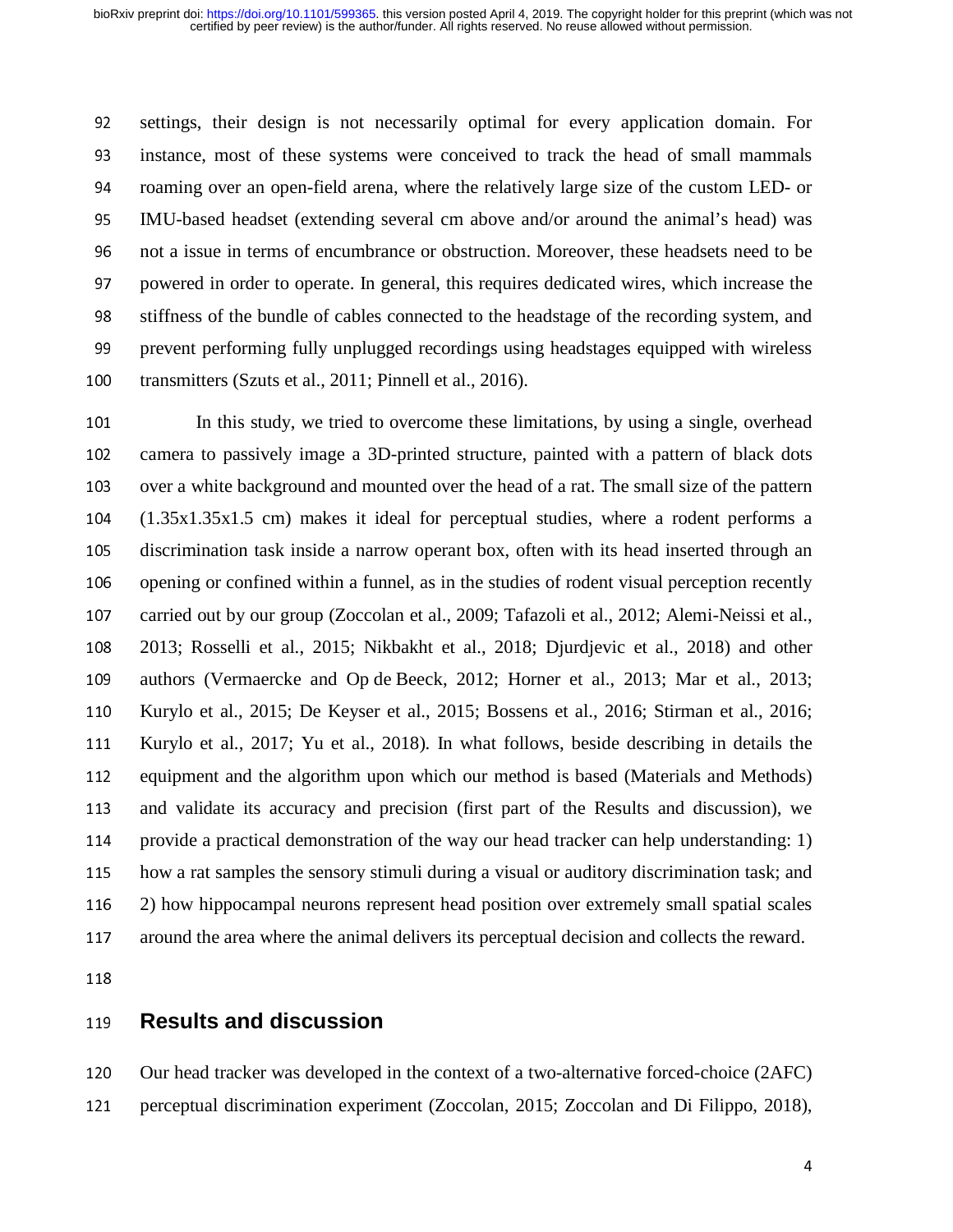122 involving the visual and auditory modalities. A scheme of the experimental set up is 123 shown in Figure 1A. The rats performed the discrimination task inside an operant box, 124 similar to the one used in (Djurdjevic et al., 2018), and equipped with a monitor and two 125 speakers for the presentation of the sensory stimuli. The task required each animal to 126 insert the head through an opening in the wall facing the monitor and interact with an <sup>127</sup>array of three response ports (i.e., three feeding needles, equipped with proximity 128 sensors). Specifically, the rat had to lick the central needle to trigger the presentation of 129 the stimulus. Afterward, he had to lick one of the lateral needles to report his perceptual 130 choice and receive a liquid reward, in case of successful discrimination (see Materials 131 and Methods).



133 **Figure 1.** Illustration of the experimental rig where perceptual discrimination tests were<br>134 combined with in-vivo neuronal recordings and real-time tracking of the head of a rat 134 combined with in-vivo neuronal recordings and real-time tracking of the head of a rat<br>135 subject. (A) The animal was placed in an operant box and learned to protrude his head 135 subject. (**A**) The animal was placed in an operant box and learned to protrude his head<br>136 through an opening in one of the walls, so as to face the stimulus display (orange 136 through an opening in one of the walls, so as to face the stimulus display (orange<br>137 tectangle) and an array of response ports (gray rectangle), which also delivered liquid 137 rectangle) and an array of response ports (gray rectangle), which also delivered liquid<br>138 reward. Stimulus presentation and reward delivery (solid black arrows), as well as 138 reward. Stimulus presentation and reward delivery (solid black arrows), as well as<br>139 collection of the behavioral responses (solid cyan arrow) were controlled by the freeware 139 collection of the behavioral responses (solid cyan arrow) were controlled by the freeware<br>140 application MWorks, running on a Mac mini (light-grav, rounded box on the right). 140 application MWorks, running on a Mac mini (light-gray, rounded box on the right).<br>141 MWorks also streamed unique codes (dotted black arrow) with the identity of the 141 MWorks also streamed unique codes (dotted black arrow) with the identity of the<br>142 presented stimuli to the PC that controlled the recording of the neurophysiological 142 presented stimuli to the PC that controlled the recording of the neurophysiological<br>143 signals from the rat brain (red arrow) through a Tucker-Davis Technologies (TDT) 143 signals from the rat brain (red arrow) through a Tucker-Davis Technologies (TDT)<br>144 amplification/acquisition system (dark-gray box on the right). The head-tracking software amplification/acquisition system (dark-gray box on the right). The head-tracking software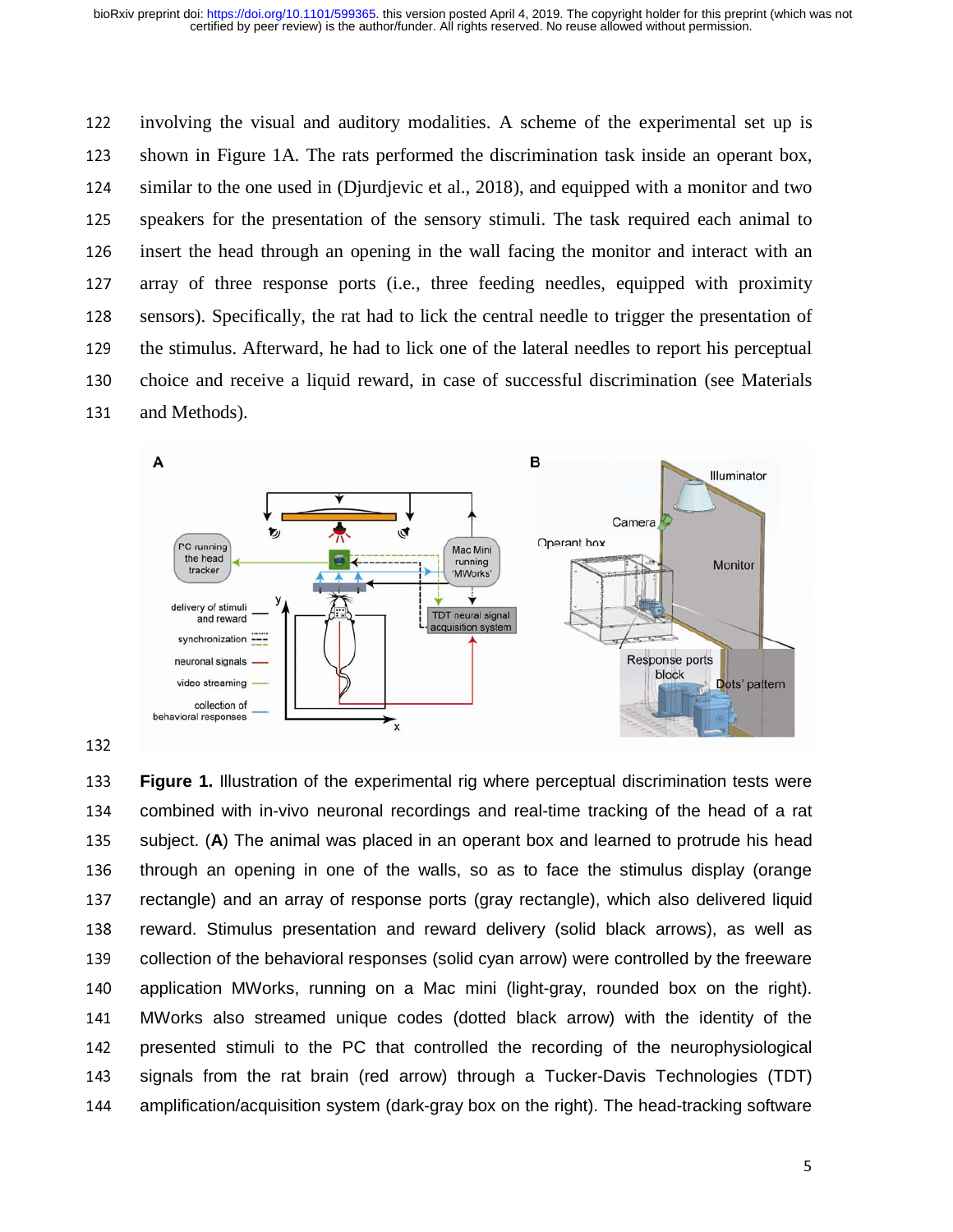145 Trun on a dedicated PC (light-gray, rounded box on the left), which received the video<br>146 Tstream (solid green arrow) outputted by an industrial monochromatic CMOS camera 146 stream (solid green arrow) outputted by an industrial monochromatic CMOS camera<br>147 (green box) placed above the operant box, along with a far-red light source (red bulb). 147 (green box) placed above the operant box, along with a far-red light source (red bulb).<br>148 The camera imaged a 3D pattern of dots mounted over the head of the animal (see 148 The camera imaged a 3D pattern of dots mounted over the head of the animal (see<br>149 Figure 2 for details). Image uptake was triggered by the TDT system (dashed black 149 Figure 2 for details). Image uptake was triggered by the TDT system (dashed black<br>150 arrow), which, in turn, received from the camera a unique identification code for every 150 arrow), which, in turn, received from the camera a unique identification code for every<br>151 acquired frame (dashed green arrow). The same code was also saved by the head-151 acquired frame (dashed green arrow). The same code was also saved by the head-<br>152 tracking software. The x and y axes (thick black arrows) indicate the Cartesian plane 152 tracking software. The *x* and *y* axes (thick black arrows) indicate the Cartesian plane<br>153 corresponding to the floor of the operant box. (**B**) A CAD rendering of some of the key 153 corresponding to the floor of the operant box. (**B**) A CAD rendering of some of the key<br>154 elements of the experimental rig. The drawing allows appreciating the relative size and 154 elements of the experimental rig. The drawing allows appreciating the relative size and<br>155 position of the operant box (light gray), stimulus display (dark gray), camera (dark green) 155 position of the operant box (light gray), stimulus display (dark gray), camera (dark green)<br>156 and illuminator (light green). The inset shows a detail of the 3D-printed block (cvan) 156 and illuminator (light green). The inset shows a detail of the 3D-printed block (cyan)<br>157 holding the response ports and allows appreciating the size and typical position of the 157 holding the response ports and allows appreciating the size and typical position of the 158 dot's pattern, relative to the other components of the rig. dot's pattern, relative to the other components of the rig.

159

<sup>160</sup>Presentation of the visual and auditory stimuli, collection of the behavioral 161 responses, delivery of reward, and real-time control of the flow of events during the 162 experiment was achieved with the freeware, open source application MWorks (Figure <sup>163</sup>1A, solid black and cyan arrows), but any other software that allows programing 164 psychophysical experiments would be suitable. Stimulus presentation was synchronized 165 with the amplification/acquisition system for electrophysiological recordings, a Tucker-166 Davis Technologies (TDT) recording system (dotted black arrow) – i.e., at every trial, <sup>167</sup>MWorks sent a code with the identity of the stimulus via UDP to the acquisition system.

168 The head tracker consisted of a far-red light source (red bulb) and an 169 industrial monochromatic CMOS camera (green box), both placed above the operant box, 170 with the camera feeding its video stream (green solid arrow) to a dedicated PC, equipped<br>171 with the head tracking software. To synchronize the head tracker with the TDT with the head tracking software. To synchronize the head tracker with the TDT 172 acquisition system, we adopted a master-slave configuration, where the latter worked as a 173 master, generating a square wave that triggered the camera image uptake (black dashed 174 line). The camera, in turn, generated a unique identification code for every acquired 175 frame, which was both saved by the PC running the head-tracking software (along with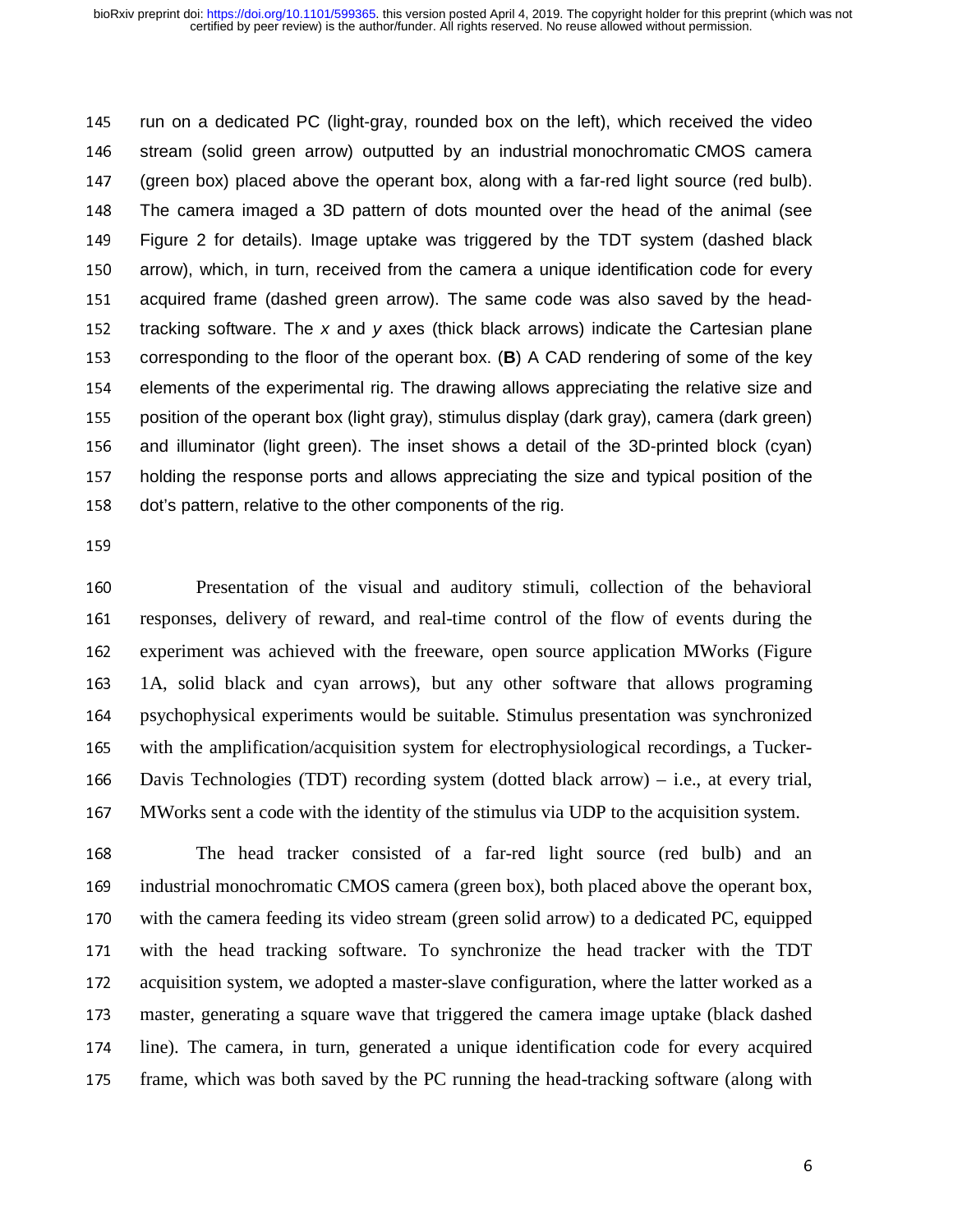176 the Cartesian coordinates and pose of the head) and fed back to the TDT (green dashed 177 arrow). In this way, the acquisition system simultaneously recorded the electric activity 178 from the brain (red line), the identity and time of presentation of the stimuli displayed by <sup>179</sup>MWorks, and the time and frame number of each image acquired by the overhead 180 camera. Figure 1B shows a CAD drawing with a scaled representation of the key <sup>181</sup>components of the rig and their relative position: the operant box (light gray), the monitor 182 (dark gray), the block holding the feeding needles (cyan), the overhead camera (dark 183 green) and the case of the light source (light green).

<sup>184</sup>The key element of our head tracking systems is a 3D pattern of dots, mounted 185 over the head of the animal and imaged by the overhead camera. The pattern is a small<br>186  $((1.35 \times 1.35 \times 1.5 \text{ cm})$ , light-weight  $(1.10 \text{ grams approximately})$ , easy-to-place 3D printed  $((1.35x1.35x1.5 cm)$ , light-weight  $(1.10$  grams approximately), easy-to-place 3D printed 187 structure, with 5 coplanar dots on a white background located over a plate, plus a sixth, 188 elevated dot placed over a pillar (Figure 2A). At the beginning of each experimental 189 session, the pattern is mounted on top of the head of the animal (Figure 2B), using an 190 apposite magnet that connects it to a base that was previously surgically implanted<br>191 (Materials and Methods). As described in detail in Materials and Methods, the head-(Materials and Methods). As described in detail in Materials and Methods, the head-192 tracking algorithm detects the 6 black dots in the frames of the video stream and 193 computes the position and pose of the pattern in the 3D space of the camera reference 194 system. More specifically, a *pattern reference system*  $(x^{\prime}, y^{\prime}, z^{\prime})$ ; purple arrows in Figure 195 2C) is defined, with the origin *O*' placed over one of the dots, the *x*' and *y*'s axes parallel 196 to the edges of the plate, and the  $z'$  axis perpendicular to it (i.e., parallel to the pillar). In 197 the ideal case in which the pattern had been precisely aligned to the anatomical axes of 198 the head at the time of the implant,  $x'$  corresponds to the head's anteroposterior axis, 199 while *y*' corresponds to the head's interaural axis. The *camera reference system*  $(x, y, z;$ 200 black arrows in Figure 2C) results instead from calibrating the camera using a standard<br>201 procedure that consists in imaging a checkerboard pattern placed at various positions and procedure that consists in imaging a checkerboard pattern placed at various positions and 202 orientations (see Materials and Methods). Once the camera is calibrated, the head-<br>203 tracking algorithm provides: 1) the three Cartesian coordinates of  $O'$  in the camera tracking algorithm provides: 1) the three Cartesian coordinates of  $O'$  in the camera 204 reference system; and 2) the rotation matrix  $R$  that defines the 3D rotation bringing the 205 pattern reference system  $(x^2, y^2, z^2)$  to be aligned with the camera reference system  $(x, y, z^2)$ . *R* is defined as:  $(z)$ . *R* is defined as: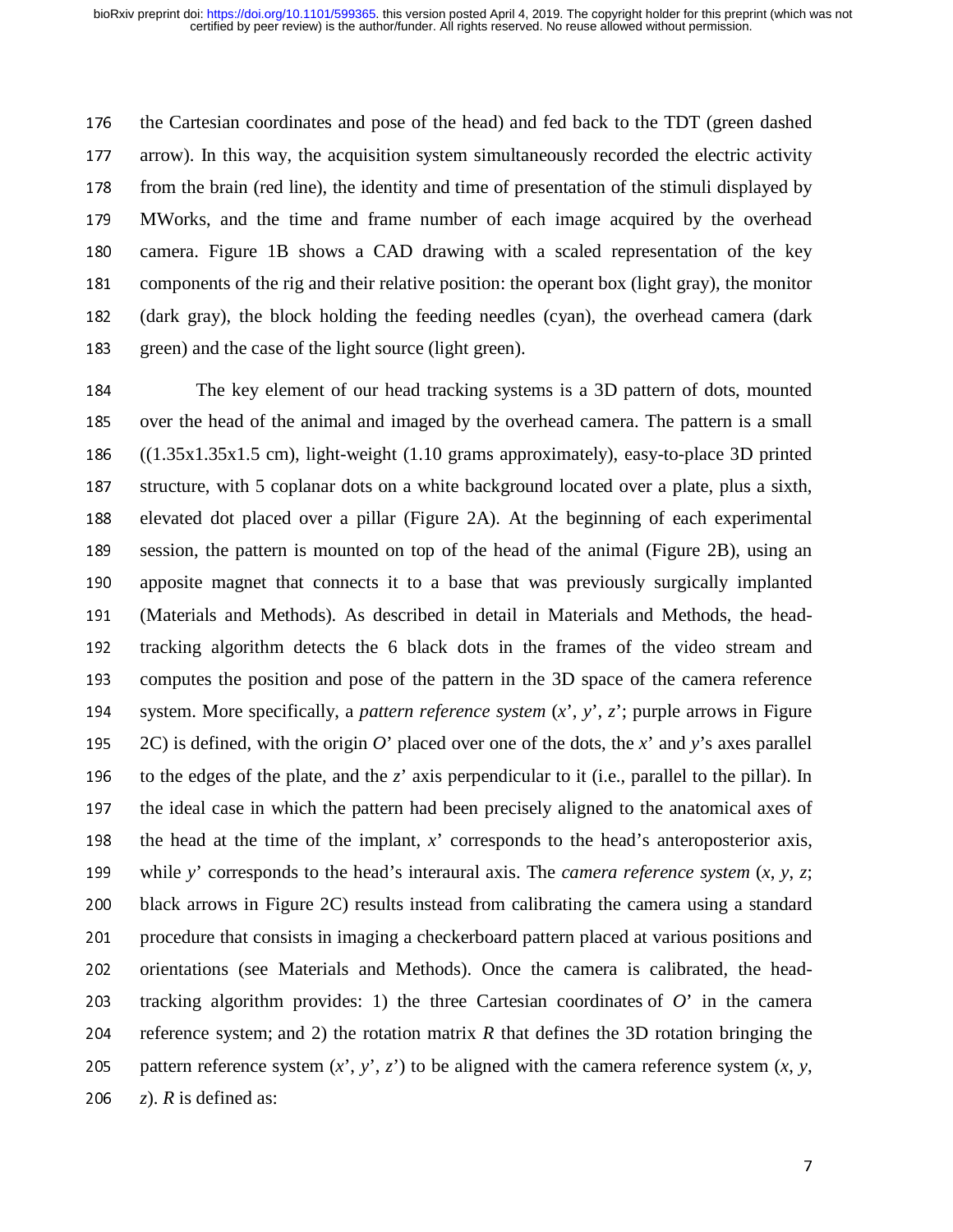207

$$
R = R_z(\varphi_c) R_y(\theta_c) R_x(\gamma_c), \tag{1}
$$

where  $R_z$ ,  $R_y$  and  $R_x$  are the elemental rotation matrixes that define intrinsic rotations<br>211 by the Euler angles  $\varphi_c$  (yaw),  $\theta_c$  (pitch), and  $\gamma_c$  (roll) about the axes of the camera 211 by the Euler angles  $\varphi_c$  (yaw),  $\theta_c$  (pitch), and  $\gamma_c$  (roll) about the axes of the camera<br>212 reference system More specifically: 212 reference system. More specifically:

213

$$
R_z(\varphi_C) = \begin{bmatrix} \cos \varphi_C & -\sin \varphi_C & 0 \\ \sin \varphi_C & \cos \varphi_C & 0 \\ 0 & 0 & 1 \end{bmatrix}
$$

$$
R_{y}(\theta_{C}) = \begin{bmatrix} \cos \theta_{C} & 0 & \sin \theta_{C} \\ 0 & 1 & 0 \\ -\sin \theta_{C} & 0 & \cos \theta_{C} \end{bmatrix}
$$

215

$$
R_x(\gamma_c) = \begin{bmatrix} 1 & 0 & 0 \\ 0 & \cos \gamma_c & -\sin \gamma_c \\ 0 & \sin \gamma_c & \cos \gamma_c \end{bmatrix},
$$

216

217 where, with reference to Figure 2C:  $\varphi_c$  is the angle between the projection of *x*' onto the<br>218 camera (*x y*) plane and the camera *x* axis:  $\theta_c$  is the angle between *x*' and the (*x y*) plane: camera  $(x, y)$  plane and the camera *x* axis;  $\theta_c$  is the angle between *x*' and the  $(x, y)$  plane;<br>219 and  $\chi_c$  is the rotation angle of the pattern around *x*' 219 and  $\gamma_c$  is the rotation angle of the pattern around *x*'.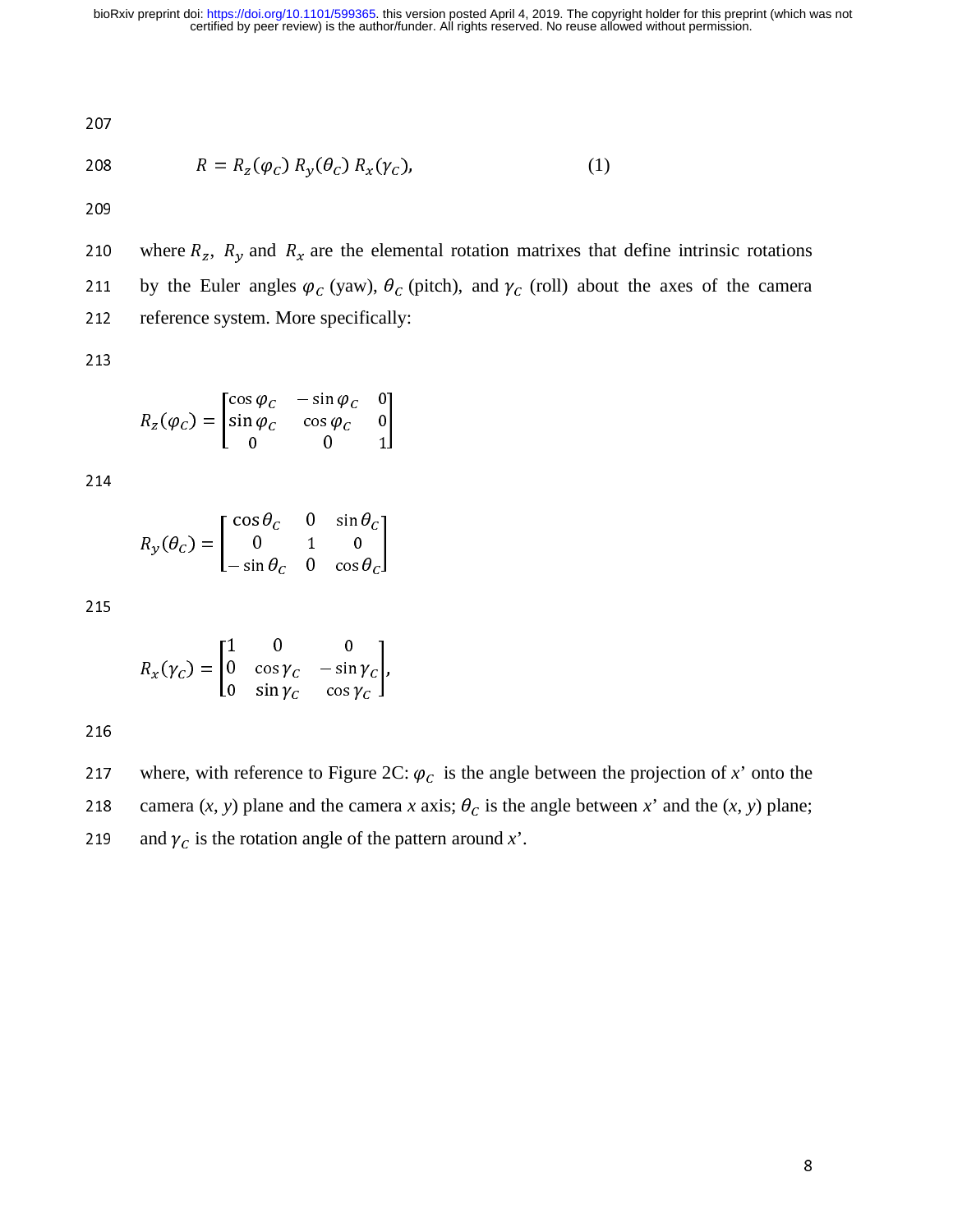certified by peer review) is the author/funder. All rights reserved. No reuse allowed without permission. bioRxiv preprint doi: [https://doi.org/10.1101/599365.](https://doi.org/10.1101/599365) this version posted April 4, 2019. The copyright holder for this preprint (which was not



<sup>221</sup>**Figure 2.** Illustration of the 3D pattern of dots used for head tracking and of the Euler 222 angles that define its pose in the camera reference system. (A) A CAD rendering of the<br>223 pattern of dots that, once mounted over the head of a rat, allows its position and pose to pattern of dots that, once mounted over the head of a rat, allows its position and pose to<br>224 be tracked. Notice that, among the 6 dots, five are coplanar, while the sixth is placed 224 be tracked. Notice that, among the 6 dots, five are coplanar, while the sixth is placed<br>225 over an elevated pillar. Also notice the arm that allows the pattern to be attached to a 225 over an elevated pillar. Also notice the arm that allows the pattern to be attached to a<br>226 matching base surgically implanted over the skull of the rat. (B) Different views of a rat 226 matching base surgically implanted over the skull of the rat. (**B**) Different views of a rat<br>227 with the dots' pattern mounted over his head. (**C**) Definition of the angles of rotation of 227 with the dots' pattern mounted over his head. (C) Definition of the angles of rotation of 228 the reference system centered on the dots' pattern  $(x', y', z')$ ; purple arrows) with respect 228 the reference system centered on the dots' pattern  $(x', y', z')$ ; purple arrows) with respect<br>229 to the camera reference system  $(x, y, z)$  black arrows). The three Euler angles – yaw, 229 to the camera reference system  $(x, y, z, b$  lack arrows). The three Euler angles – yaw,<br>230 pitch and roll – are shown, respectively, by the red, green and blue arrows. O' indicates 230 pitch and roll – are shown, respectively, by the red, green and blue arrows. *O*' indicates<br>231 the origin of the pattern reference system. The brown arrow indicates the direction where 231 the origin of the pattern reference system. The brown arrow indicates the direction where<br>232 the rat's nose is pointing and it is parallel to the head's anteroposterior axis (i.e., to the x' 232 the rat's nose is pointing and it is parallel to the head's anteroposterior axis (i.e., to the *x*'  $\overline{a}$ ) axis). The dashed brown line is the projection of the brown arrow over the  $(x, y)$  plane of 233 axis). The dashed brown line is the projection of the brown arrow over the  $(x, y)$  plane of 234 the camera reference system. the camera reference system.

236 It should be noticed that the three Euler angles  $\varphi_c$ ,  $\theta_c$ , and  $\gamma_c$ , as well as the three<br>237 Cartesian coordinates of O' are not immediately applicable to know the pose and 237 Cartesian coordinates of  $O'$ , are not immediately applicable to know the pose and 238 position of the head in the environment. First, they are relative to the camera reference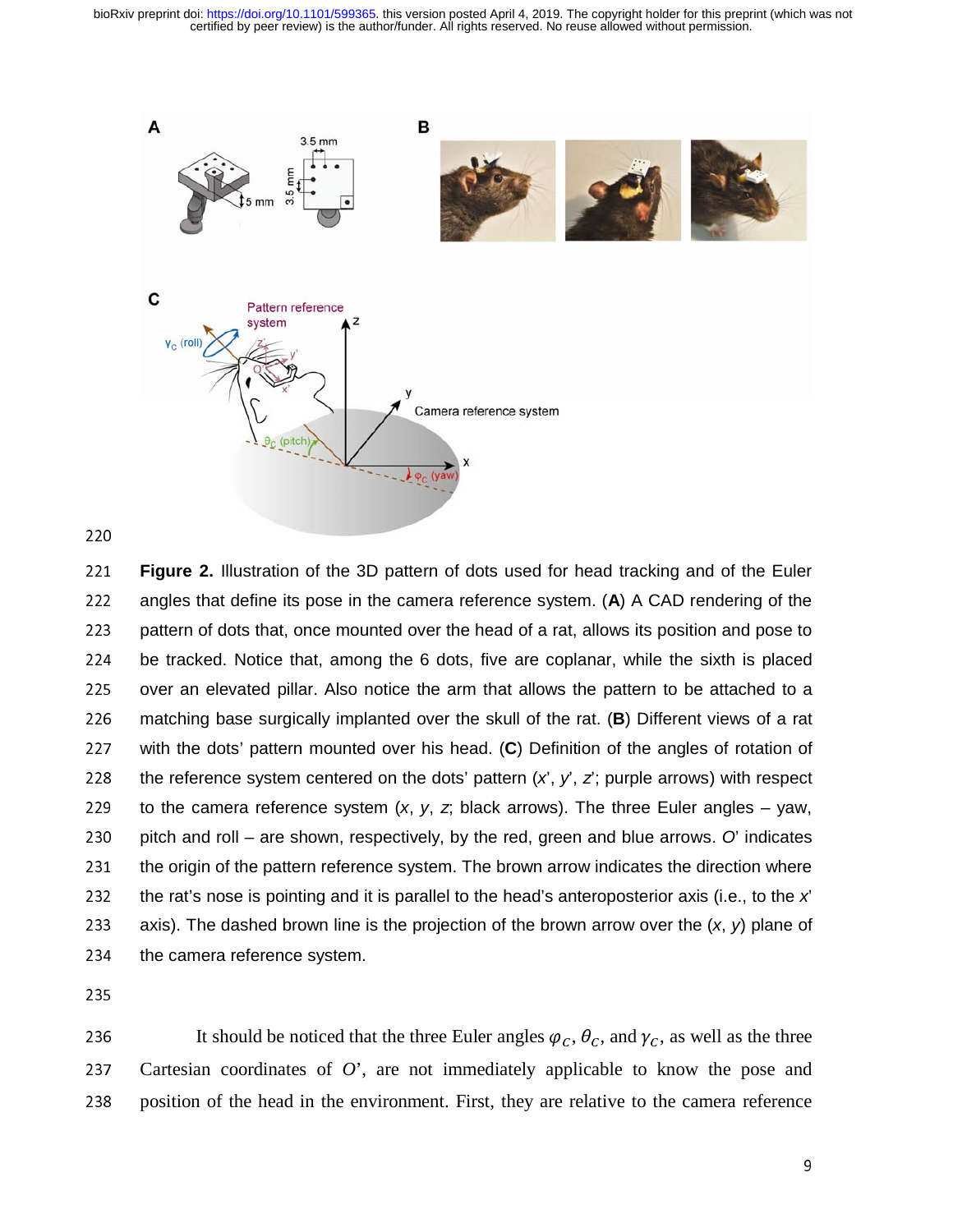239 system, while the experimenter needs to know them with respect to some meaningful<br>240 environmental landmarks (e.g., the floor and walls of the arena or the operant box, where environmental landmarks (e.g., the floor and walls of the arena or the operant box, where 241 the animal is tested). Second, no matter how carefully the pattern is placed over the head 242 of the rat, in general, the  $(x^{\prime}, y^{\prime}, z^{\prime})$  axes will not be perfectly aligned to the anatomical 243 axes of the head – e.g.,  $x'$  and  $y'$  will not be perfectly aligned to the head's anteroposterior and interaural axes. However, expressing the pose and position of the <sup>244</sup>anteroposterior and interaural axes. However, expressing the pose and position of the 245 pattern in camera coordinates allows measuring the nominal precision and accuracy that 246 the head tracker can achieve, which is essential to validate the system. In the next section, <sup>247</sup>we illustrate how we collected these validation measurements, while, in the following 248 section, we explain how the actual position and pose of the head can be expressed in a<br>249 convenient reference system, by collecting images of the checkerboard and dot patterns convenient reference system, by collecting images of the checkerboard and dot patterns 250 at, respectively, a reference position and pose.

# <sup>251</sup>**Validation of the head tracker: nominal precision and accuracy in the camera**  <sup>252</sup>**reference system**

253 To measure the precision and accuracy of the head tracker (Figure 3), we used a custom<br>254 combination of breadboards, linear stages, rotary stages and goniometers to hold the dots' <sup>254</sup>combination of breadboards, linear stages, rotary stages and goniometers to hold the dots' 255 pattern in known 3D positions and poses. This allowed comparing the ground-true 256 coordinates/angles of the pattern with the measurements returned by the head tracker. For 257 these measurements, the camera was positioned in such a way to have its optical axis 258 perpendicular to the floor of the testing area.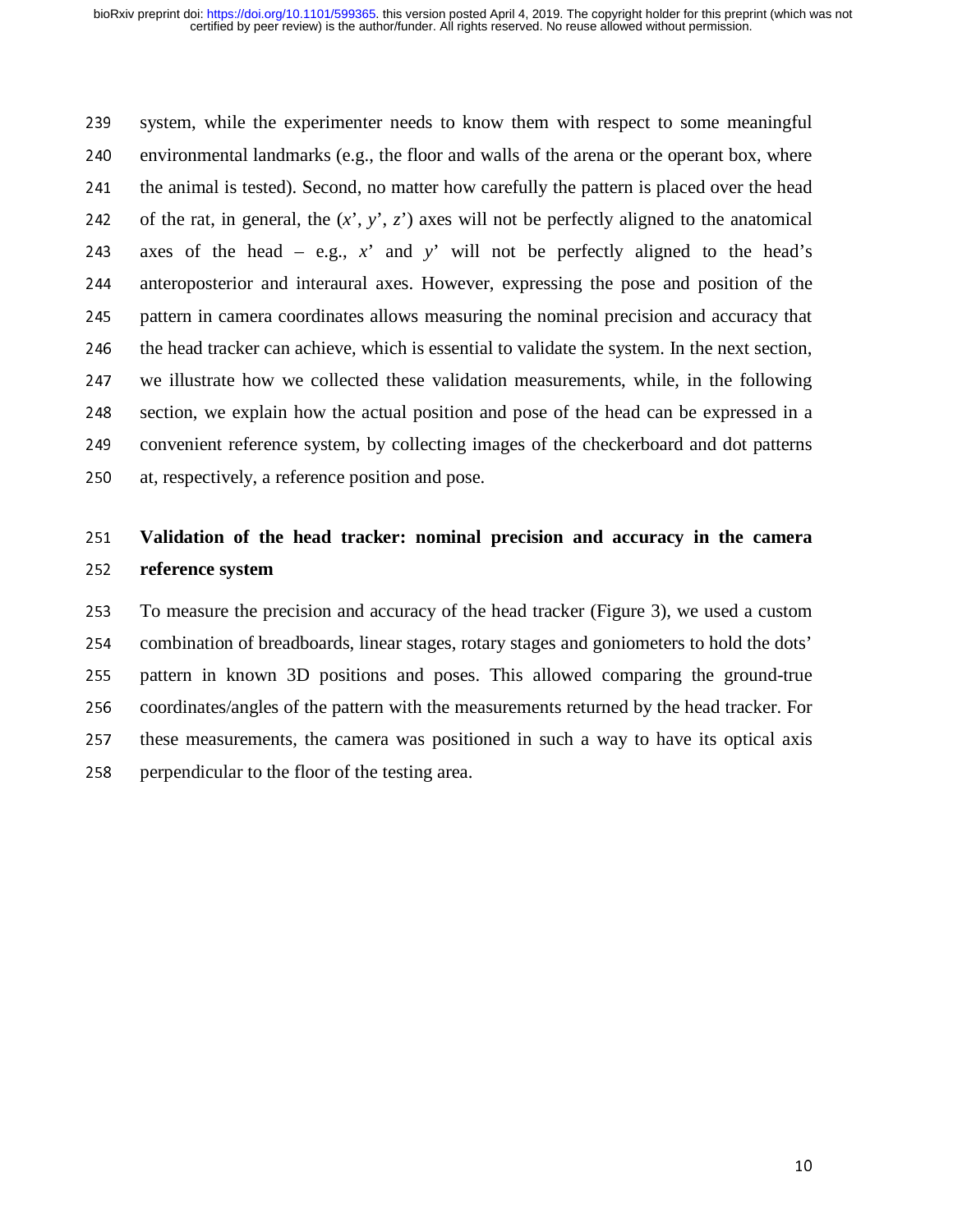

<sup>260</sup>**Figure 3.** Nominal precision of the head-tracker in the camera reference system. (**A**) 261 Left: validation measurements (red dots) obtained by placing the dots' pattern on a grid<br>262 of 5 x 5 ground-truth positions (grid's intersections), over the floor of the testing area, 262 of 5 x 5 ground-truth positions (grid's intersections), over the floor of the testing area,<br>263 using the breadboard shown in Figure 3-figure supplement 1A. Although 30 repeated 263 using the breadboard shown in Figure 3-figure supplement 1A. Although 30 repeated<br>264 bead-tracker measurements were taken at each tested position, the spread of the 264 head-tracker measurements were taken at each tested position, the spread of the<br>265 measurements around the grid intersections is not appreciable, because of the very high 265 measurements around the grid intersections is not appreciable, because of the very high<br>266 precision of the head tracker. Only by zooming into the area of the gird intersection at 266 precision of the head tracker. Only by zooming into the area of the gird intersection at<br>267 the sub-millimetre scale, the spread of the red dots becomes visible (inset). Right: mean 267 the sub-millimetre scale, the spread of the red dots becomes visible (inset). Right: mean<br>268 precision (top) and accuracy (bottom) of the head-tracker measurements over the 25 268 precision (top) and accuracy (bottom) of the head-tracker measurements over the 25<br>269 tested positions, as estimated by computing the RMSE relative either to the mean of 269 tested positions, as estimated by computing the RMSE relative either to the mean of<br>270 each set of 30 repeated measurements (precision) or to the ground-truth positions 270 each set of 30 repeated measurements (precision) or to the ground-truth positions<br>271 (accuracy). Note that the sets of measured and ground-truth positions were aligned 271 (accuracy). Note that the sets of measured and ground-truth positions were aligned<br>272 using Procrustes analysis (see main text). (B) Top: validation measurements (red dots) 272 using Procrustes analysis (see main text). (**B**) Top: validation measurements (red dots)<br>273 obtained by vertically displacing the dots' pattern (relative to the floor of the testing area) 273 obtained by vertically displacing the dots' pattern (relative to the floor of the testing area)<br>274 of 34 consecutive increments, using the stereotax arm shown in Figure 3-figure 274 of 34 consecutive increments, using the stereotax arm shown in Figure 3-figure<br>275 supplement 1B. Again, given their high precision, the spread of the 30 repeated 275 supplement 1B. Again, given their high precision, the spread of the 30 repeated<br>276 measurements taken at each ground-truth value is barely appreciable. Bottom: mean 276 measurements taken at each ground-truth value is barely appreciable. Bottom: mean<br>277 precision (left) and accuracy (right) of the head-tracker measurements over the 36 tested 277 precision (left) and accuracy (right) of the head-tracker measurements over the 36 tested<br>278 vertical displacements (RMSE computed as in A). (C) Left: validation measurements 278 vertical displacements (RMSE computed as in **A**). (C) Left: validation measurements<br>279 (red dots) obtained by setting the roll and pitch angles of the dots' pattern to a 279 (red dots) obtained by setting the roll and pitch angles of the dots' pattern to a<br>280 combination of 13 x 9 ground-truth values (grid's intersections), using the custom combination of 13 x 9 ground-truth values (grid's intersections), using the custom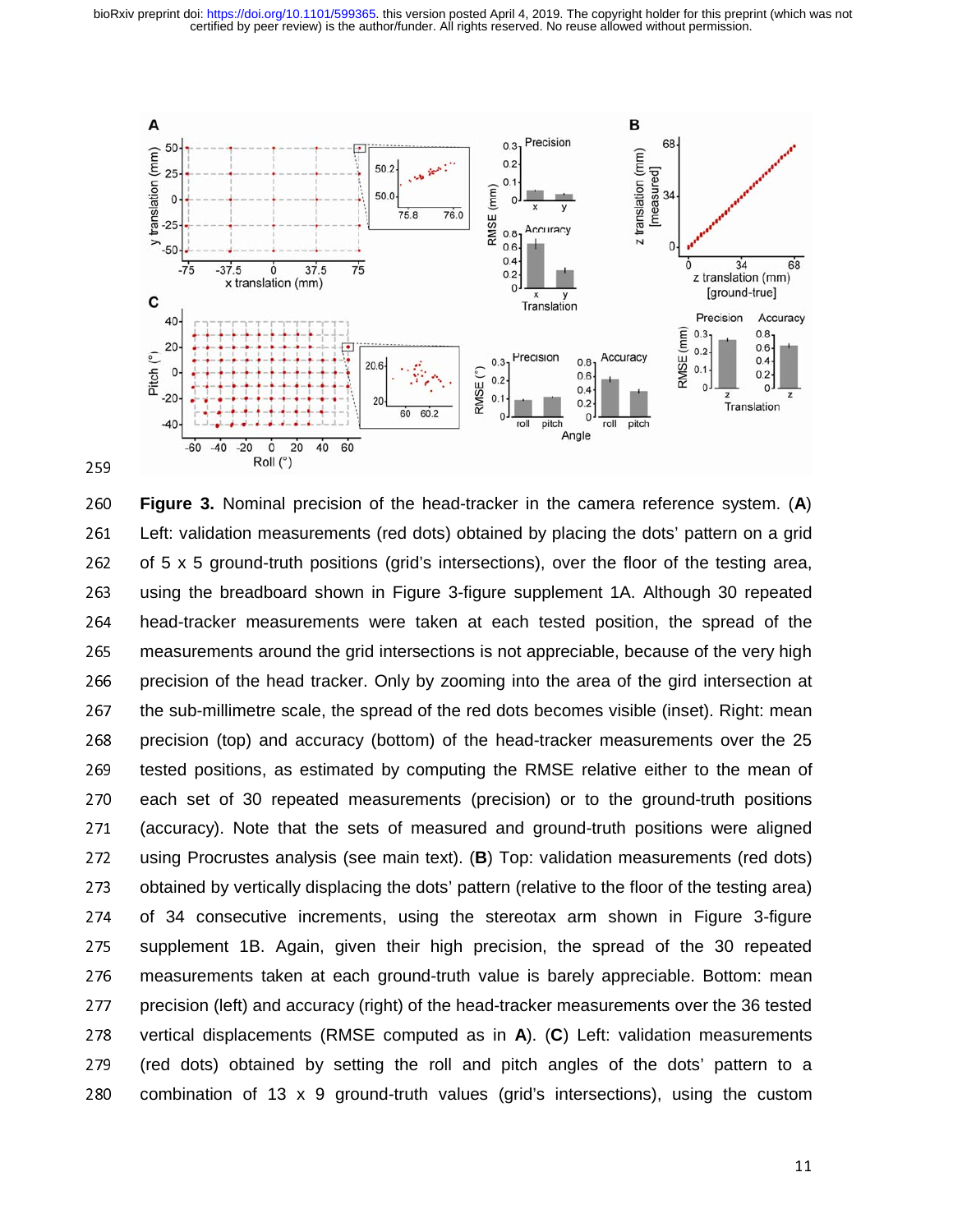281 assembly shown in Figure 3-figure supplement 1C. The inset allows appreciating the<br>282 spread of the 30 measurements taken at one of the tested angle combinations. Note 282 spread of the 30 measurements taken at one of the tested angle combinations. Note<br>283 that, for some extreme rotations of the pattern, no measurements could be taken (grid's 283 that, for some extreme rotations of the pattern, no measurements could be taken (grid's 284 intersections without red dots), since the dots on the pattern were not visible. Right: 284 intersections without red dots), since the dots on the pattern were not visible. Right:<br>285 mean precision (left) and accuracy (right) of the head-tracker measurements over the set 285 mean precision (left) and accuracy (right) of the head-tracker measurements over the set<br>286 of tested angle combinations (RMSE computed as in A). Note that the sets of measured 286 of tested angle combinations (RMSE computed as in **A**). Note that the sets of measured<br>287 and ground-truth angle combinations were optimally aligned following the procedure 287 and ground-truth angle combinations were optimally aligned following the procedure 288 described in (Wallace et al., 2013) (see main text). described in (Wallace et al., 2013) (see main text).

<sup>290</sup>We first measured the ability of the system to track two-dimensional (2D) 291 displacements of the pattern over the floor of the testing area. To this aim, the pattern was 292 placed over a 3D printed breadboard with a grid of  $5 \times 5$  holes (37.5 mm and 25 mm 293 apart along, respectively, the horizontal and vertical dimensions; Figure 3-figure 294 supplement 1A). For each of the 25 breadboard locations, we took a set of 30 repeated,<br>295 head-tracker measurements of the origin of the pattern in the camera reference system head-tracker measurements of the origin of the pattern in the camera reference system 296 (i.e.,  $O'$  in Figure 2C). Since the coordinates of the grid holes in such a reference system<br>297 are not known a priori, a Procrustes analysis (Gower et al., 2004) was applied to find the are not known a priori, a Procrustes analysis (Gower et al., 2004) was applied to find the 298 optimal match between the set of  $25x30$  measures returned by the head tracker, and the 299 known, physical positions of the holes of the breadboard. Briefly, the Procrustes analysis<br>200 is a standard procedure to optimally align two shapes (or two sets of points, as in our is a standard procedure to optimally align two shapes (or two sets of points, as in our 301 application) by uniformly rotating, translating and scaling one shape (or one set of points) 302 with respect to the other. In our analysis, since we compared physical measurements 303 acquired with a calibrated camera, we did not apply the scale transformation (i.e., the scale factor fixed to 1). When applied to our set of 25x30 measures, the Procrustes<br>305 analysis returned a very good match with the set of 25 ground-true positions of the grid analysis returned a very good match with the set of 25 ground-true positions of the grid <sup>306</sup>(Figure 3A, left; red dots vs. grid intersections). As shown by the virtually absent spread 307 of the dots at each intersection, the root mean square error (RMSE) of each set of 30 <sup>308</sup>measurements, relative to their mean, was very low, yielding a mean *precision* (across 309 positions) of  $0.056 \pm 0.007$  mm along the x axis and  $0.037 \pm 0.005$  mm along the y axis<br>310 (Figure 3A, right; top bar plot). The RMSE of each set of 30 measurements, relative to <sup>310</sup>(Figure 3A, right; top bar plot). The RMSE of each set of 30 measurements, relative to 311 the corresponding grid intersection, was also very low, yielding a mean *accuracy* (across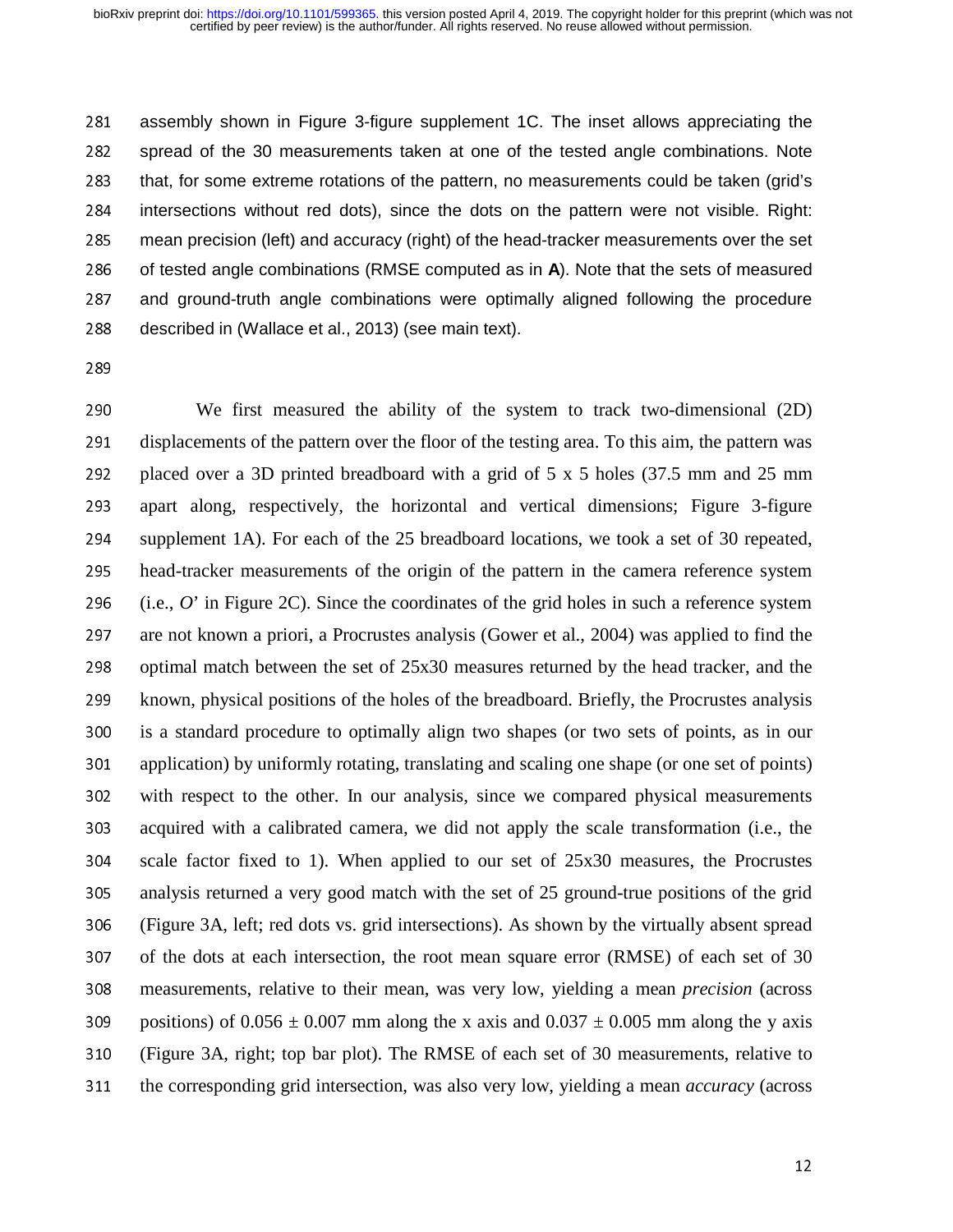312 positions) of  $0.663 \pm 0.079$  mm along the x axis and  $0.268 \pm 0.041$  mm along the y axis<br>313 (Figure 3A, right; bottom bar plot). To verify the ability of the head-tracker to estimate <sup>313</sup>(Figure 3A, right; bottom bar plot). To verify the ability of the head-tracker to estimate  $314$  the height of the pattern (i.e., its displacement along the z axis) when it was varied over a 315 range of positions, the pattern was mounted on a stereotaxic arm through a 3D-printed 316 custom joint (Figure 3-figure supplement 1B). The arm was positioned in such a way to<br>317 be perpendicular to the floor of the testing area, thus allowing the pattern to be displaced be perpendicular to the floor of the testing area, thus allowing the pattern to be displaced 318 vertically of 34 consecutive 2 mm increments. After each increment, the z coordinate of 319 the pattern was estimated by the head tracker in 30 repeated measurements, which were 320 then compared to the total physical displacement of the stereotaxic arm up to that point 321 (Figure 3B, top). The resulting estimates were again very precise and accurate (Figure 322 3B, bottom), with RSME values that were close to those obtained previously for the x 3B, bottom), with RSME values that were close to those obtained previously for the x 323 and y displacements (compare the z bars of Figure 3B to the x and y bars of Figure 3A).

324 For the validation of the angular measurements, we built a custom assembly,<br>325 made of a rotary stage mounted on a stereotaxic arm, that allowed rotating the pattern made of a rotary stage mounted on a stereotaxic arm, that allowed rotating the pattern 326 about two orthogonal axes, corresponding to roll and pitch (Figure 3-figure supplement 327 1C). Rotations about each axis were made in  $10^{\circ}$  steps, spanning from -60 $^{\circ}$  to 60 $^{\circ}$  roll 1C). Rotations about each axis were made in  $10^{\circ}$  steps, spanning from -60 $^{\circ}$  to 60 $^{\circ}$  roll 328 angles and from -40 $\degree$  to 40 $\degree$  pitch angles, while the yaw was kept fix at 0 $\degree$ . Again, 30 329 repeated head-tracker measurements were collected at each know combination of angles 330 over the resulting  $13 \times 9$  grid. As for the case of the 2D displacements, the angles 331 returned by the head tracker were not immediately comparable with the nominal rotations 332 on the rotary stages, because the two sets of angles are measured with respect to two 333 different reference systems  $-$  i.e., the camera reference system (as defined in Figure 2C), <sup>334</sup>and the stage reference system (as defined by the orientation of the pattern in the physical 335 environment, when the rotations of the stages are set to zero). Therefore, in order to compare the nominal rotations of the pattern on the stages ( $R_{\text{stages}}^{\text{nom}}$ ) to their estimates<br>237 expected by the bood tracker ( $R_{\text{est}}^{\text{est}}$ ) we first had to express the former in the compreprovided by the head-tracker ( $R_{\text{cam}}^{\text{est}}$ ), we first had to express the former in the camera<br>338 a reference system ( $R_{\text{nom}}^{\text{nom}}$ ). To this aim we followed the same approach of (Wallace et al reference system ( $R_{\text{cam}}^{\text{nom}}$ ). To this aim, we followed the same approach of (Wallace et al., 239). 2013) and we computed  $R_{\text{nom}}$  as: 339 2013) and we computed  $R_{\text{cam}}^{\text{nom}}$  as:<br>340

340

$$
341 \t Rcamnom = Rstagecam \cdot Rstagenom \cdot (RstageT \cdot Rcamnom 0 , \t(2)
$$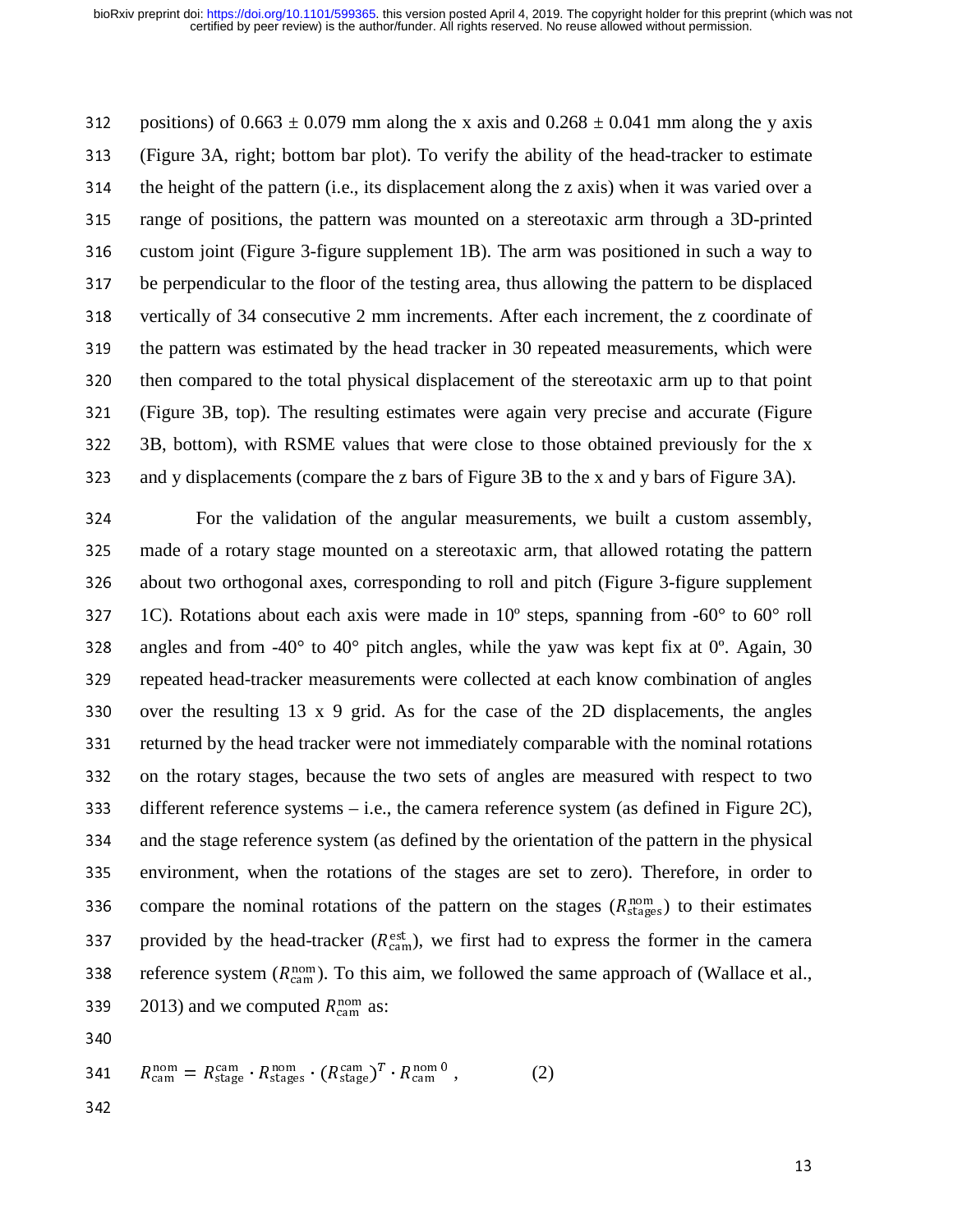where  $R_{\text{cam}}^{\text{nom 0}}$  is the pose of the pattern (in the camera reference system) when all the<br>344 is the stages are nominally set to zero (i.e., reference rotation), and  $R^{\text{cam}}$  is the rotations of the stages are nominally set to zero (i.e., reference rotation), and  $R_{\text{stage}}^{\text{cam}}$  is the<br>245 in matrix manning the stage reference system into the camera reference system Inote that 345 matrix mapping the stage reference system into the camera reference system [note that each matrix in (2) is in the form shown in (1)]. The matrixes  $R_{\text{stage}}^{\text{cam}}$  and  $R_{\text{cam}}^{\text{nom}}$  are<br>347 and unknown that can be estimated by finding the optimal match between the nominal and 347 unknown that can be estimated by finding the optimal match between the nominal and estimated rotations in camera coordinates, i.e., between  $R_{\text{cam}}^{\text{nom}}$ , as defined in (2), and  $R_{\text{cam}}^{\text{est}}$ .<br>349. Following (Wallace et al. 2013), we defined the rotation difference matrix  $R_{\text{tot}} = R^{\text{est}}$ . Following (Wallace et al., 2013), we defined the rotation difference matrix  $R_{\text{diff}} = R_{\text{cam}}^{\text{est}}$ .<br>250  $R_{\text{nom}}^{\text{nom}}$  from which we computed the error of a head tracker angle estimate as the total cam<br>a tote <sub>cam</sub><br>rotat 350  $R_{\text{cam}}^{\text{nom}}$ , from which we computed the error of a head-tracker angle estimate as the total 351 rotation in  $R_{\text{diff}}$ , i.e., as:<br>352

$$
err = \cos^{-1}\left(\frac{trace(R_{\text{diff}})-1}{2}\right).
$$

By minimizing the sum of  $err^2$  over all tested rotations of the stages (using Matlab<br>355 *fininsearch* function) we obtained a very close match between estimated and nominal <sup>355</sup>*fminsearch* function), we obtained a very close match between estimated and nominal 356 stage rotations. This is illustrated in Figure 3C (left), where the red dots are the head-357 tracker estimates and the grid intersections are the nominal rotations. As for the case of 358 the Cartesian displacements, also for the pitch and roll angles, the head tracker returned 359 very precise (roll: RSME =  $0.095 \pm 0.005^{\circ}$ ; pitch: RSME =  $0.109 \pm 0.006^{\circ}$ ) and accurate 360 (roll: RSME =  $0.557 \pm 0.045^{\circ}$ ; pitch: RSME =  $0.381 \pm 0.030^{\circ}$ ) measurements (Figure 3C,  $361$  right).

# <sup>362</sup>**Operation of the head tracker: measuring displacements and rotations relative to**  <sup>363</sup>**reference poses in the physical environment**

364 While the validation procedure described in the previous section provides an estimate of<br>365 the nominal precision and accuracy of the head tracker, measuring Cartesian coordinates <sup>365</sup>the nominal precision and accuracy of the head tracker, measuring Cartesian coordinates 366 and Euler angles in the camera reference system is impractical. To refer the head tracker 367 measurements to a more convenient reference system in the physical environment, we 3D 368 printed a custom adapter to precisely place the checkerboard pattern used for camera 369 calibration over the block holding the feeding needles, in such a way to be parallel to the 370 floor of the operant box, with the vertex of the top-right black square vertically aligned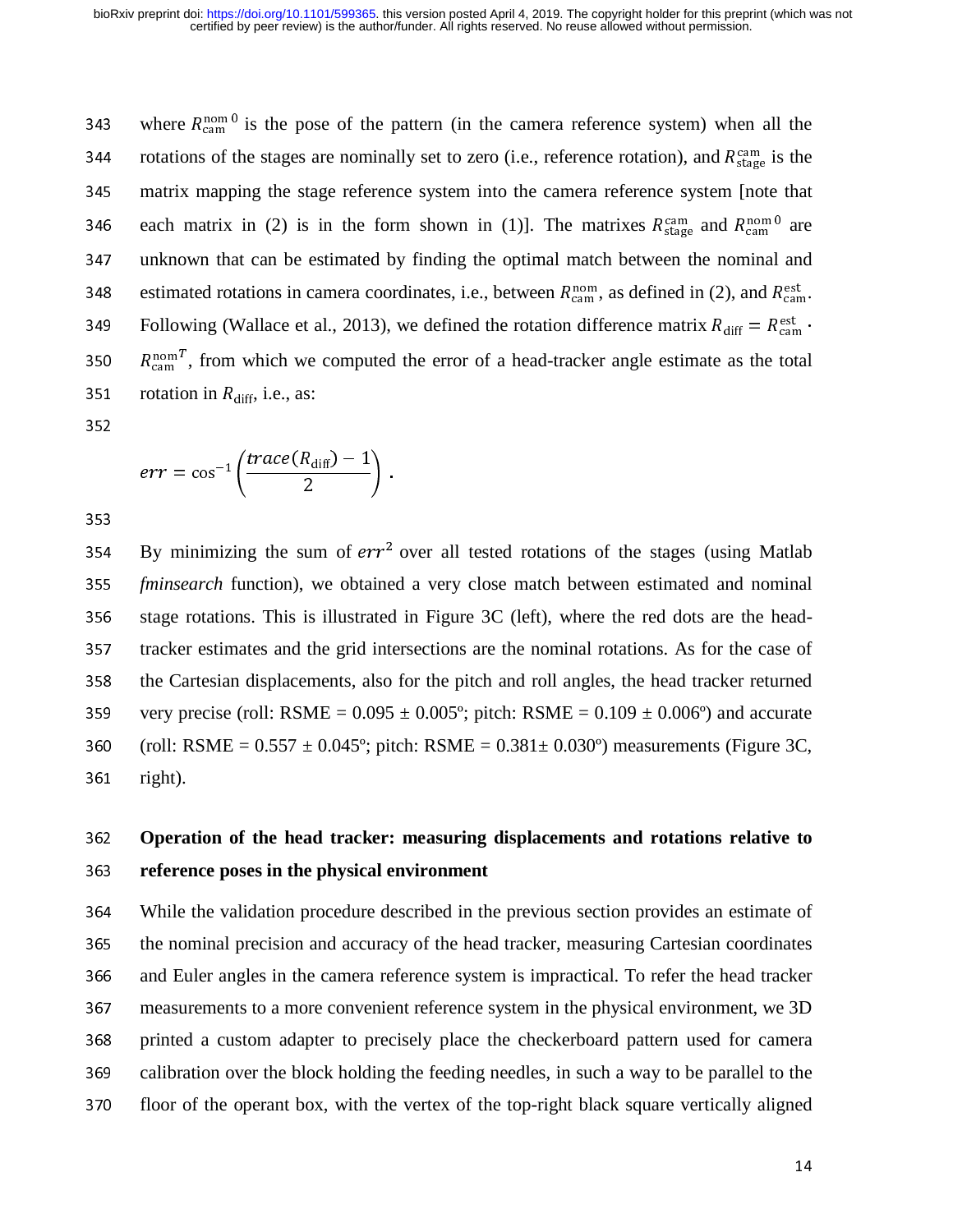371 with the central needle (see Figure 4-figure supplement 1A). We then acquired an image 372 of this *reference checkerboard*, which served to establish a new reference system  $(x^{\prime\prime}, y^{\prime\prime})$ , <sup>373</sup>*z*"), where the *x*" and *y*" axes are parallel to the edges at the base (the floor) of the operant  $374$  box, while  $z$ " is perpendicular to the floor and passes through the central feeding needle. 375 The position measurements returned by the head tracker can be expressed as  $(x^{\prime\prime}, y^{\prime\prime}, z^{\prime\prime})$ 376 coordinates by applying the rotation matrix  $R_{\text{box}}^{\text{cam}}$  and the translation vector  $\vec{t}_{\text{box}}^{\text{cam}}$  that map<br>377 the camera reference system into this new operant box reference system.  $R_{\text{cam}}^{\text{cam}}$  is in the  $\frac{1}{R}$ the camera reference system into this new operant box reference system.  $R_{\text{box}}^{\text{cam}}$  is in the<br>378 form shown in (1) but with the angles referring to the rotation of the reference  $378$  form shown in (1), but with the angles referring to the rotation of the reference checkerboard with respect to the camera reference system;  $\vec{t}_{box} = [\Delta t_x \Delta t_y \Delta t_z]$ ,<br>380 where At is the distance between the origins of the two reference systems along each 380 where  $\Delta t$  is the distance between the origins of the two reference systems along each axis box 381 axis.

<sup>382</sup>We tested the ability of the head tracker to correctly recover the Cartesian 383 coordinates of the dots' pattern relative to the box reference system, by placing the 384 pattern over the 5x5 grid shown in Figure 3-figure supplement 1A and collecting 30<br>385 repeated, head-tracker measurements at each location. To verify the functioning of the repeated, head-tracker measurements at each location. To verify the functioning of the 386 head tracker under the same settings used for the behavioral and neurophysiological<br>387 experiments (see next sections), the camera was not centered above the operant box, with experiments (see next sections), the camera was not centered above the operant box, with 388 the optical axis perpendicular to the floor, as previously done for the validation shown in <sup>389</sup>Figure 3. Otherwise, during a neuronal recording session, the cable that connects the 390 headstage protruding from the rat head to the preamplifier would partially occlude the 391 camera's field of view. Hence, the need to place the camera in front of the rat, above the stimulus display, oriented with an angle of approximately  $50^{\circ}$  relative to the floor (see stimulus display, oriented with an angle of approximately  $50^\circ$  relative to the floor (see <sup>393</sup>Figure 1B). This same positioning was used here to collect the set of validation 394 measurements over the 5x5 grid. As shown in Figure 4A, the match between estimated 395 and nominal horizontal  $(x<sup>''</sup>)$  and vertical  $(y<sup>''</sup>)$  coordinates of the pattern was very good 396 (compare the red dots to the grid intersection), with a barely appreciable dispersion of the<br>397 30 measurements around each nominal position value. This resulted in a good overall 30 measurements around each nominal position value. This resulted in a good overall 398 precision (x: RMSE = 0.034  $\pm$  0.004; y: 0.158  $\pm$  0.010) and accuracy (x: RMSE = 0.403  $\pm$ 399 0.050; y:  $1.36 \pm 0.093$  and of the x" and y" measurements.

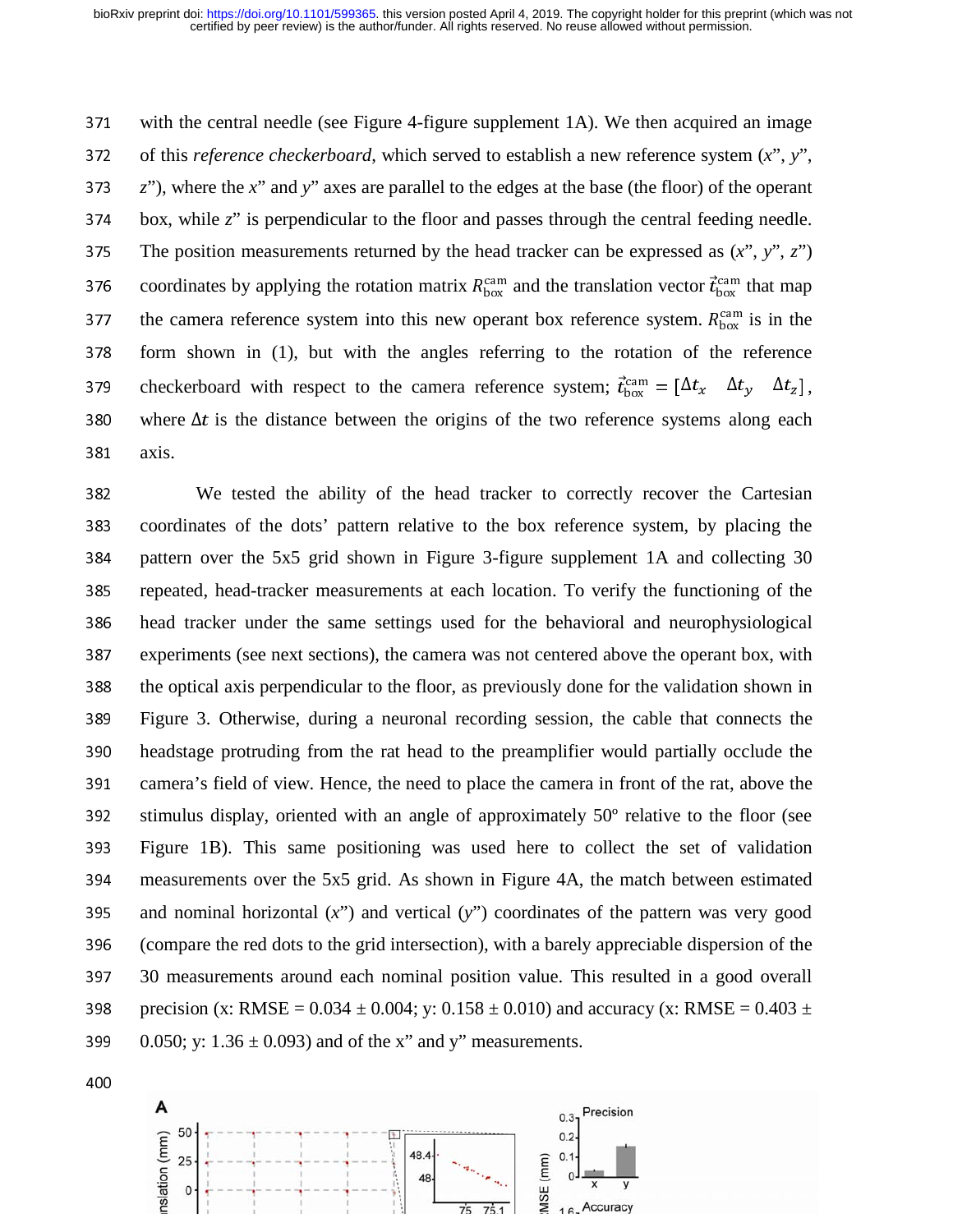certified by peer review) is the author/funder. All rights reserved. No reuse allowed without permission. bioRxiv preprint doi: [https://doi.org/10.1101/599365.](https://doi.org/10.1101/599365) this version posted April 4, 2019. The copyright holder for this preprint (which was not

- 401
- 
- 
- 
- 405
- 
- 
- 407
- 408
- 
- 410

<sup>411</sup>**Figure 4.** Validation of the head-tracker in the reference system of the operant box. (**A**) 412 Left: validation measurements (red dots) obtained by placing the dots' pattern on a grid<br>413 of 5 x 5 ground-truth positions (grid's intersections; same as in Figure 3A), over the floor 413 of 5 x 5 ground-truth positions (grid's intersections; same as in Figure 3A), over the floor<br>414 of the operant box. Each measurement is relative to a *box reference system*, with the x of the operant box. Each measurement is relative to a *box reference system*, with the *x*<br>415 and *y* axes parallel to the floor of the operant box, and the *z* axis passing through the and *y* axes parallel to the floor of the operant box, and the z axis passing through the<br>416 central response port (see Figure 1A). Converting the measurements from the camera to 416 central response port (see Figure 1A). Converting the measurements from the camera to<br>417 the box reference system was possible by acquiring an image of a reference 417 the box reference system was possible by acquiring an image of a reference<br>418 checkerboard, as described in the main text and shown in Figure 4-figure supplement 418 checkerboard, as described in the main text and shown in Figure 4-figure supplement<br>419 1A. The inset allows appreciating the spread of the 30 measurements taken at one of 1419 1A. The inset allows appreciating the spread of the 30 measurements taken at one of 420 the tested positions. Right: mean precision (top) and accuracy (bottom) of the head-420 the tested positions. Right: mean precision (top) and accuracy (bottom) of the head-<br>421 tracker measurements over the 25 tested positions (RMSE computed as in Figure 3A). tracker measurements over the 25 tested positions (RMSE computed as in Figure 3A).<br>422 (B) Left: validation measurements (red dots) obtained by setting the yaw, pitch and roll 422 (B) Left: validation measurements (red dots) obtained by setting the yaw, pitch and roll<br>423 angles of the dots' pattern to a combination of 3 x 7 x 5 ground-truth values (grid's 423 angles of the dots' pattern to a combination of  $3 \times 7 \times 5$  ground-truth values (grid's 424 intersections), using the custom assembly shown in Figure 4-figure supplement 1B. 424 intersections), using the custom assembly shown in Figure 4-figure supplement 1B.<br>425 Each measurement is relative to a *pose zero reference svstem*, obtained by acquiring an Each measurement is relative to a *pose zero reference system*, obtained by acquiring an<br>426 image of the dots' pattern with all the angles on custom assembly set to zero. Note that, 426 image of the dots' pattern with all the angles on custom assembly set to zero. Note that,<br>427 oriven their high precision, the spread of the 30 repeated measurements taken at each 427 given their high precision, the spread of the 30 repeated measurements taken at each<br>428 ground-truth value is barely appreciable. Right: mean precision (left) and accuracy (right) 428 ground-truth value is barely appreciable. Right: mean precision (left) and accuracy (right)<br>429 of the head-tracker measurements over the set of tested angle combinations (RMSE 429 of the head-tracker measurements over the set of tested angle combinations (RMSE<br>430 computed as in Figure 3A). computed as in Figure 3A).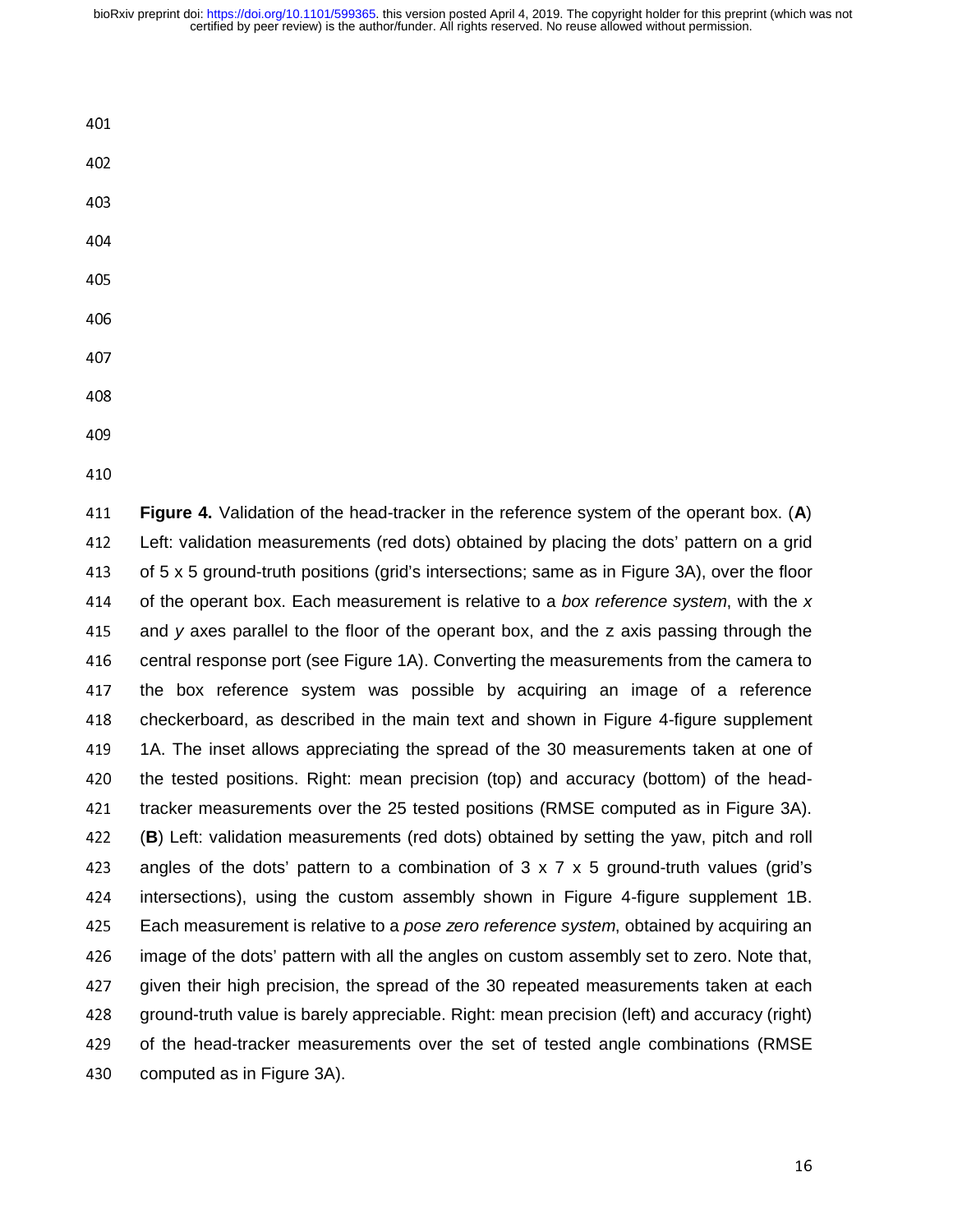431

<sup>432</sup>The Euler angles defining the pose of the head in the 3D space could also be 433 measured relative to the operant box reference system  $(x^{\prime\prime}, y^{\prime\prime}, z^{\prime\prime})$ . However, this would 434 yield an estimate of the rotation of the dots' pattern, rather than of the rat head, in the 435 physical environment. In fact, no matter how carefully the support holding the pattern is<br>436 implanted at the time of the surgery, it is unlikely for the pattern to be perfectly aligned to implanted at the time of the surgery, it is unlikely for the pattern to be perfectly aligned to 437 the anatomical axes of the head, once put in place. In general, the  $x'$  and  $y'$  axes of the 438 pattern reference system (see Figure 2B) will be slightly titled, with respect to the head's 439 anteroposterior and interaural axes. Therefore, it is more convenient to acquire an image 440 of the pattern when the rat is placed in the stereotax, with its head parallel to the floor of<br>441 the operant box, and then use such a *pose zero* of the pattern as a reference for the the operant box, and then use such a *pose zero* of the pattern as a reference for the 442 angular measurements returned by the head tracker. This can be achieved by defining a pose zero reference system  $(x^0, y^0, z^0)$  and a rotation matrix  $R_{\text{pose 0}}^{\text{cam}}$  mapping the camera<br>444 reference system into this new coordinate system Ithe matrix is in the form shown in (1) 444 reference system into this new coordinate system [the matrix is in the form shown in (1), 445 but with the angles referring to the rotation of the pose zero of the pattern with respect to<br>446 the camera reference system. the camera reference system].

<sup>447</sup>To test the ability of the head tracker to correctly recover the Euler angles of the 448 dots' pattern relative to the pose zero reference system, we mounted the pattern over a 449 custom assembly made of two 3D printed goniometers, each allowing rotations over a 450 span of 70<sup>o</sup> (from -35<sup>o</sup> to +35<sup>o</sup>), and a rotary stage, enabling 360<sup>o</sup> rotations (Figure 4-<br>451 figure supplement 1B). This allowed setting the pose of the pattern over a grid of known figure supplement 1B). This allowed setting the pose of the pattern over a grid of known <sup>452</sup>3x7x5 combinations of yaw, pitch and roll angles. As illustrated in Figure 4B (left), we found a good match between the nominal and estimated pattern rotations (note that not all<br>454 3x7x5 angle combinations were actually tested, since the dots on the pattern were not 3x7x5 angle combinations were actually tested, since the dots on the pattern were not 455 detectable at some extreme rotations). When mediated across all tested angle 456 combinations, the resulting precision and accuracy (Figure 4B, right) were very similar to 457 the nominal ones shown in Figure 3C (precision: roll 0.068  $^{\circ}$  ± 0.003°, pitch 0.076°  $\pm$ 458 0.004°, yaw 0.0409°  $\pm$  0.001°; accuracy: roll 0.746°  $\pm$  0.036, pitch 0.598°  $\pm$  0.048°, yaw 459  $0.929^{\circ} \pm 0.052^{\circ}$ .

460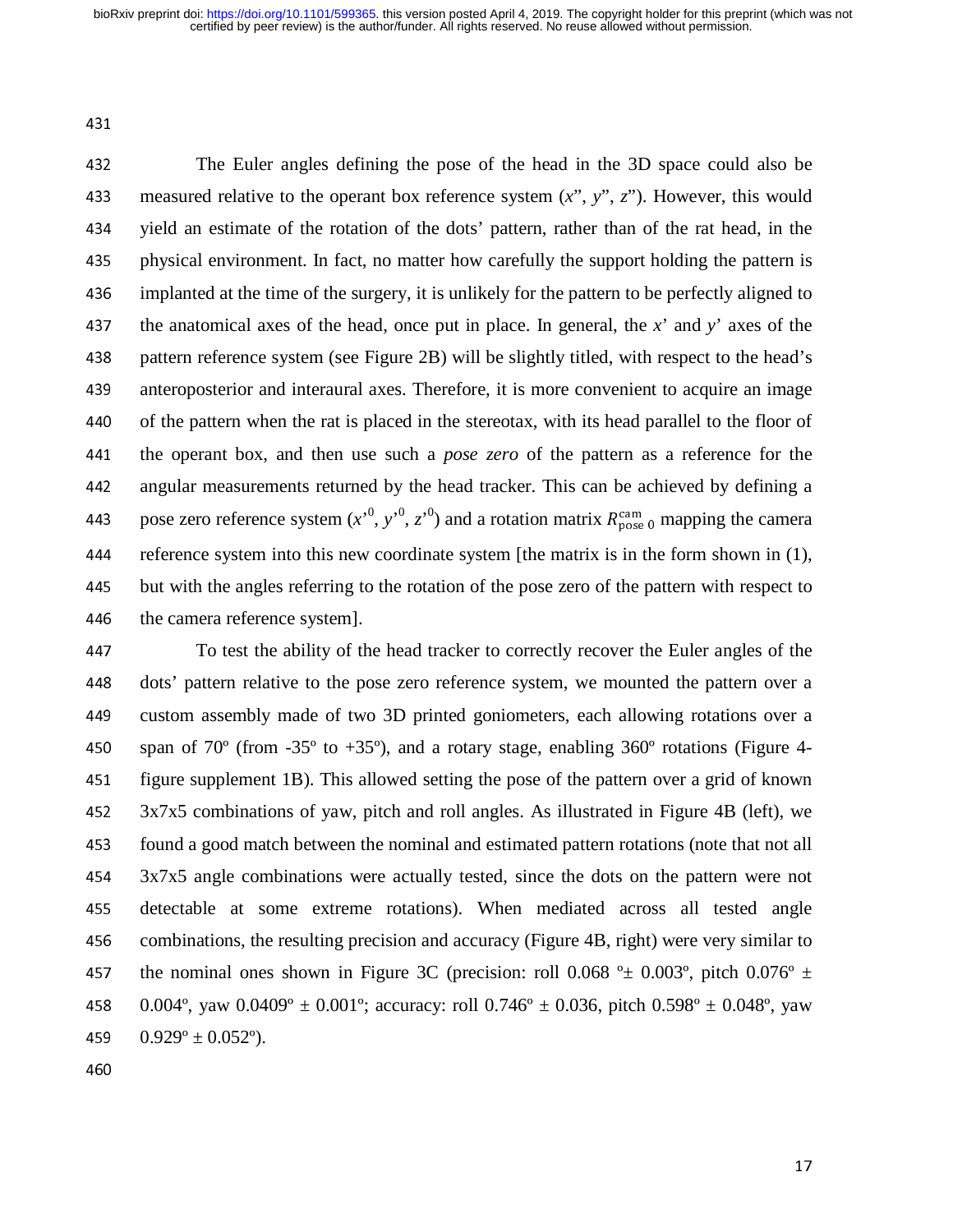# <sup>461</sup>**Head movements of a rat performing a two-alternative forced choice task in the**  <sup>462</sup>**visual and auditory modalities**

<sup>463</sup>To illustrate the application of our head-tracker *in-vivo*, we implanted a rat with an 464 electrode array targeting hippocampus (see Materials and Methods and next section for 465 details). The implant also included a base with a magnet that allowed attaching the dots' 466 pattern during the behavioral/recording sessions (see Figure 2A-B). As previously 467 explained, the animal had to interact with an array of three response ports, each equipped 468 with a feeding needle and a proximity sensor (Figure 1). Licking the central port <sup>469</sup>triggered the presentation of either a visual object (displayed on the screen placed in front 470 of the rat) or a sound (delivered through the speakers located on the side of the monitor).<br>471 Two different visual objects could be presented to the animal [same as in (Zoccolan et al., Two different visual objects could be presented to the animal [same as in (Zoccolan et al., <sup>472</sup>2009; Alemi-Neissi et al., 2013a)] – Object 1 required the rat to approach and lick the left 473 response port in order to obtain liquid reward, while Object 2 required him to lick the 474 right response port (Figure 5A). The same applied to the two sounds, one associated to 475 the left and the other to right response port.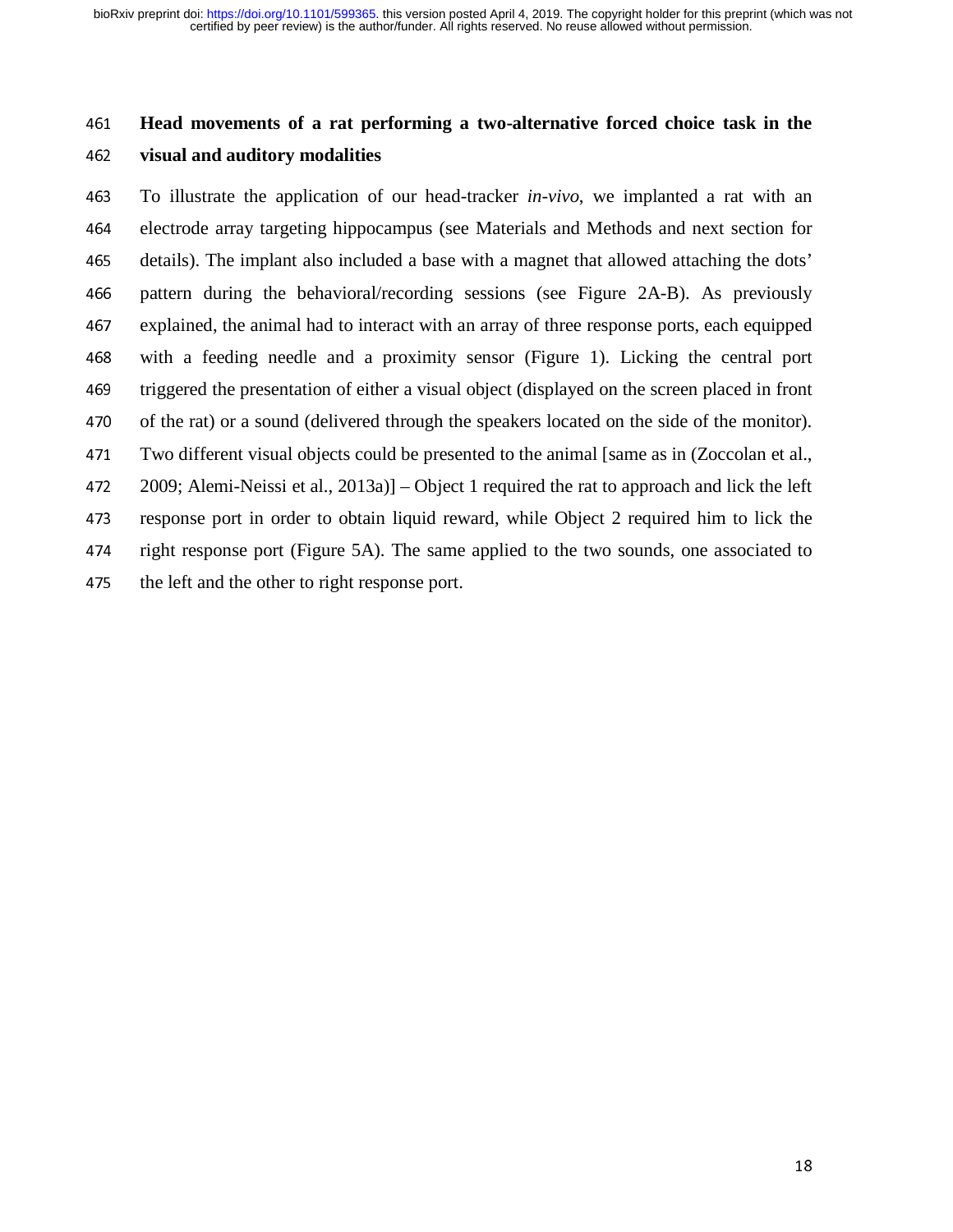certified by peer review) is the author/funder. All rights reserved. No reuse allowed without permission. bioRxiv preprint doi: [https://doi.org/10.1101/599365.](https://doi.org/10.1101/599365) this version posted April 4, 2019. The copyright holder for this preprint (which was not



<sup>477</sup>**Figure 5.** Head tracking of a rat engaged in a perceptual discrimination task. (**A**) 478 Illustration of the visual discrimination task. The rat learned to lick the central response<br>479 port to trigger the presentation of either Obiect 1 or Obiect 2 on the stimulus display 479 port to trigger the presentation of either Object 1 or Object 2 on the stimulus display<br>480 placed in front of the operant box (see Figure 1A). Presentation of Obiect 1 required the 480 placed in front of the operant box (see Figure 1A). Presentation of Object 1 required the<br>481 arat to approach and lick the response port on the left in order to correctly report its rat to approach and lick the response port on the left in order to correctly report its 482 identity, while presentation of Object 2 required the animal to lick the response port on<br>483 the right. (B) Example snapshots captured and processed by the head tracker at three 483 the right. (**B**) Example snapshots captured and processed by the head tracker at three<br>484 representative times – i.e., when the rat licked the central, the left and the right response 484 representative times – i.e., when the rat licked the central, the left and the right response<br>485 ports. The colored lines are the x' (red), y' (green) and z' (blue) axes of the reference 485 ports. The colored lines are the x' (red), y' (green) and z' (blue) axes of the reference<br>486 svstem centered on the dots' pattern (se Figure 2C), as inferred in real time by the head-486 system centered on the dots' pattern (se Figure 2C), as inferred in real time by the head-<br>487 tracker (see also supplementary Figure 5-video supplement 1). (C) The trajectories 487 tracker (see also supplementary Figure 5-video supplement 1). (C) The trajectories<br>488 followed by the nose of the rat in consecutive trials during the execution of the task are 488 followed by the nose of the rat in consecutive trials during the execution of the task are<br>489 superimposed to a snapshot of the block holding the response ports, as imaged by the 489 superimposed to a snapshot of the block holding the response ports, as imaged by the 480 head tracker. The red and blue traces refer to trials in which the animal chose. head tracker. The red and blue traces refer to trials in which the animal chose,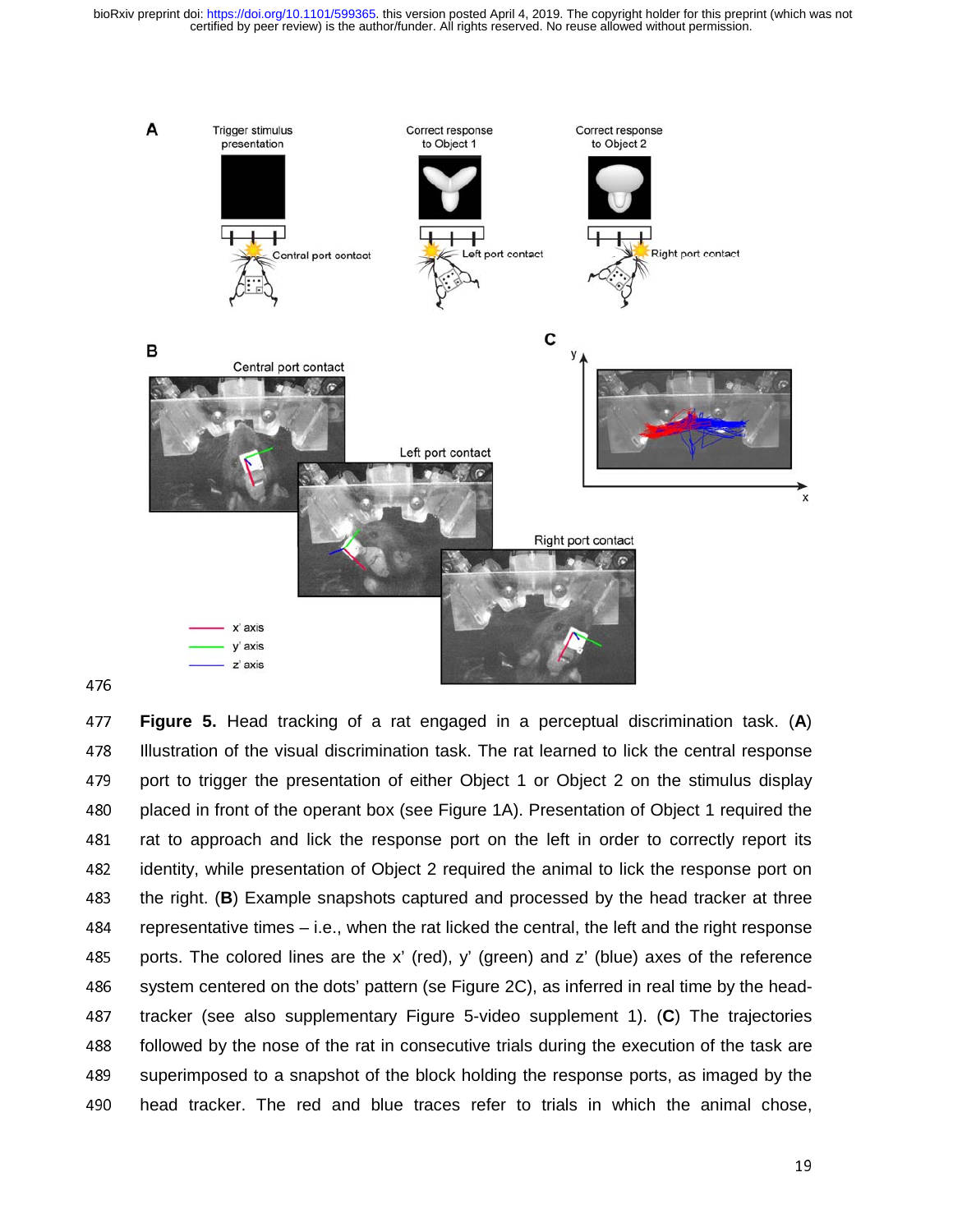certified by peer review) is the author/funder. All rights reserved. No reuse allowed without permission. bioRxiv preprint doi: [https://doi.org/10.1101/599365.](https://doi.org/10.1101/599365) this version posted April 4, 2019. The copyright holder for this preprint (which was not

491 respectively, the left and right response port. The trajectories are plotted in the Cartesian<br>492 plane corresponding to the floor of the operant box, where the x and y axes (black 192 plane corresponding to the floor of the operant box, where the *x* and *y* axes (black<br>193 arrows) are, respectively, parallel and orthogonal to the stimulus display (see also Figure 493 arrows) are, respectively, parallel and orthogonal to the stimulus display (see also Figure 494 1A).  $(A)$ .

 $\frac{1}{2}$ 

<sup>496</sup>Figure 5B shows example images captured and processed by the head-tracker in 497 three representative epochs during the execution of the task (the colored lines are the  $\dot{x}$ ', 498 *y*' and  $z$ ' axes that define the pose of the pattern, as inferred in real time by the head-499 tracker; see supplementary Figure 5-video supplement 1). By tracking the position of the 500 pattern in the 2D plane of the floor of the operant box, it was possible to plot the 501 trajectory of the rat's nose in each individual trial of the behavioral test (Figure 5C, red 502 vs. blue lines, referring to trials in which the animal chose, respectively, the left and right 503 response port). The position of the nose was monitored, because it better reflects the 504 interaction of the animal with the response sensors, as compared to the position of the 505 pattern (the latter can be converted into the nose position by carefully measuring the 506 distance between the origin of the pattern and the tip of the nose at the time of the 507 surgery). With such a precise knowledge of the position and pose of the nose/head in 508 space and time, we could address questions concerning the perceptual, motor and 509 cognitive processes deployed by the rat during the visual and auditory discriminations, 510 well beyond the knowledge that can be gained by merely monitoring the response times 511 collected by the proximity sensors.

512 For example, in Figure 6A (left), we have reported the x position of the rat's nose 513 as a function of time in all the behavioral trials collected over 14 consecutive test sessions 514 (total of 3,413 trials). The traces are aligned to the time in which the stimulus was 515 presented (i.e., 300 ms after the animal had licked the central port). From these traces, we 516 computed the *reaction time* (RcT) of the rat in each trial, defined as the time, relative to 517 the stimulus onset, in which the animal left the central sensor to start a motor response, 518 eventually bringing its nose to reach either the left (red lines) or right (blue line) response 519 port. As it can be appreciated by looking at the spread of both sets of traces, RcT was 520 highly variable across trials, ranging from 300 ms to 1166 ms (extreme values not 521 considering outliers), with a median around 530 ms (Figure 6A, right). By contrast, a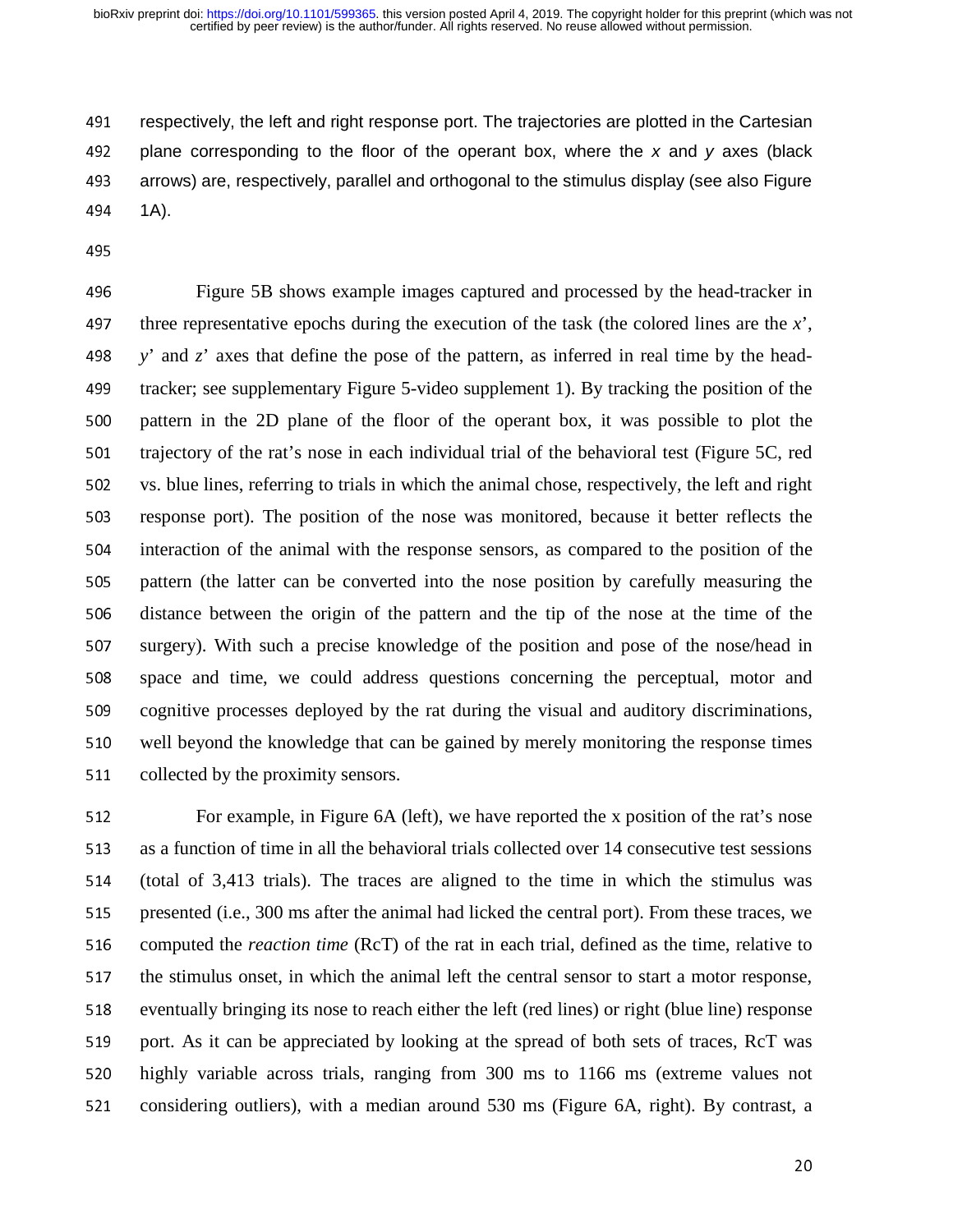<sup>522</sup>much smaller variability was observed for the *ballistic response time* (BRsT), i.e., the 523 time taken by the rat to reach the left or right response port, relative to the last time he 524 visited (i.e., passed by) the central port (Figure 6B, left), with BRsT ranging between 66 525 ms and 566 ms (Figure 6B, right: upper box plot; median  $\sim$ 300 ms). This suggests that <sup>526</sup>much of the variability in the *total response time* (ToRsT; i.e., the time taken to reach the 527 left or right response port, relative to the stimulus onset; Figure 6B, right: bottom box 528 plot) has to be attributed to the perceptual/decisional process required for the correct 529 identification of the stimulus. However, a close inspection of the response trajectories of 530 Figure 6B (aligned to the time in which the ballistic motor response was initiated) shows that the rat, after leaving the central port in response to the stimulus, often did not point<br>532 directly to the port that he would eventually choose (referred to as the *selected response* <sup>532</sup>directly to the port that he would eventually choose (referred to as the *selected response*  <sup>533</sup>*port* in what follows). In many trials, the final ballistic response was preceded by earlier <sup>534</sup>movements of the head, either towards the selected response port or the opposite one <sup>535</sup>(referred to as the *opposite response port* in what follows).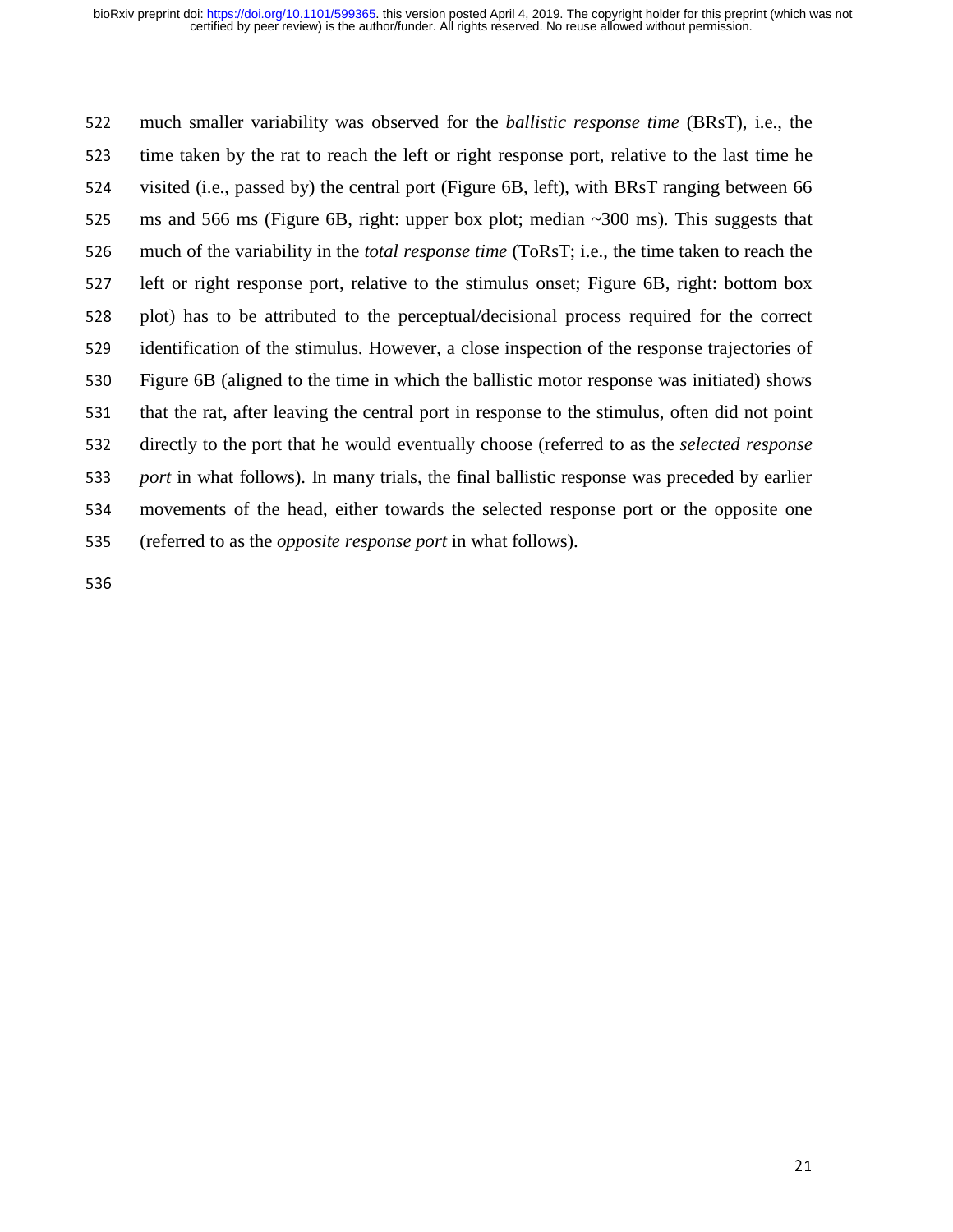certified by peer review) is the author/funder. All rights reserved. No reuse allowed without permission. bioRxiv preprint doi: [https://doi.org/10.1101/599365.](https://doi.org/10.1101/599365) this version posted April 4, 2019. The copyright holder for this preprint (which was not



538 **Figure 6.** Statistical characterization of the head's displacements performed by the rat<br>539 during the perceptual discrimination task. (A) Left: position of the rat's nose as a function 539 during the perceptual discrimination task. (A) Left: position of the rat's nose as a function<br>540 of time, along the x axis of the Cartesian plane corresponding to the floor of the operant 540 of time, along the *x* axis of the Cartesian plane corresponding to the floor of the operant<br>541 box (i.e., *x* axis in Figure 5C). The traces, recorded in 3,413 trials over the course of 14 541 box (i.e., *x* axis in Figure 5C). The traces, recorded in 3,413 trials over the course of 14<br>542 consecutive sessions, are aligned to the time in which the stimulus was presented (grav 542 consecutive sessions, are aligned to the time in which the stimulus was presented (gray<br>543 dashed line). The black dashed line indicates the mean reaction time (as defined in the 543 dashed line). The black dashed line indicates the mean reaction time (as defined in the<br>544 main text). The red and blue colors indicate trials in which the rat chose, respectively, 544 main text). The red and blue colors indicate trials in which the rat chose, respectively,<br>545 the left and right response port. Right: box plot showing the distributions of reaction 545 the left and right response port. Right: box plot showing the distributions of reaction<br>546 times for the two classes of left and right responses. (B) Left: same trajectories as in A, 546 times for the two classes of left and right responses. (**B**) Left: same trajectories as in **A**,<br>547 but aligned to the last time the rat visited the central port (dashed line). Right: box plots 547 but aligned to the last time the rat visited the central port (dashed line). Right: box plots<br>548 Showing the distributions of ballistic response times (top) and total response times 548 showing the distributions of ballistic response times (top) and total response times<br>549 (bottom) for the two classes of left and right responses (see main text for definitions). (C) <sup>549</sup>(bottom) for the two classes of left and right responses (see main text for definitions). (**C**)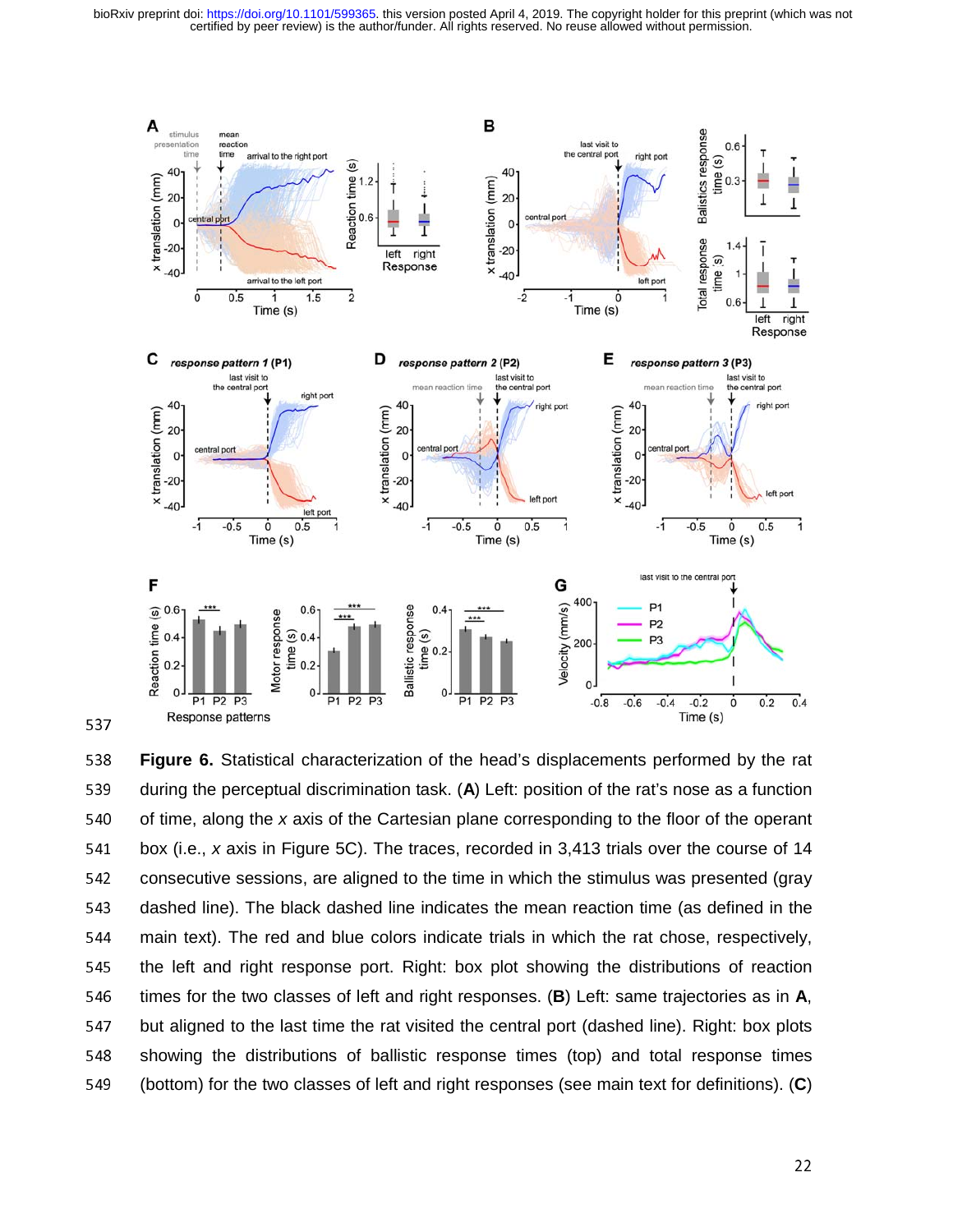550 Subset of the response patterns (referred to as *P1*) shown in **A** and **B**, in which the rat,<br>551 after leaving the central port, made a direct ballistic movement to the selected response 551 after leaving the central port, made a direct ballistic movement to the selected response<br>552 port (traces' alignment as in **B**). (**D**) Subset of the response patterns (referred to as *P2*) 552 port (traces' alignment as in **B**). (**D**) Subset of the response patterns (referred to as *P2*)<br>553 shown in **A** and **B**, in which the rat, before making a ballistic movement towards the 553 shown in **A** and **B**, in which the rat, before making a ballistic movement towards the<br>554 selected response port, made an initial movement towards the opposite port (traces' 554 selected response port, made an initial movement towards the opposite port (traces'  $555$  alignment as in **B**). (**E**) Subset of the response patterns (referred to as  $P3$ ) shown in **A** 555 alignment as in **B**). (**E**) Subset of the response patterns (referred to as *P3*) shown in **A**<br>556 and **B**, in which the rat made an initial movement towards the selected response port, 556 and **B**, in which the rat made an initial movement towards the selected response port,<br>557 then moved back to the central port, and finally made a ballistic moment to reach the 557 then moved back to the central port, and finally made a ballistic moment to reach the sach the senter of the central port (traces' alignment as in  $B$ ). (F) Comparisons among the mean reaction 558 selected port (traces' alignment as in **B**). (**F**) Comparisons among the mean reaction<br>559 times (left). among the mean motor response times (middle: see main text for a 559 times (left), among the mean motor response times (middle; see main text for a<br>560 definition) and among the mean ballistic response times (right) that were measured for 560 definition) and among the mean ballistic response times (right) that were measured for<br>561 the three types of trajectories (i.e., P1, P2 and P3) shown, respectively, in **C**, **D** and **E** 561 the three types of trajectories (i.e., P1, P2 and P3) shown, respectively, in **C**, **D** and **E**<br>562 (\*\*\* p < 0.001; two-tailed, unpaired t-test). Error bars are SE of the mean. (**G**) Velocity of 562  $^*$  (\*\*\* *p* < 0.001; two-tailed, unpaired t-test). Error bars are SE of the mean. (**G**) Velocity of 563 the rat's nose as a function of time for the three types of traiectories P1, P2 and P3. the rat's nose as a function of time for the three types of trajectories P1, P2 and P3.

564

565 To better investigate rat response patterns, we separated the recorded trajectories 566 into three response patterns. In the first response pattern (P1), the rat, after leaving the 567 central port, made a direct ballistic movement to the selected response port (either left or 568 right; Figure 6C). In the second response pattern  $(P2)$ , the rat made an initial movement 569 towards the opposite response port, before correcting himself and making a ballistic 570 movement towards the selected response port (Figure 6D). In the third response pattern <sup>571</sup>(P3), the rat made an initial movement towards the selected response port, but then 572 moved back to the central port, before approaching again, with a ballistic moment, the 573 selected port (Figure 6E). Interestingly, RcT was significantly smaller in P2 than in P1 ( $p$ ) <sup>574</sup>< 0.001; two-tailed, unpaired t-test; Figure 6F, leftmost bar plot), suggesting that the 575 trials in which the animal reversed his initial decision were those in which he made an <sup>576</sup>"impulsive" choice that he eventually corrected. As expected, the *motor response time* <sup>577</sup>(MoRsT; i.e., the time taken by the animal to reach the selected response port, after 578 leaving, for the first time, the central port) was substantially lower in P1, as compared to 579 P2 and P3, given the indirect trajectories that the latter trial types implied ( $p < 0.001$ ; 580 two-tailed, unpaired t-test; Figure 6F, central bar plot). By contrast, BaRsT was slightly, 581 but significantly higher in P1 than in P2 and P3, indicating that ballistic movements were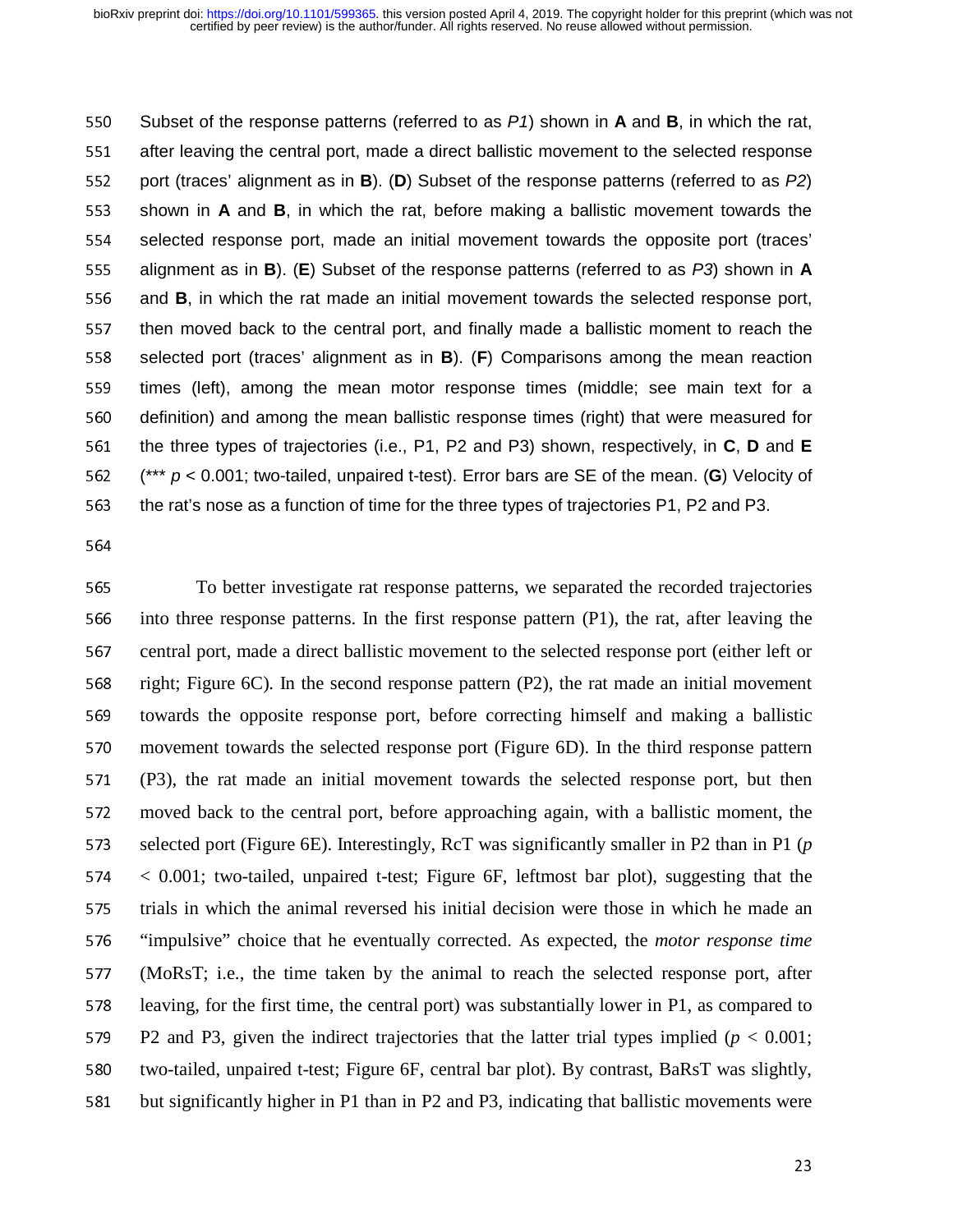582 faster, when they followed a previously aborted choice (*p* < 0.001; two-tailed, unpaired t-583 test; Figure 6F, rightmost bar plot).

584 To better understand this phenomenon, we plotted the average velocity of the rat's 585 nose as a function of time for the three response patterns (Figure 6G; curves are aligned 586 to the onset of the ballistic motor response; dashed line). As expected, in P1 (green 587 curve), the velocity was close to zero till the time in which the ballistic response was 588 initiated. By contrast, in P2 (magenta curve), the velocity was already high at the onset of 589 the ballistic movement, because the animal's nose passed by the central sensor when 590 sweeping from the opposite response port to the selected one (see Figure 6D). This 591 momentum of the rat's head was thus at the origin of the faster ballistic responses in P2,<br>592 as compared to P1. In the case of P3 (cyan curve), there was no appreciable difference of as compared to P1. In the case of P3 (cyan curve), there was no appreciable difference of 593 velocity with P1 at the onset of the ballistic movements. This is expected, given that the 594 rat moved twice in the direction of the selected port and, in-between the two actions, he 595 stopped at the central sensor (see Figure 6E). However, following the onset of the 596 ballistic movement, the rat reached a larger peak velocity in P3 than in P1, which 597 explains the shorter time needed to complete the ballistic response in the former trials' 598 type. This may possibly indicate a larger confidence of the rat in his final choice, 599 following an earlier, identical response choice that was later aborted.

<sup>600</sup>We also used the head tracker to inquire whether the rat deployed different 601 response/motor patterns depending on the sensory modality of the stimuli he had to 602 discriminate. Rat performance was higher in the sound discrimination task, as compared 603 to the visual object discrimination task  $(p < 0.001$ ; two-tailed, unpaired t-test; Figure 7A).<br>604 Consistently with this observation, the fraction of trials in which the animal aborted an Consistently with this observation, the fraction of trials in which the animal aborted an <sup>605</sup>initial perceptual choice (i.e., response patterns P2 and P3), as opposed to make a direct 606 response to the selected port (i.e., response pattern P1), was significantly larger in visual 607 than in auditory trials ( $p < 0.01$ ,  $\chi^2$  test for homogeneity; Figure 7B). This means that the 608 animal was less certain about his initial decision in the visual trials, displaying a tendency<br>609 to correct more often such decision, as compared to the auditory trials. Interestingly, the to correct more often such decision, as compared to the auditory trials. Interestingly, the 610 lower perceptual discriminability of the visual stimuli did not translate into a general 611 tendency of reaction times to be longer in visual than auditory trials. When the animal 612 aimed directly to the selected port (P1; the vast majority of trials, as it can be appreciated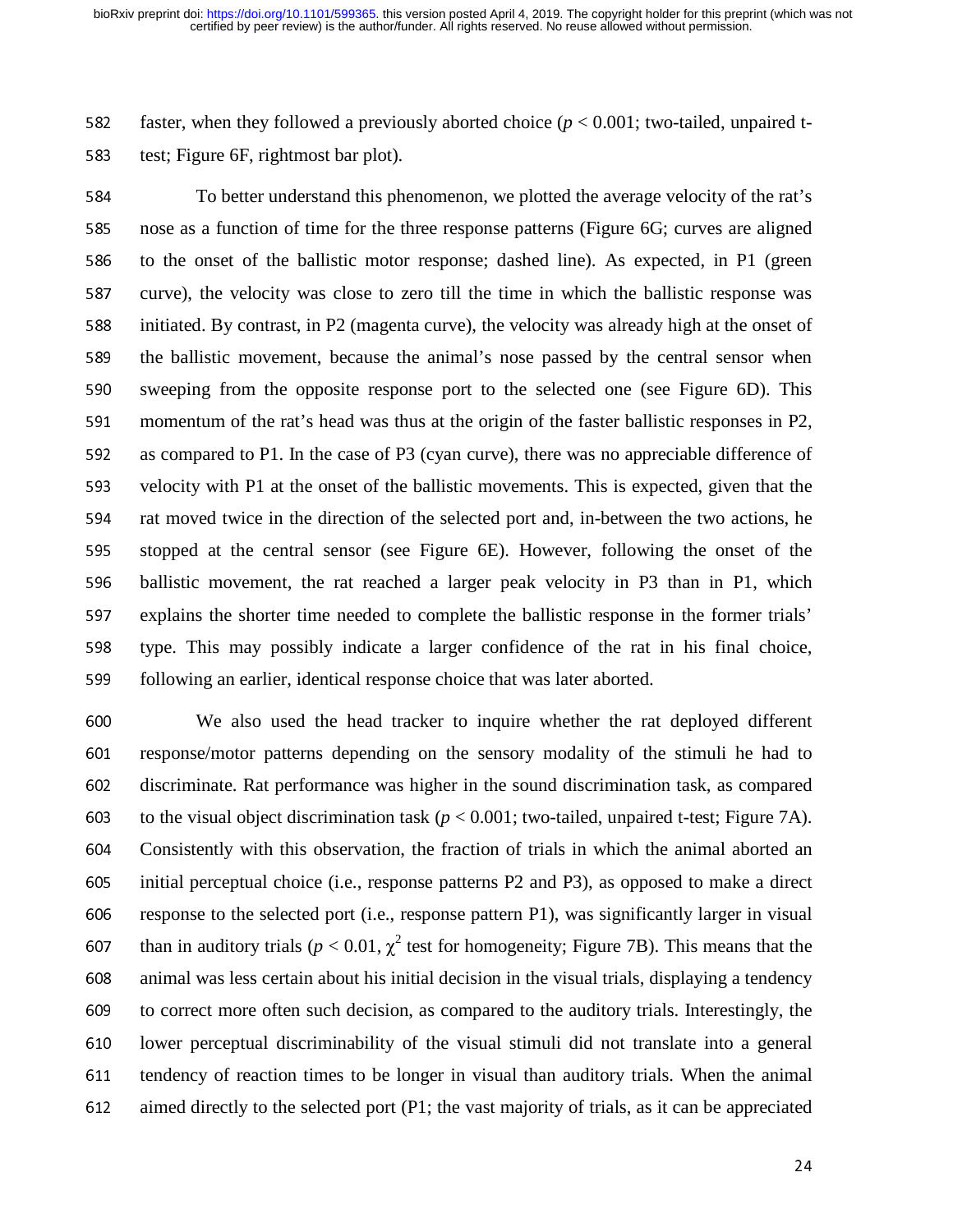613 in Figure 7B), no significant difference in RcT was observed between visual and auditory 614 trials ( $p > 0.05$ ; two-tailed, unpaired t-test; Figure 7C, top-left bar plot). By contrast, in 615 trials in which the rat corrected his initial decision  $(P2)$ , RcT was significantly longer in 616 visual than auditory trials ( $p < 0.01$ ; two-tailed, unpaired t-test; Figure 7C, middle-left bar 617 plot), but the opposite trend was found in trials in which the animal swung back and forth to the selected response port (P3;  $p < 0.05$ ; two-tailed, unpaired t-test; Figure 7C, bottomto the selected response port  $(P3; p < 0.05;$  two-tailed, unpaired t-test; Figure 7C, bottom-619 left bar plot). We found instead a general tendency of the rat to make faster ballistic 620 responses in visual than auditory trials, with this trend being significant in P1 and P2 ( $p <$ <sup>621</sup>0.001; two-tailed, unpaired t-test; Figure 7D, top-right and middle-right bar plots). It is 622 hard to interpret these findings, which could indicate a larger impulsivity of the animal in<br>623 the visual discrimination, but, possibly, also a larger confidence in his decision. the visual discrimination, but, possibly, also a larger confidence in his decision. 624 Addressing more in depth this issue is obviously beyond the scope of our study, since it 625 would require measuring the relevant metrics (e.g., RcT and BaRsT) over a cohort of 626 animals, while our goal here was simply to provide an in-vivo demonstration of the<br>627 working principle of our head-tracker and suggest possible ways of using it to investigate working principle of our head-tracker and suggest possible ways of using it to investigate 628 the perceptual, decision and motor processes involved in a perceptual discrimination task.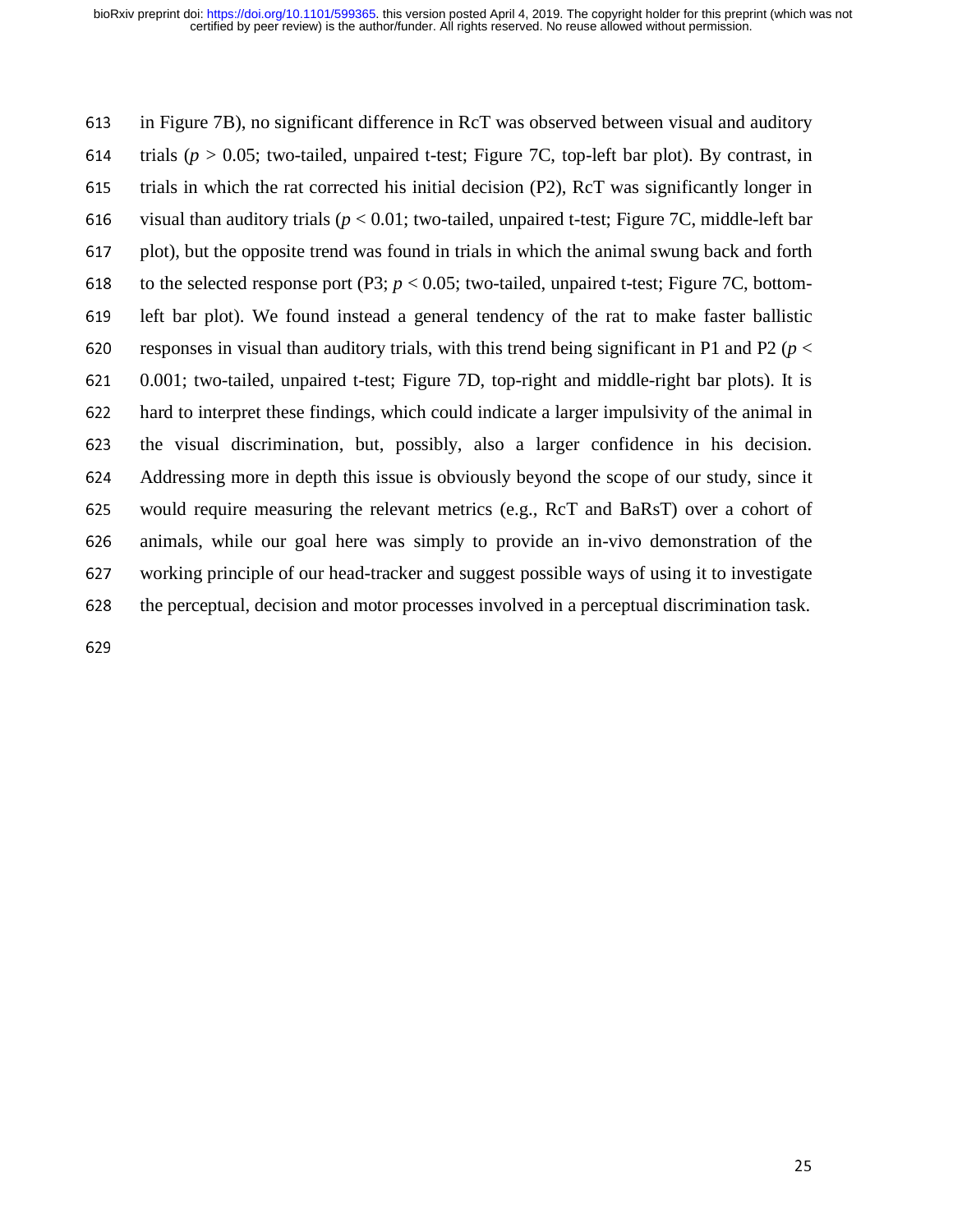certified by peer review) is the author/funder. All rights reserved. No reuse allowed without permission. bioRxiv preprint doi: [https://doi.org/10.1101/599365.](https://doi.org/10.1101/599365) this version posted April 4, 2019. The copyright holder for this preprint (which was not



630

**Figure 7.** Statistical comparison of the head's displacements performed by the rat in<br>632 visual and auditory trials. (A) Comparison between the performances attained by the rat 632 visual and auditory trials. (A) Comparison between the performances attained by the rat 633 in the visual (light gray) and auditory (dark gray) discrimination tasks  $(*** p < 0.001; two-)$ 633 in the visual (light gray) and auditory (dark gray) discrimination tasks (\*\*\*  $p < 0.001$ ; two-<br>634 tailed, unpaired t-test). (**B**) Proportion of response patterns of type P1, P2 and P3 (see 634 tailed, unpaired t-test). (**B**) Proportion of response patterns of type P1, P2 and P3 (see<br>635 Figure 6C-E) observed across the visual (light gray) and auditory (dark gray) trials. The 635 Figure 6C-E) observed across the visual (light gray) and auditory (dark gray) trials. The<br>636 two distributions were significantly different ( $p < 0.01$ ,  $\chi^2$  test). (C) Comparisons between two distributions were significantly different ( $p < 0.01$ ,  $\chi^2$  test). (C) Comparisons between 637 the mean reaction times (left) and between the mean ballistic response times (right) that 637 the mean reaction times (left) and between the mean ballistic response times (right) that<br>638 vere measured in visual (light gray) and auditory (dark gray) trials for each type of 638 were measured in visual (light gray) and auditory (dark gray) trials for each type of 639 trajectories (i.e., P1, P2 and P3). \*  $p < 0.05$ , \*\*  $p < 0.01$ , \*\*\*  $p < 0.001$ ; two-tailed, 639 trajectories (i.e., P1, P2 and P3).  $*$   $p$  < 0.05,  $*$   $*$   $p$  < 0.01,  $**$   $p$  < 0.001; two-tailed, 640 unpaired t-test. unpaired t-test.

<sup>642</sup>As a further example of the kind of behavioral information that can be extracted <sup>643</sup>using the head-tracker, we analyzed the pose of the rat's head during the execution of the 644 task (Figure 8). As shown in Figure 8B, at the time the rat triggered the stimulus 645 presentation (time 0), his head was, on average across trials (thick curves), parallel to the 646 floor of the operant box (i.e., with pitch  $0^{\circ}$  and roll close to  $0^{\circ}$ ) and facing frontally the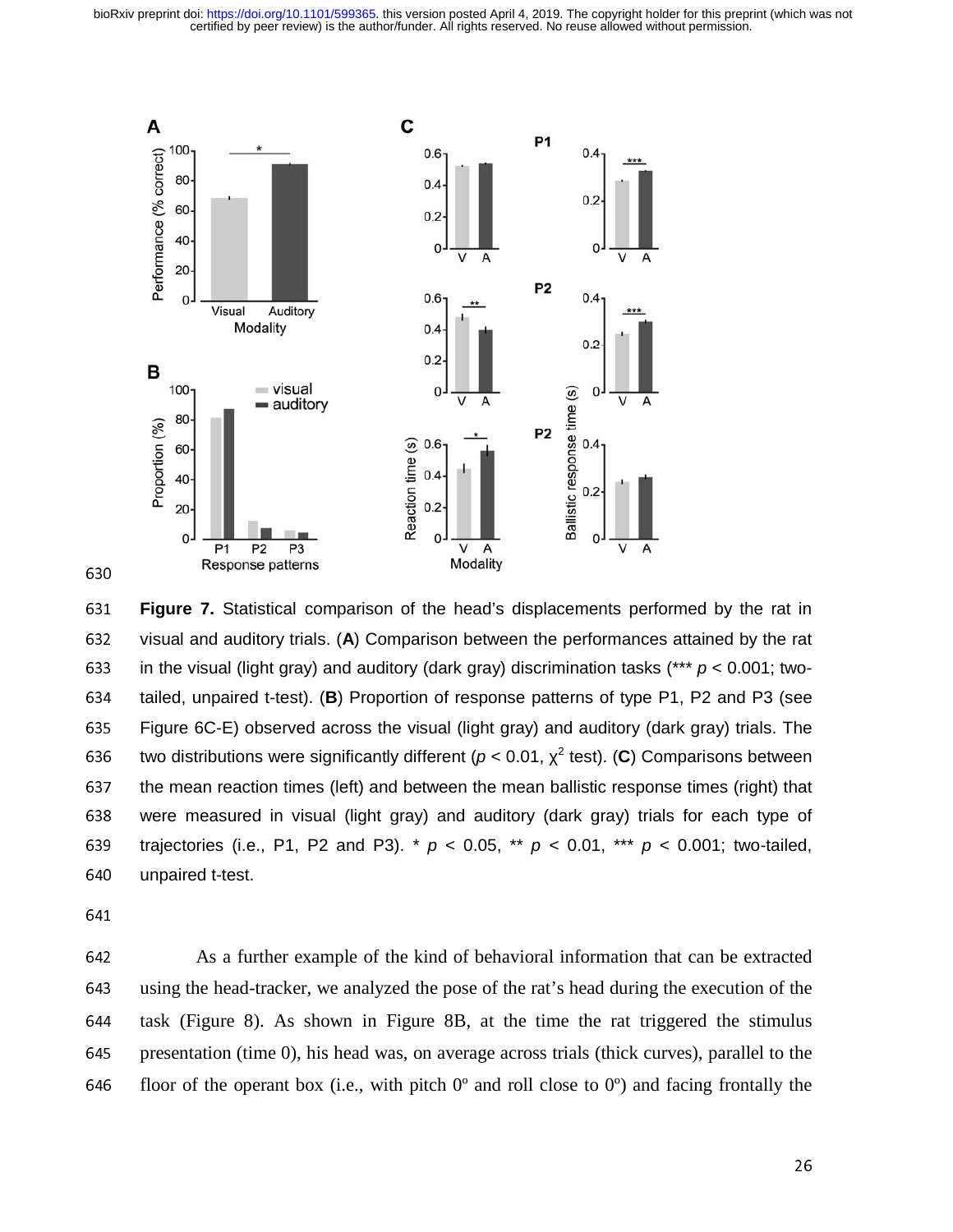647 stimulus display (i.e., with yaw close to  $0^{\circ}$ ). However, at the level of single of trials (thin 648 curves), the pose of the head was quite variable, with approximately a  $\pm 30^\circ$  excursion in 649 the pitch, and a  $\pm 15^{\circ}/20^{\circ}$  excursion in the roll and yaw. This can be also appreciated by 650 looking at the polar plots of Figure 8C (central column), which report the average pitch, 651 roll and yaw angles that were measured over the 10 frames  $(\sim]300 \text{ ms})$  following the activation of each response port (thin lines: individual trials; thick lines: trials' average). activation of each response port (thin lines: individual trials; thick lines: trials' average). 653 Being aware of such variability is especially important in behavioral and 654 neurophysiological studies of rodent visual perception (Zoccolan, 2015). In fact, a <sup>655</sup>variable pose of the head at the time of stimulus presentation implies that the animal 656 viewed the stimuli under quite different angles across repeated behavioral trials. This, in<br>657 turns, means that the rat had to deal with a level of variation in the appearance of the turns, means that the rat had to deal with a level of variation in the appearance of the <sup>658</sup>stimuli on his retina that was larger than that imposed, by the design, by the <sup>659</sup>experimenter. In behavioral experiments where the invariance of rat visual perception is <sup>660</sup>under investigation, this is not an issue, because, as observed in (Alemi-Neissi et al., <sup>661</sup>2013), it can lead at most to an underestimation (not to an overestimation) of rat invariant 662 shape-processing abilities. However, in studies were a tight control over the retinal image 663 of the visual stimuli is required, the trial-by-trial variability reported in Figure 8B-C <sup>664</sup>indicates that the use of a head-tracker is necessary to measure, and possibly compensate, 665 the change of viewing angle occurring across repeated stimulus presentations. This <sup>666</sup>applies, for instance, to neurophysiological studies of visual representations in <sup>667</sup>unrestrained (i.e., not head-fixed) rodents, especially when localized stimuli (e.g., visual 668 objects) are used to probe low- and middle-level visual areas. For instance, head-tracking, 669 ideally also paired with eye-tracking, would be necessary to investigate putative ventral 670 stream areas in unrestrained rats, as recently done in anesthetized (Tafazoli et al., 2017; 671 Matteucci et al., 2019) or awake, but head-fixed animals (Vinken et al., 2014, 2016, 672 2017; Kaliukhovich and Op de Beeck, 2018). By contrast, the issue of pose variability <sup>673</sup>afflicts less neurophysiological studies targeting higher-order association or decision 674 areas, especially when using large (ideally full-field) periodic visual patterns (e.g., 675 gratings) (Nikbakht et al., 2018).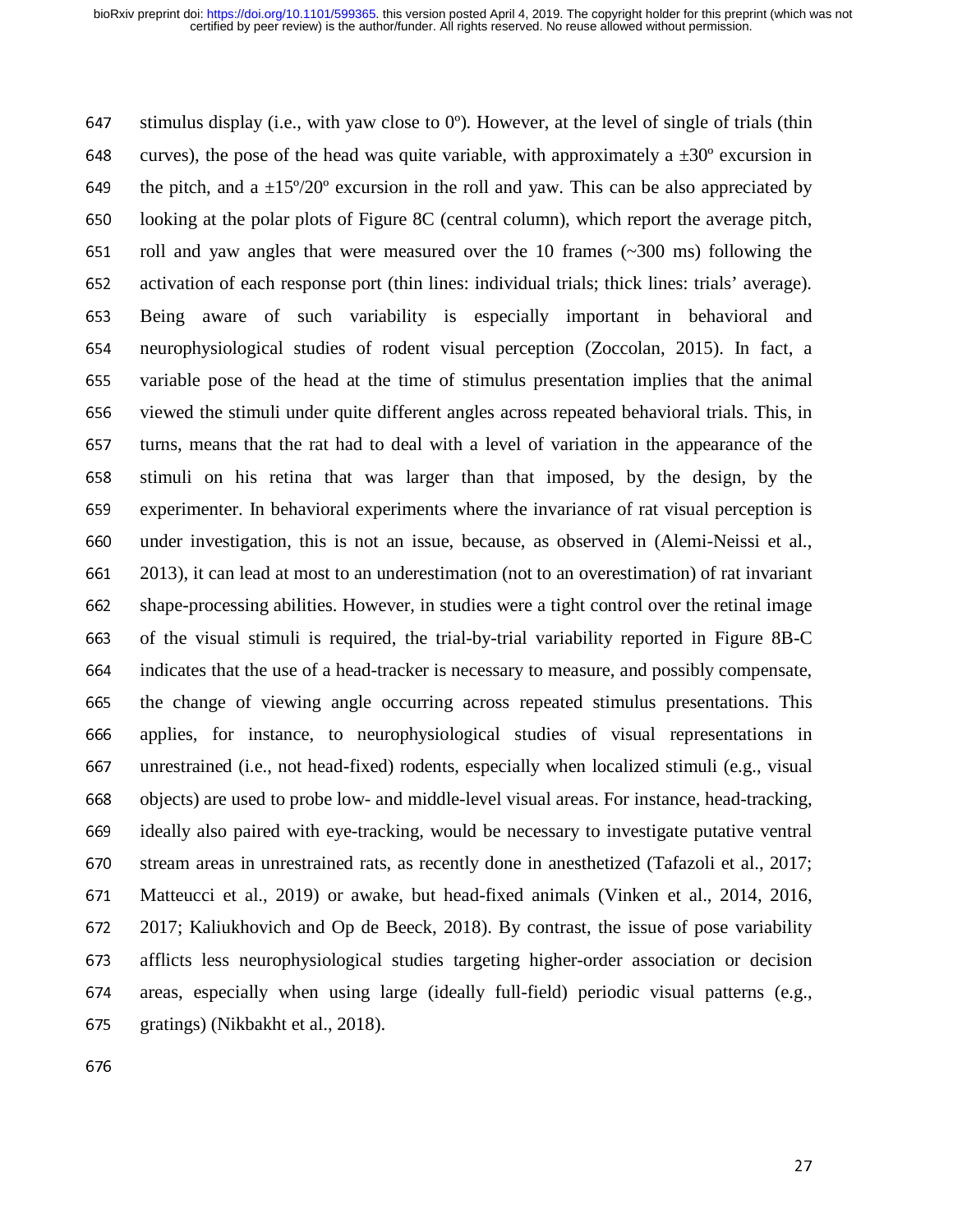certified by peer review) is the author/funder. All rights reserved. No reuse allowed without permission. bioRxiv preprint doi: [https://doi.org/10.1101/599365.](https://doi.org/10.1101/599365) this version posted April 4, 2019. The copyright holder for this preprint (which was not



<sup>678</sup>**Figure 8.** Statistical characterization of the head's rotations performed by the rat during 679 the perceptual discrimination task. (A) Illustration of the yaw and roll rotations that the<br>680 rat's head can perform, relative to its reference pose (see main text). (B) Time course of 680 rat's head can perform, relative to its reference pose (see main text). (**B**) Time course of 681 the pitch (left), roll (middle) and yaw (right) angles during repeated trials of the 681 the pitch (left), roll (middle) and yaw (right) angles during repeated trials of the<br>682 Derceptual discrimination task. The red and blue colors indicate trials in which the rat 682 perceptual discrimination task. The red and blue colors indicate trials in which the rat<br>683 chose, respectively, the left and right response port. Traces are aligned to the time in 683 chose, respectively, the left and right response port. Traces are aligned to the time in<br>684 which the stimulus was presented (dashed gray line). The mean total response time (i.e., 684 which the stimulus was presented (dashed gray line). The mean total response time (i.e., 685 the mean time of arrival to the selected response port) is shown by the dashed black 685 the mean time of arrival to the selected response port) is shown by the dashed black<br>686 line. (C) The pitch (top), roll (middle) and yaw (bottom) angles measured by the head 686 line. (C) The pitch (top), roll (middle) and yaw (bottom) angles measured by the head<br>687 tracker in individual trials (thin blue lines) and, on average, across all trials (thick black 687 tracker in individual trials (thin blue lines) and, on average, across all trials (thick black<br>688 lines), at the times the rat reached the left, central and right response ports. lines), at the times the rat reached the left, central and right response ports.

690 Monitoring the pose of the head during the behavioral trials also revealed that the 691 rat approached the lateral responses ports with his head at port-specific angles (compare 692 red vs. blue curves in Figure 8B, and left vs. right columns in Figure 8C). Unsurprisingly,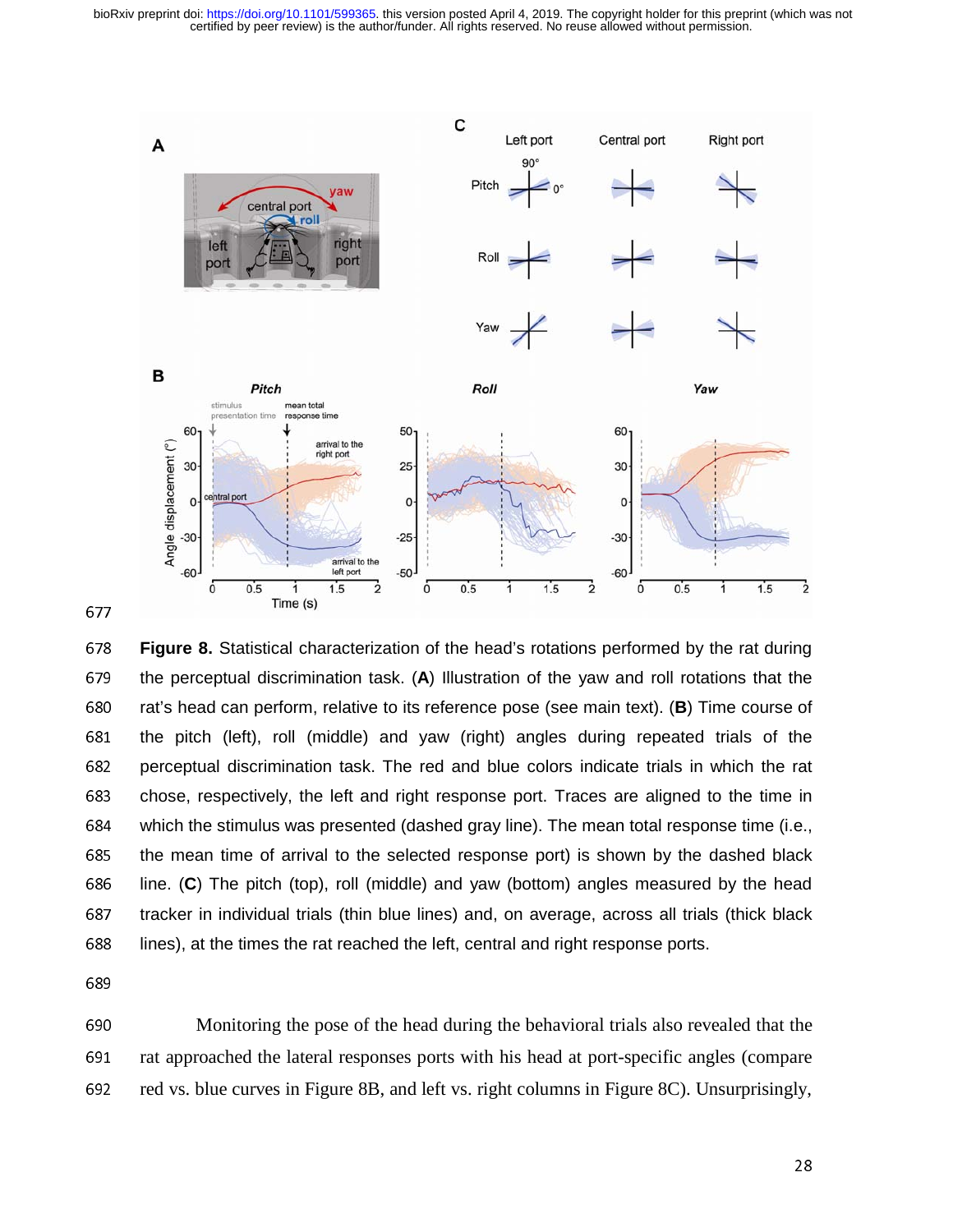693 the yaw angle was the opposite for left (about  $40^{\circ}$ ) and right (about  $-35^{\circ}$ ) responses, since<br>694 the animal had to rotate his head towards opposite direction to reach the lateral response the animal had to rotate his head towards opposite direction to reach the lateral response 695 ports (see Figure 8A, red arrows). It was less obvious to observe opposite rotations also <sup>696</sup>about the roll and pitch axes, which indicate that the rat bent his head in port-specific 697 ways to reach each response port and lick from the corresponding feeding needle. Again,<br>698 this information is relevant for behavioral studies of rodent visual perception, where the this information is relevant for behavioral studies of rodent visual perception, where the 699 stimulus is often left on the screen after the animal makes a perceptual choice and during 700 the time he retrieves the liquid reward (Zoccolan et al., 2009; Alemi-Neissi et al., 2013; <sup>701</sup>Rosselli et al., 2015; Djurdjevic et al., 2018). This implies that the animal experiences zoffice ach stimulus from a port-specific (and therefore stimulus-specific) viewing angle for a<br>703 few seconds after the choice. As pointed out in (Diurdievic et al., 2018), this can explain few seconds after the choice. As pointed out in (Djurdjevic et al., 2018), this can explain 704 why rats learn to select specific stimulus features to process a given visual object.

# <sup>705</sup>**Simultaneous head tracking and neuronal recordings during a two-alternative**  <sup>706</sup>**forced choice discrimination task**

<sup>707</sup>To illustrate how our head tracker can be combined with the recording of neuronal 708 signals, we monitored the head movements of the rat during the execution of the 709 visual/auditory discrimination task, while recording the activity of hippocampal neurons 710 in CA1. Given that, in rodents, hippocampal neurons often code the position of the<br>711 animal in the environment (Moser et al., 2008, 2015), we first built a map of the places animal in the environment (Moser et al., 2008, 2015), we first built a map of the places 712 visited by the rat while performing the task (Figure 9A, top). It should be noticed that, 713 differently from typical hippocampal studies, where the rodent is allowed to freely move 714 inside an arena, the body of the rat in our experiment was at rest, while his head, after 715 entering through the viewing hole, made small sweeps among the three response ports.<br>716 Therefore, the map of visited positions shown in Figure 9A refers to the positions of the Therefore, the map of visited positions shown in Figure 9A refers to the positions of the 717 rat's nose, rather than to his body. Thus, by binning the area around the response ports, 718 we obtained a density map of visited locations by the nose (Figure 9A, bottom). Not 719 surprisingly, this map revealed that the rat spent most of the time with his nose very close 720 to one of the response ports (red spots). Figure 9B shows instead the average firing rate <sup>721</sup>of an example, well-isolated hippocampal neuron (whose waveforms and inter-spike 722 interval distribution are shown in Figure 9C) as a function of the position of the rat's nose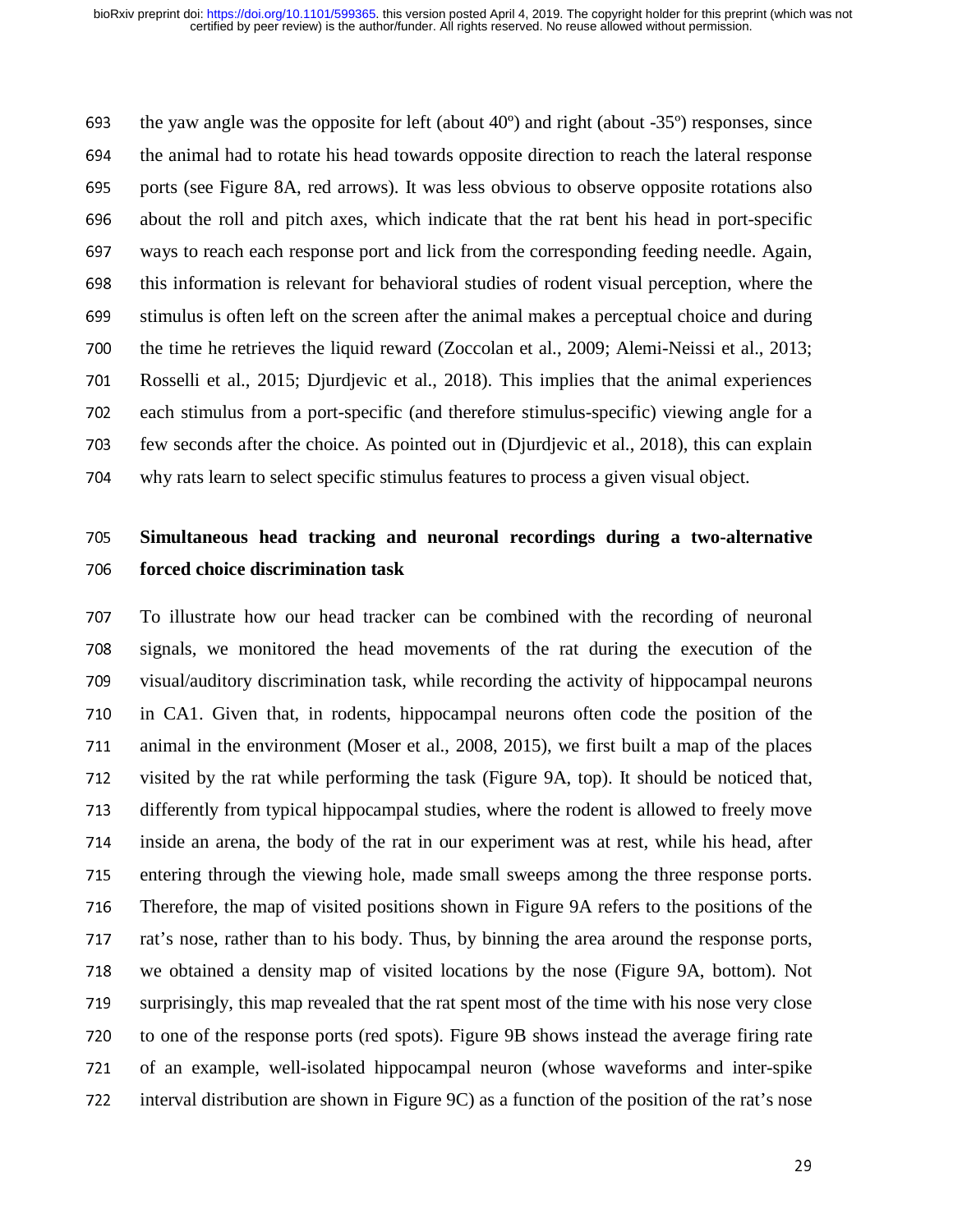<sup>723</sup>(only locations that were visited more than 10 times were considered). The resulting 724 spatial map displayed a marked tendency of the neuron to preferentially fire when the rat <sup>725</sup>approached the right response port. In other words, this neuron showed the sharp spatial 726 tuning that is typical of hippocampal place cells, but over a much smaller spatial extent <sup>727</sup>(i.e., over the span of his head movements around the response ports) than typically 728 observed in freely moving rodents.



731 **Figure 9.** Place field of a rat hippocampal neuron during the execution of the perceptual<br>732 discrimination task. (A) Top: map of the places visited by the nose of the rat (red dots) 732 discrimination task. (**A**) Top: map of the places visited by the nose of the rat (red dots)<br>733 around the area of the response ports, while the animal was performing the 733 around the area of the response ports, while the animal was performing the 734 discrimination task. Bottom: density map of visited locations around the response ports. 734 discrimination task. Bottom: density map of visited locations around the response ports.<br>735 The map was obtained by: 1) dividing the image plane in spatial bins of 20x25 pixels: 2) 735 The map was obtained by: 1) dividing the image plane in spatial bins of 20x25 pixels; 2)<br>736 Counting how many times the rat visited each bin; and 3) taking the logarithm of the counting how many times the rat visited each bin; and 3) taking the logarithm of the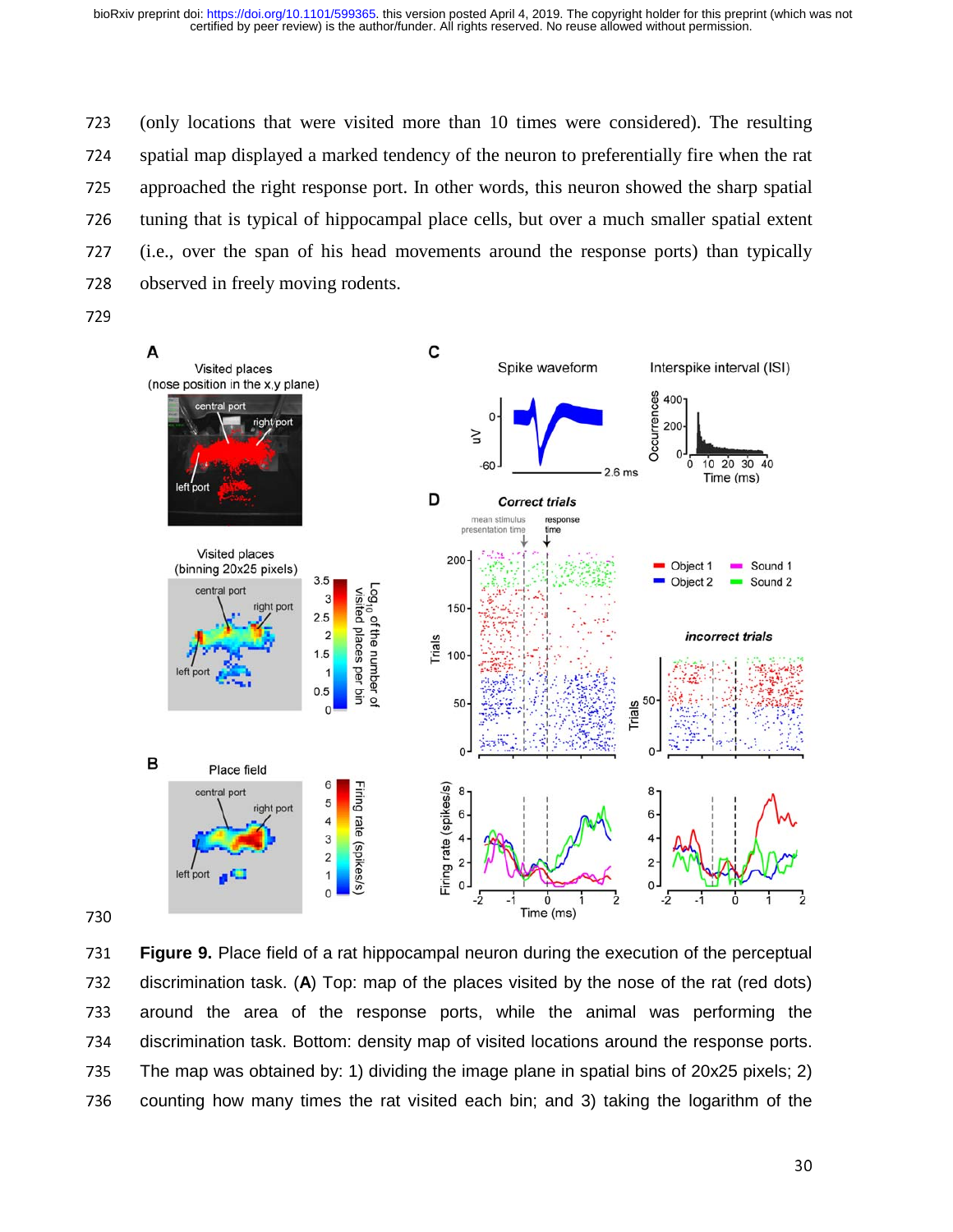737 resulting number of visits per bin (so as to allow a better visualization of the density<br>738 map). (B) Place field of a well-isolated hippocampal neuron (as shown in C). The 738 map). (**B**) Place field of a well-isolated hippocampal neuron (as shown in **C**). The<br>739 average firing rate of the neuron (i.e., the number of spikes fired in a 33 ms time bin, 739 average firing rate of the neuron (i.e., the number of spikes fired in a 33 ms time bin,<br>740 corresponding to the duration of a frame captured by the head tracker) was computed 740 corresponding to the duration of a frame captured by the head tracker) was computed<br>741 across all the visits the rat's nose made to any given spatial bin around the response 741 across all the visits the rat's nose made to any given spatial bin around the response<br>742 ports (same binning as in **B**). Only bins with at least 10 visits were considered, and the 742 ports (same binning as in **B**). Only bins with at least 10 visits were considered, and the 743 raw place field was smoothed with a Gaussian kernel with sigma = 1.2 bins. (C) 743 raw place field was smoothed with a Gaussian kernel with sigma = 1.2 bins. (C)<br>744 Superimposed waveforms (left) and inter-spike interval distribution (right) of the recorded 744 Superimposed waveforms (left) and inter-spike interval distribution (right) of the recorded<br>745 hippocampal neuron. (D) Time course of the activity of the neuron, during the execution 745 hippocampal neuron. (**D**) Time course of the activity of the neuron, during the execution<br>746 of the task. The dots in the raster plots (top) indicate the times at which the neuron fired 746 of the task. The dots in the raster plots (top) indicate the times at which the neuron fired<br>747 an action potential (or spike). The peri-response time histograms (PRTHs) shown in the 747 an action potential (or spike). The peri-response time histograms (PRTHs) shown in the<br>748 bottom were obtained from the raster plots by computing the average number of spikes 748 bottom were obtained from the raster plots by computing the average number of spikes<br>749 fired by the neuron across repeated trials in consecutive time bins of 0.48 ms. The color 749 fired by the neuron across repeated trials in consecutive time bins of 0.48 ms. The color<br>750 indicates the specific stimulus condition that was presented in a given trial (see caption 750 indicates the specific stimulus condition that was presented in a given trial (see caption<br>751 in the figure). The panels on the left refer to trials in which the rat's choice was correct, 751 in the figure). The panels on the left refer to trials in which the rat's choice was correct,<br>752 while the panels on the right refer to trials in which his response was incorrect. Both the 752 while the panels on the right refer to trials in which his response was incorrect. Both the<br>753 raster plots and the PRTHs are aligned to the time of arrival to the response port (time 0; 753 raster plots and the PRTHs are aligned to the time of arrival to the response port (time 0;<br>754 black dashed line). The gray dashed line shows the mean stimulus presentation time 754 black dashed line). The gray dashed line shows the mean stimulus presentation time<br>755 (gray dashed line), relative to the time of the response. 755 (gray dashed line), relative to the time of the response.<br>756

<sup>757</sup>To verify that the neuron mainly coded positional information, we plotted its <sup>758</sup>activity as a function of time, across the various epochs of the discrimination task, as well 759 as a function of the sensory stimuli the rat had to discriminate and of the correctness of 760 his choices. This is illustrated by the raster plots of Figure 9D (top), where each dot 761 shows the time at which the neuron fired an action potential, before and after the animal <sup>762</sup>made a perceptual choice (i.e., before and after he licked one of the lateral response <sup>763</sup>ports). Individual rows show the firing patterns in repeated trials during the task, with the 764 color coding the identity of the stimulus (see caption). In addition, the trials are grouped 765 according to whether the rat's response was correct (left) or not (right). Each raster plot <sup>766</sup>was then used to obtain the peri-response time histograms (PRTHs) shown in the bottom 767 of Figure 9D, where the average firing rate of the neuron across trials of the same kind is 768 reported as a function of time. As expected for a place cell, and consistently with the 769 spatial tuning shown in Figure 9B, the neuron started to respond vigorously after the rat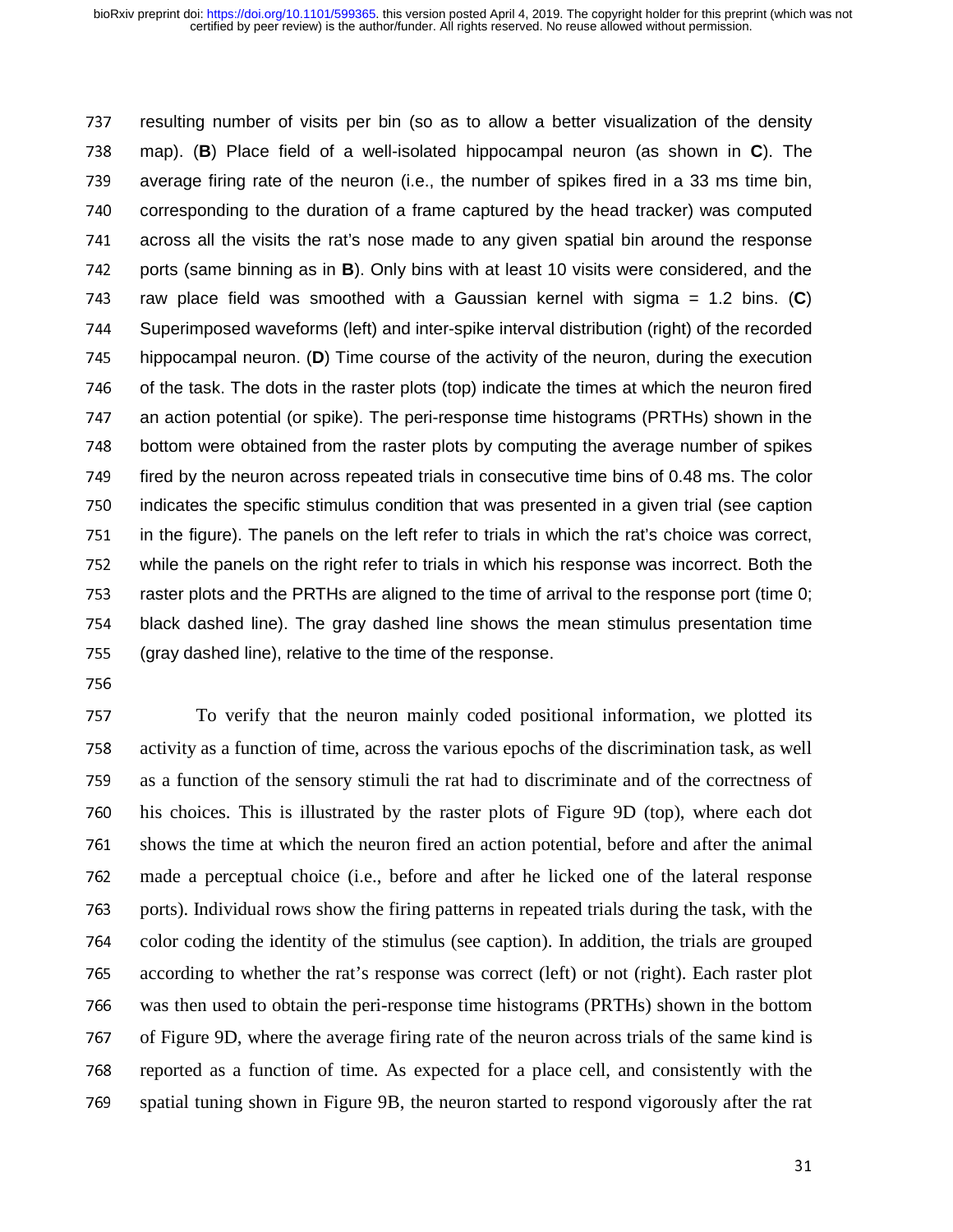770 licked the right response port and did so regardless of whether the stimulus was auditory 771 or visual (see, respectively, the green and blue dots/lines in Figure 9D). In addition, the 772 neuron also fired when the rat licked the right port in response to the visual stimulus <sup>773</sup>(Object 1) that required a response to be delivered on the left port, i.e., on trials in which 774 his choice was incorrect (red dots/line).

<sup>775</sup>Obviously, our analysis of this example neuronal response pattern is far from 776 being systematic. It is simply meant to provide an illustration of how our light-weight, 777 portable head-tracking system can be applied to study the motor/behavioral patterns of <sup>778</sup>small rodents (and their neuronal underpinnings) in experimental contexts where the 779 animals do not navigate large environments but are confined to a restricted (often small)<br>780 span of spatial locations. span of spatial locations.

## <sup>782</sup>**Materials and methods**

#### <sup>783</sup>**Experimental rig for behavioral tests and in-vivo electrophysiology**

<sup>784</sup>The rig used to administer to the rat the two-alternative forced-choice (2AFC) 785 discrimination task (Zoccolan, 2015; Zoccolan and Di Filippo, 2018) has been already 786 described in the Results. Briefly (with reference to Figure 1 A and B), a custom-made 787 operant box was designed with the CAD software SolidWorks (Dassault Systèmes) and 788 then built using black and transparent Plexiglas. The box was equipped with a 42-inch <sup>789</sup>LCD monitor (Sharp, PN-E421) for presentation of visual stimuli and an array of three 790 stainless steel feeding needles (Cadence Science), 10 mm apart from each other 791 connected to three proximity sensors. The left and right feeding needles were connected 792 to two computer-controlled syringe pumps (New Era Pump Systems NE-500), for 793 automatic pear juice delivery. Each feeding needle was flanked by a light-emitting diode <sup>794</sup>(LED) on one side and a photodiode on the other side, so that, when the rat licked the 795 needle, he broke the light bean extending from the LED to the photodiode and his 796 responses was recorded. The front wall of the operant box had a rectangular aperture, 797 which was 4-cm wide and extended vertically for the whole height of the wall, so as to 798 allow room for the cables connecting the implanted electrode array to the preamplifiers of 799 the acquisition system. The rat learned to insert his head through this aperture, so as to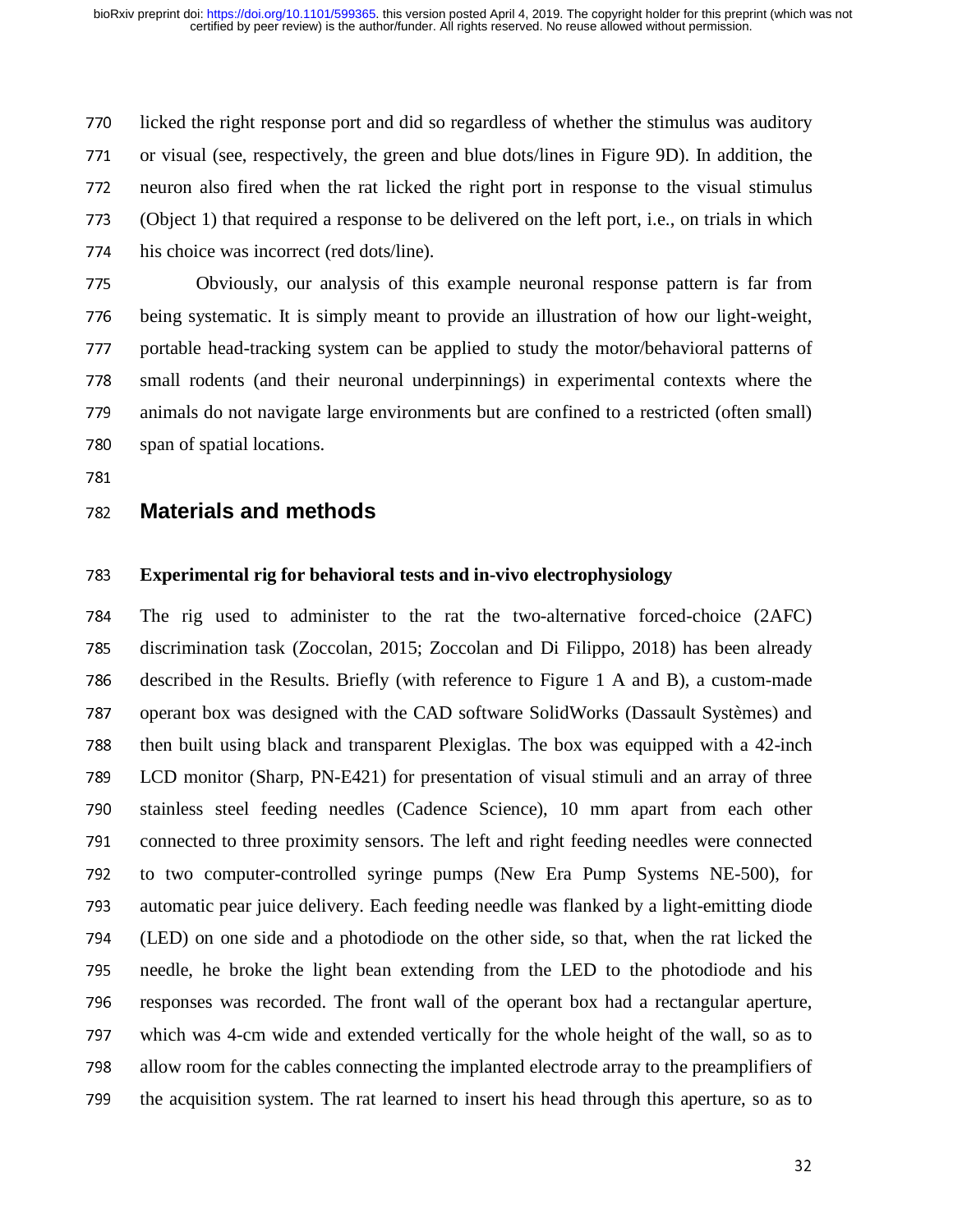800 reach the feeding needles and face the stimulus display, which was located 30 cm apart<br>801 from his nose. Two speakers positioned at the sides of the monitor were used for playing from his nose. Two speakers positioned at the sides of the monitor were used for playing 802 the sound stimuli. Stimulus presentation, input and output devices, as well as all task-803 relevant parameters and behavioral data acquisition were controlled with the freeware, 804 open-source software MWorks (https://mworks.github.io/) running on a Mac Mini<br>805 (Apple: solid cyan and black arrows in Figure 1A).  $(A^{\text{pole}})$ ; solid cyan and black arrows in Figure 1A).

806 During the neurophysiological experiments, stimulus presentation and collection 807 of behavioral responses were synchronized with the amplification and acquisition of 808 extracellular neuronal signals from hippocampus (red arrow in Figure 1A), performed<br>809 using a system three workstation (Tucker-Davis Technologies – TDT), with a sampling 809 using a system three workstation (Tucker-Davis Technologies – TDT), with a sampling<br>810 rate of 25 kHz, running on a Dell PC. Specifically, MWorks sent a code with the identity rate of 25 kHz, running on a Dell PC. Specifically, MWorks sent a code with the identity 811 and time of the stimulus presented in every trial to the TDT system via a UDP connection 812 (dotted black arrow). The TDT system also controlled the acquisition of the frames by the 813 camera of the head tracker, by generating a square wave that triggered the camera image 814 uptake (dashed black arrow). The camera, in turn, generated a unique identification code<br>815 for every acquired image. This code was saved by the PC running the head-tracking for every acquired image. This code was saved by the PC running the head-tracking 816 software (along with the Cartesian coordinates and pose of the head) and also fed back to 817 the TDT (dashed green arrow), which saved it in a data file along with the 818 neurophysiological and behavioral recordings. The square wave had a fixed period and 819 duty cycle, but it was adjustable by the user from the TDT graphical interface. In our 820 experiments, the period was  $23 \text{ ms}$  (about 50 Hz) and the duty cycle was around  $33\%$ .

#### <sup>821</sup>**Perceptual discrimination tasks, surgery and neuronal recordings**

822 One adult male Long Evans rat (Charles rivers Laboratories) was used for the validation 823 of the head tracking system. The animal was housed in a ventilated cabinet (temperature 824 controlled) and maintained on a  $10/14$ -h light/dark cycle. The rat weighed approximately 825 250 gr at the onset of the experiment and grew to over 500 gr at the end of the study. The 826 rat received a solution of water and pear juice (ratio 1:5) as a reward during each training<br>827 session and. in addition, he had access to water ad libitum for 1 h after the training. All session and, in addition, he had access to water ad libitum for 1 h after the training. All 828 animal procedures were in agreement with international and institutional standards for the 829 care and use of animals in research and were approved by the Italian Ministry of Health: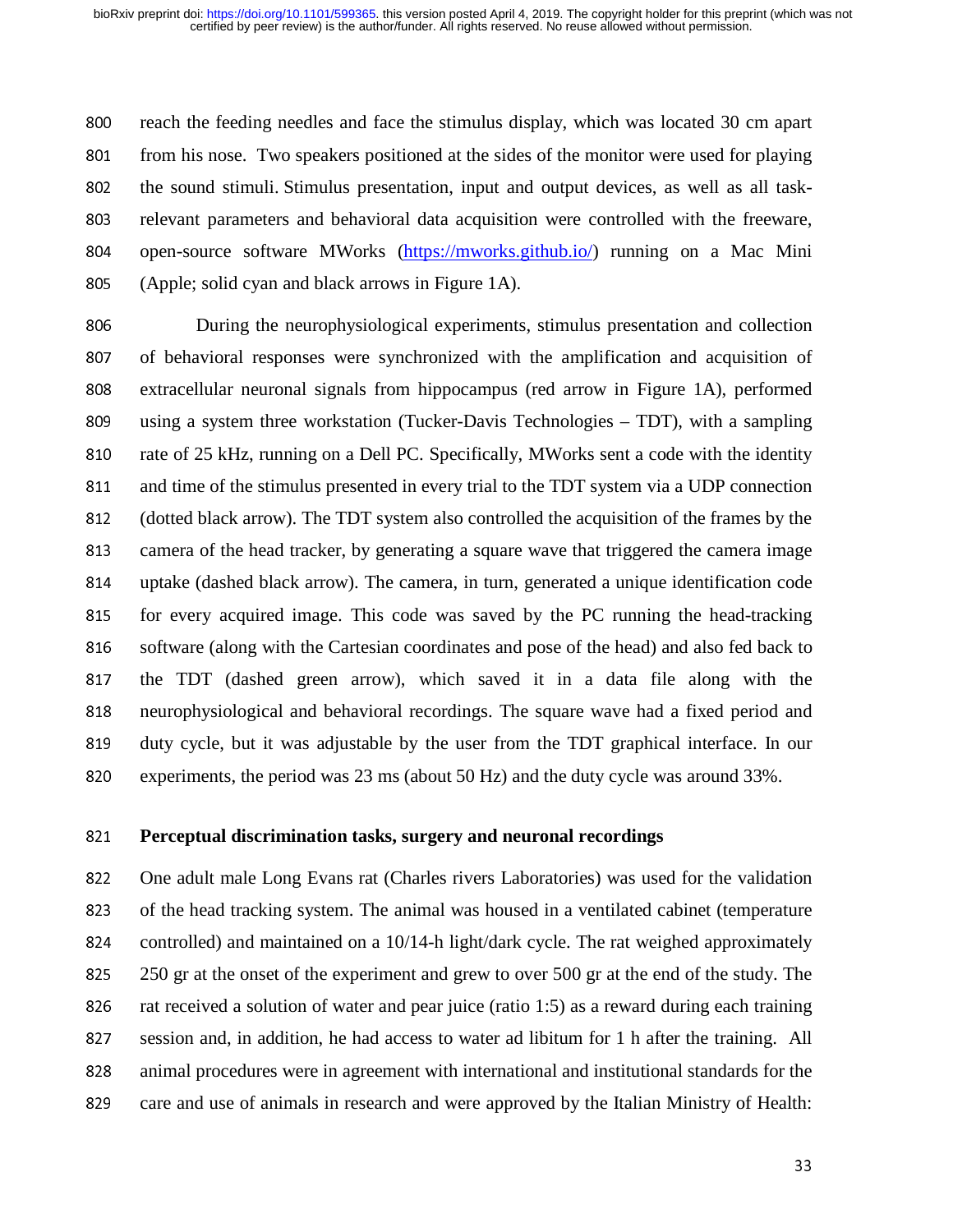830 project N. DGSAF 22791-A, submitted on Sep. 7, 2015 and approved on Dec. 10, 2015<br>831 (approval N. 1254/ 2015-PR). (approval N. 1254/ 2015-PR).

<sup>832</sup>The rat was trained in a visual and sound recognition task in the rig described in 833 the previous section. The task required the animal to discriminate between either two 834 visual objects or two sounds. Each trial started when the animal touched the central<br>835 response port, which triggered the stimulus presentation. After the presentation of the response port, which triggered the stimulus presentation. After the presentation of the 836 stimulus on the monitor or the playback of the sound, the rat had to report its identity by 837 licking either the left or the right response port. Each stimulus was associated to one 838 specific port. Hence, only one action, either licking the left or right port, was associated 839 to the reward in any given trial. Correct object identification was followed by the delivery<br>840 of the pear juice-water solution, while incorrect response vielded a 1-3 s time out, with no of the pear juice-water solution, while incorrect response yielded a 1-3 s time out, with no 841 reward delivery and a failure tone played along with the flickering of the monitor from 842 black to middle grey at 15 Hz. The stimuli were presented for 1 sec or until the animal 843 licked one of the lateral response ports, independently of the correctness of the choice.

844 The visual stimuli consisted of a pair of three-lobed objects, previously used by<br>845 our group in several studies of visual perceptual discrimination in rats (Zoccolan et al., our group in several studies of visual perceptual discrimination in rats (Zoccolan et al., <sup>846</sup>2009; Alemi-Neissi et al., 2013a; Rosselli et al., 2015a; Djurdjevic et al., 2018). <sup>847</sup>Specifically, each object was a rendering of a three-dimensional model built using the ray 848 tracer POV-Ray (http://www.povray.org). The sound stimuli were two pure tones, at 600 849 Hz and a 6000 Hz respectively (sound level: 55 dB approximately). Sounds were 850 delivered from two speakers located symmetrically on the both sides of the front part of 851 the operant box, so that the sound level at the position of the animal's ears was equal<br>852 when the animal's nose was near the central response port at the onset of the trial. when the animal's nose was near the central response port at the onset of the trial.

853 Once rat reached  $\geq 70$  % correct behavioral performance, it was implanted with <sup>854</sup>an electrode array for chronic recordings. To this aim, the animal was anaesthetized with <sup>855</sup>isofluorane and positioned in a stereotaxic apparatus (Narishige, SR-5R). A craniotomy 856 was made above the dorsal hippocampus and a 32-channel Zif-clip array (Tucker-Davis 857 Technologies Inc., TDT) was lowered into the craniotomy. Five stainless steel screws 858 were inserted into the skull (three anterior, one lateral and two posterior to the 859 craniotomy) in order to give anchoring to the implant cementation. Around the implant,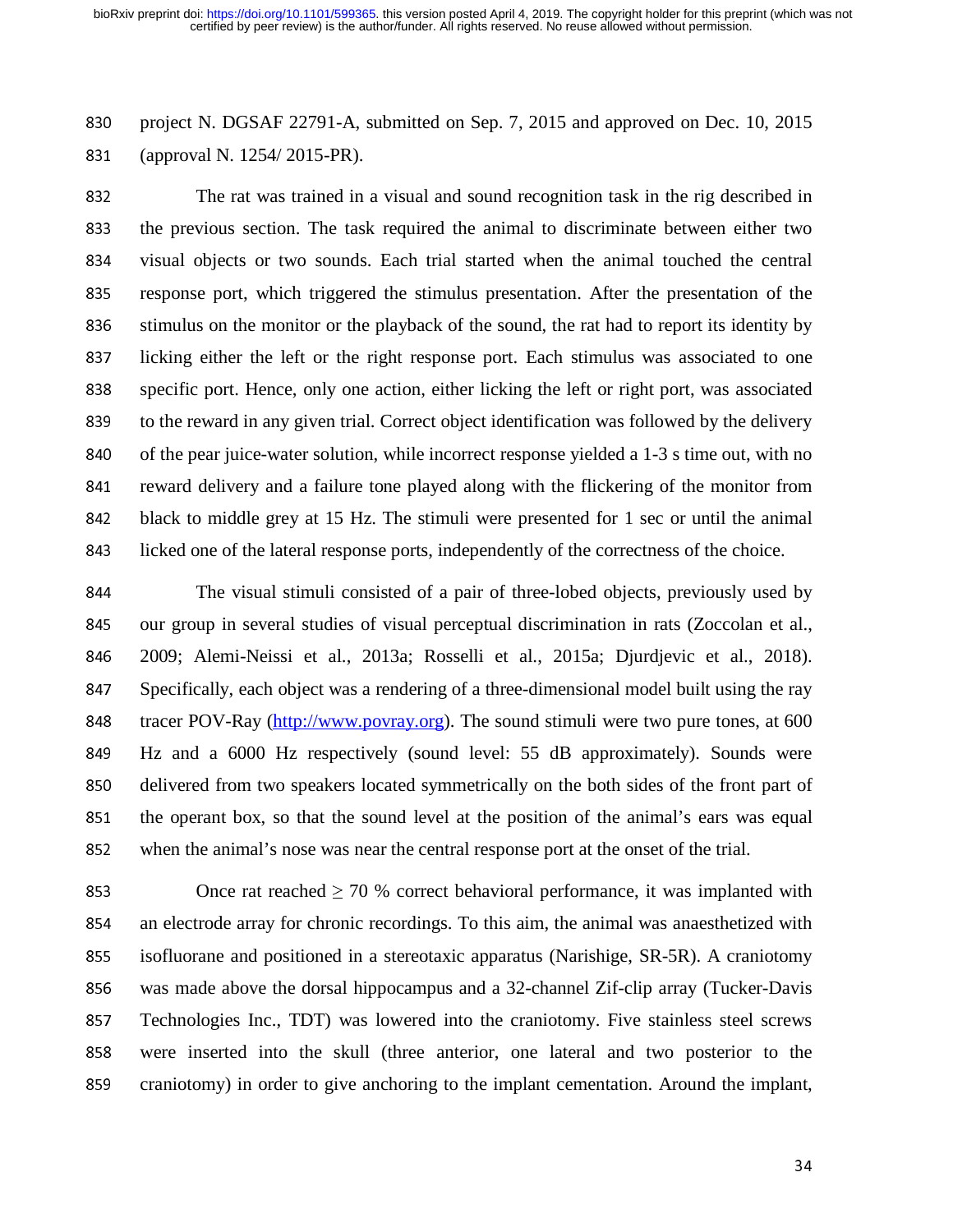860 we put Haemostatic gelatin sponge (Spongostan™ dental, Ethicon, Inc) saturated with 861 sterile sodium chloride solution to protect the brain from dehydration, and then silicon 862 (Kwik-Cast™, World Precision Inst) to seal the craniotomy and protect it from the dental 863 cement (Secure, Sun Medical Co LTD) that was finally used to secure the whole implant 864 to the skull. Hippocampal stereotaxic coordinates were: -3.7 mm AP, -3.5 mm ML. The<br>865 final depth of the electrodes to target CA1 was around -2.2mm, and for the CA3 final depth of the electrodes to target CA1 was around  $-2.2$ mm, and for the CA3 866 subregion was around -3.4mm. In order to place over the head the rat the dots' pattern 867 that was necessary for head tracking (see next sections), a complementary connector to 868 the one mounted on the pattern was also cemented on the head, anterior to the electrode array (with a magnet on top; 210 g/cm<sup>2</sup> holding force; Figure 2A-B). The rat was given<br>870 antibiotic enrofloxacin (Baytril; 5 mg/kg) and caprofen (Rimadyl; 2.5 mg/kg, antibiotic enrofloxacin (Baytril; 5 mg/kg) and caprofen (Rimadyl; 2.5 mg/kg, 871 subcutaneous injection) for prophylaxis against infections and postoperative analgesia for 872 the next three days post-surgery. The animal was allowed to recover for 7 to 10 days after 873 the surgery, during which he had access to water and food ad libitum. The behavioral and<br>874 ecording sessions in the operant box were resumed after this recovery period. Action recording sessions in the operant box were resumed after this recovery period. Action 875 potentials (spikes) in the extracellular signals acquired by the TDT system were detected 876 and sorted for each recording site separately, using Wave Clus (Quiroga et al., 2004) in 877 Matlab (The MathWorks). Online visual inspection of prominent theta waveforms in 878 addition to histology confirmed the position of the electrodes.

#### <sup>879</sup>**Head-tracking system**

880 The head tracker (Figure 1) consists of an industrial monochromatic CMOS camera 881 (Point gray FLEA model), a far-red illuminator, a dedicated PC (Intel Xeon HP 882 Workstation Z620 with Xeon CPU 2.5GHz, and RAM 16GB), and a three-dimensional 883 pattern of dots, mounted over the head of the animal and imaged by the overhead camera <sup>884</sup>(Figure 2A). The illuminator was made of a matrix of 4x4 LEDs, with dominant 885 wavelength at 730 nm (OSLON SSL 150, PowerCluster LED Arrays) and a radiance 886 angle of  $[-40^{\circ}, 40^{\circ}]$ , and was powered at 100-150 mW. It was mounted right above the 887 stimulus display, oriented towards the operant box with an angle of approximately  $50^\circ$ 888 with respect to the display (Figure 1B). The camera was set in the external trigger mode 889 and the triggers it received from the TDT system (dashed black arrow in Figure 1A) were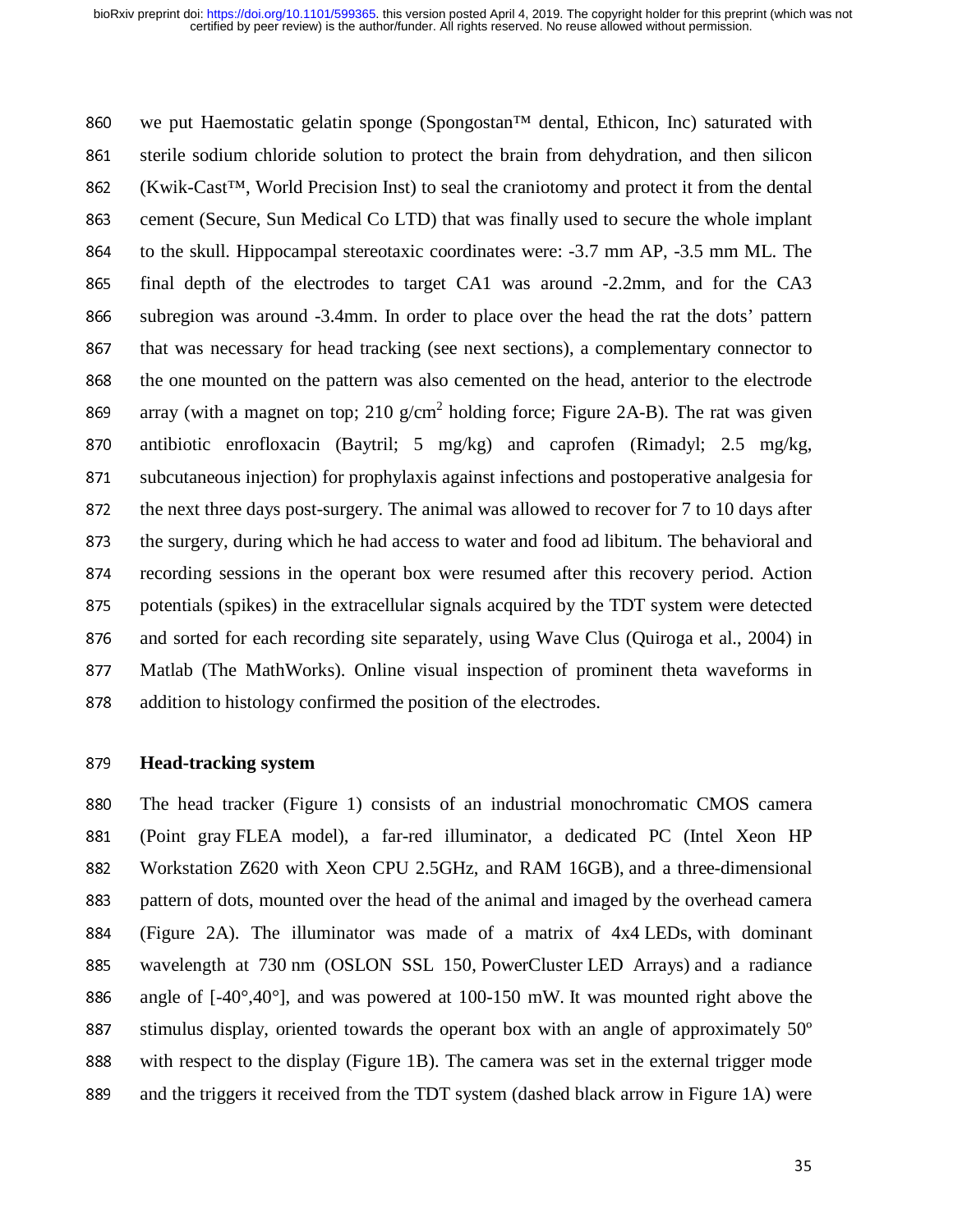890 counted, so that each frame was assigned a unique code, which was encoded in the first<br>891 four pixels of each acquired image. The same codes were sent to the TDT (dashed green four pixels of each acquired image. The same codes were sent to the TDT (dashed green 892 arrow), which stored them, so as to allow the image frames (and, therefore, the positional 893 and pose information returned by the head tracker) to be aligned to the 894 neurophysiological and behavioral data. In our validation analyses and in our tests with<br>895 the implanted rat, the CMOS sensor integration time was set at 3 ms. This value was the implanted rat, the CMOS sensor integration time was set at 3 ms. This value was 896 chosen after preliminary tests with the implanted rat performing the discrimination task, 897 in such a way to guarantee that the images of the dots' pattern acquired during fast 898 sweeps among the response ports were not blurred. The camera was placed above the 899 stimulus display, oriented towards the operant box with an angle of approximately  $50^\circ$ <br>900 with respect to the display (Figure 1B), although some of the validation measures with respect to the display (Figure 1B), although some of the validation measures 901 presented in the Results (Figure 3) were obtained with the camera mounted in such a way 902 to have its optical axis perpendicular to the floor of the measurements' area.

<sup>903</sup>Obviously, following the generation of a trigger signal by the TDT, a propagation 904 delay occurred before the camera started integrating for the duration of the exposure time.<br>905 This delay was about 5 usec and has been measured as suggested by the camera This delay was about 5 µsec and has been measured as suggested by the camera 906 constructor. That is, we configured one of the camera's GPIO pins to output a strobe 907 pulse and we connected to an oscilloscope both the input trigger pin and the output strobe 908 pin. The time delay from the trigger input to the complete image formation was then 909 given by the sum of the propagation delay and exposure time, where the latter, as 910 explained above, was fixed at 3 ms. Any other possible time delays like the sensor 911 readout and the data transfer toward the PC, do not affect real-time acquisition, since the<br>912 content of the image and its frame number is entirely established at the end of the content of the image and its frame number is entirely established at the end of the 913 exposure time

914 After the image has been read from the camera memory buffer, it becomes<br>915 available to the head-tracking software (see next section) and, before any image available to the head-tracking software (see next section) and, before any image 916 processing occurs, the embedded frame number is extracted from the image and sent back<br>917 to the TDT system via UDP protocol. Due to the data transfer over the USB 3.0 and to the TDT system via UDP protocol. Due to the data transfer over the USB 3.0 and <sup>918</sup>UDP connections, the frame number information reaches the TDT system with an 919 unpredictable time distance from the signal that triggered the acquisition of the frame 920 itself. However, synchronizing the triggering pulses and the frame-numbers is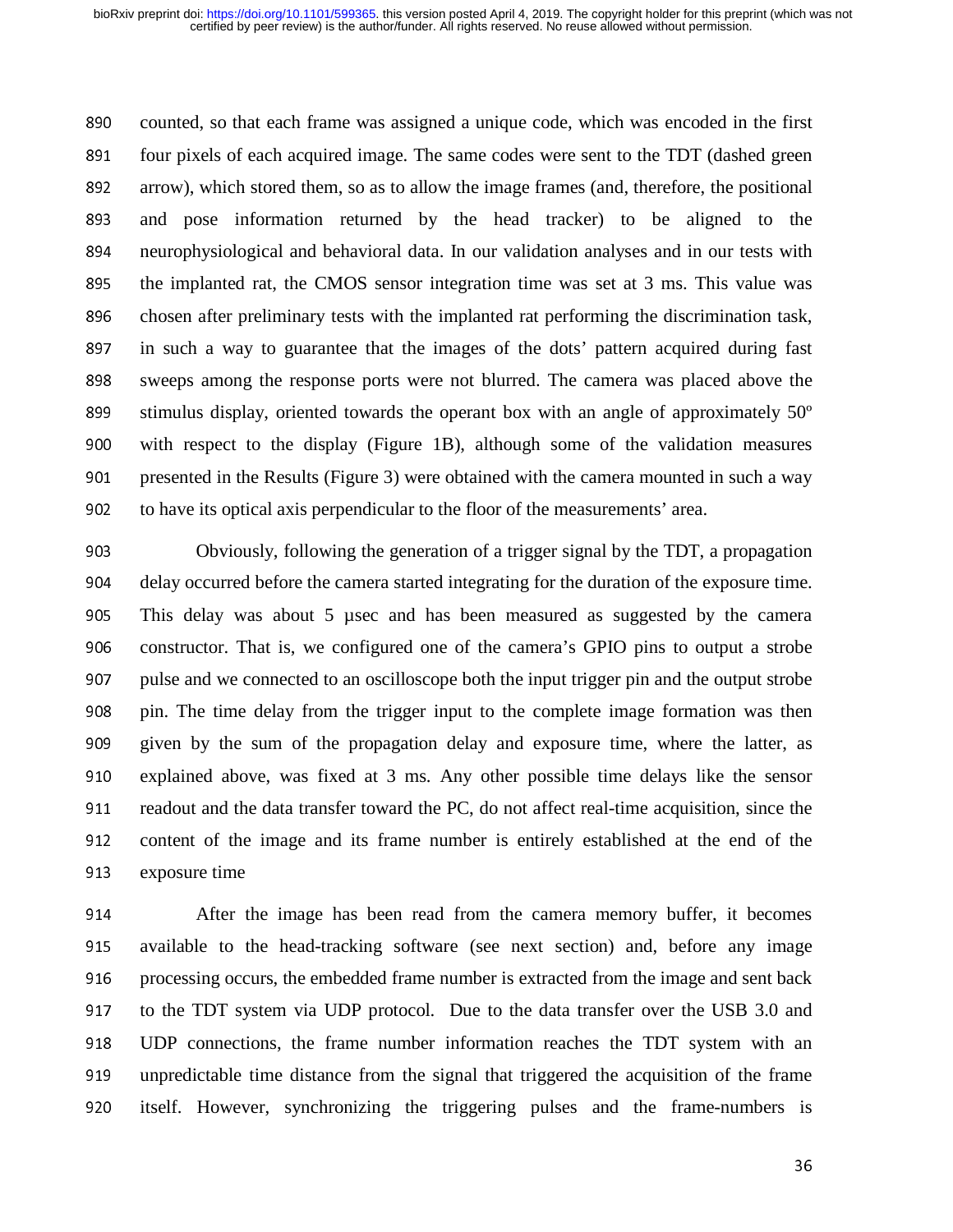921 straightforward when considering the frame numbers and the number of trigger pulses<br>922 generated. To validate our synchronization method, we conducted a double check by <sup>922</sup>generated. To validate our synchronization method, we conducted a double check by 923 comparing the synch by frame-number with the synch by timestamps. The second 924 method uses the timestamp of the frame-number received by TDT and looks for the 925 trigger pulse that could have generated the frame in an interval of time [-0.0855 -0.0170]<br>926 msec before the frame number arrived. In particular, it assigns to the current framemsec before the frame number arrived. In particular, it assigns to the current frame-927 number the more recent pulse that has not yet been assigned before. The two methods 928 gave identical results over long sessions.

929 As explained in the Results, the head tracker works by imaging a 3D pattern 930 (shown in Figure 2A), consisting of 5 coplanar black dots over a white background<br>931 (approximately 3.5 mm apart from each other), plus a sixth dot located over an elevated (approximately 3.5 mm apart from each other), plus a sixth dot located over an elevated 932 pillar (approximately 5 mm tall). The 5 coplanar dots were arranged in a L-like shape, 933 while the elevated dot was placed at the opposite side with respect to the corner of the L 934 shape, so as to minimize the chance of occluding the other dots. The 3D structure holding 935 the dots was designed with the CAD software SolidWorks (Dassault Systèmes) and then<br>936 3D printed. The dots were printed on a standard white paper sheet, which was then cut to 3D printed. The dots were printed on a standard white paper sheet, which was then cut to 937 the proper size and glued over the 3D printed structure. This structure also included an 938 arm, with a magnet at the bottom, which allowed the pattern to be mounted over an 939 apposite support (holding a complementary magnet) that was surgically implanted on the 940 rat's head (Figure 2A-B).

941 Since the head tracking algorithm (see next sections) requires a precise 942 knowledge of the spatial arrangement of the dots relative to each other, the distance<br>943 between each pair of dots, as well as the height of the pillar, were carefully measured between each pair of dots, as well as the height of the pillar, were carefully measured <sup>944</sup>using a caliper and by acquiring high-magnification images of the pattern along with a 945 precision ruler placed nearby (SE® resolution 0.5 mm). This information is inserted in an 946 apposite configuration file and is part of the calibration data that are required to operate 947 the head tracker. The other calibration information is the internal camera<br>948 parameters  $K$ , which have to be pre-computed by the camera calibration procedure (see parameters  $K$ , which have to be pre-computed by the camera calibration procedure (see 949 apposite section below). Once this information is known, it can be stored and then 950 loaded from the configuration file at the beginning of each behavioral/recording session,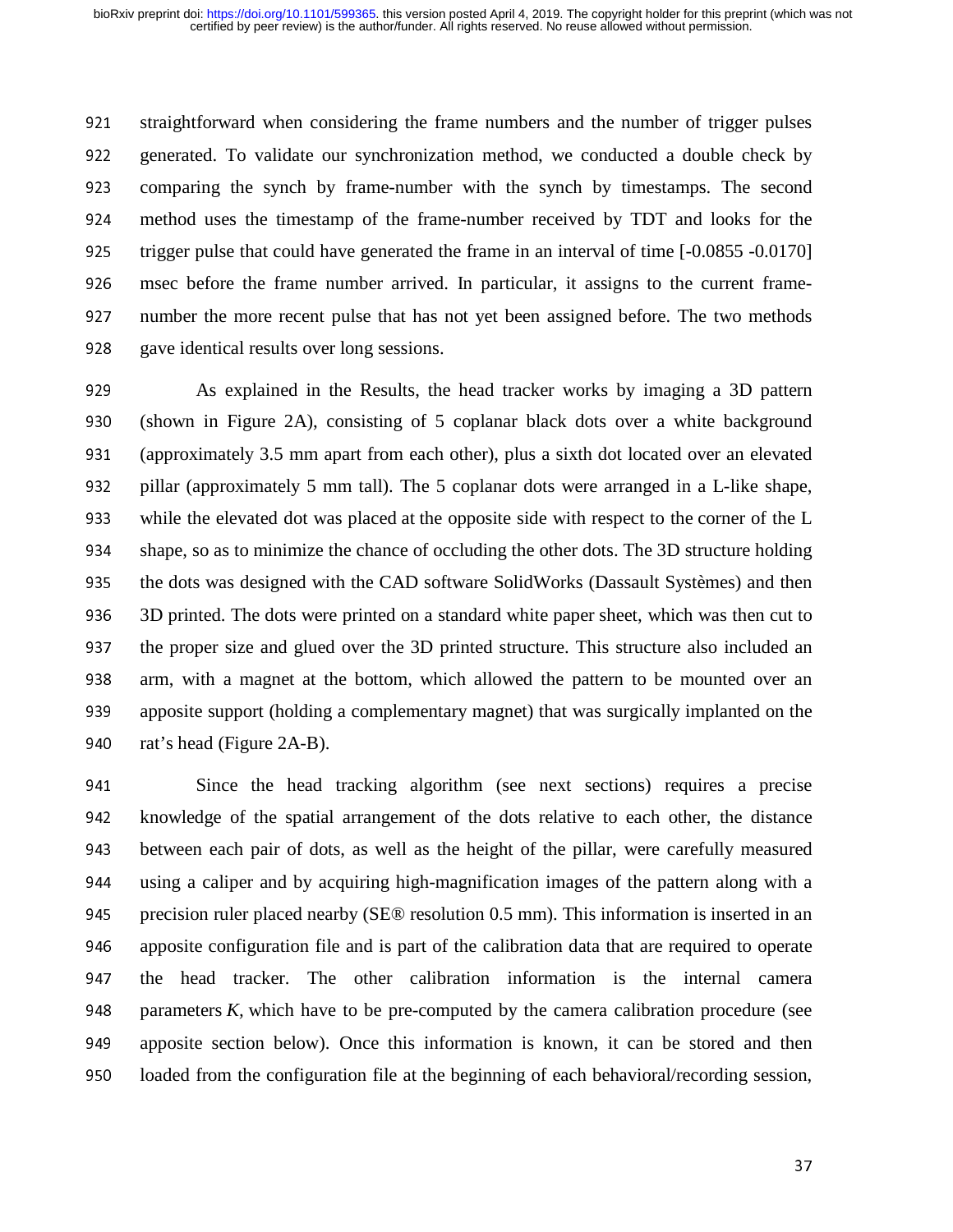951 provided that the position of the camera in the rig is not changed and the same dots' pattern is always used.

pattern is always used.

#### <sup>953</sup>**Overview of the head-tracking algorithm**

954 Our head-tracking algorithm consists of three different functional parts: 1) the *Point* 955 *Detection* (PD) module; 2) the *Points-correspondences Identification* (PcI) module; and<br>956 3) the *Perspective n Point* (PnP) module. These modules are executed in a sequence at <sup>956</sup>3) the *Perspective n Point* (PnP) module. These modules are executed in a sequence at 957 each frame captured by the camera. An estimate of the position/pose of the dot's pattern<br>958 (and, therefore, of the head) is computed, only when the PD module is able to extract the (and, therefore, of the head) is computed, only when the PD module is able to extract the 959 positions of all the dots within the acquired image. In cases in which such condition is not 960 satisfied, the PD algorithm signals and records the inability to successfully recover the position/pose of the pattern for the current frame. position/pose of the pattern for the current frame.

<sup>962</sup>The PD module is a fast feature-detection algorithm that eliminates false positives <sup>963</sup>blobs and restricts the search space of point configurations by certain geometric 964 constraints. Following the correct extraction of the dots' positions by the PD algorithm, 965 such positions must be univocally matched to the known geometry of the pattern by the<br>966 PcI algorithm. That is, all six points, as they appear in the image, must be associated to PcI algorithm. That is, all six points, as they appear in the image, must be associated to 967 the known 3D coordinates of the corresponding dots on the 3D pattern. Finally, the 968 position and pose of the *pattern reference system*  $(x', y', z')$ ; purple arrows in Figure 2C) 969 with respect to the *camera reference system*  $(x, y, z)$ ; black arrows in Figure 2C) is 970 obtained by solving the PnP problem. The whole algorithm was designed to process the<br>971 images captured by the camera in real-time, so as to output the estimated position and images captured by the camera in real-time, so as to output the estimated position and 972 pose of the pattern without the need of storing the images for off-line processing. This<br>973 required designing the three different modules, in such a way to maximize both the speed required designing the three different modules, in such a way to maximize both the speed 974 of processing and the accuracy of the estimates.

#### <sup>975</sup>**Point detection (PD) module**

976 To solve the final PnP problem and estimate the pose of the dots' pattern in the camera 977 reference system, all the possible point candidates that represent a 2D projection 978 configuration of the pattern must be considered. This requires extracting first the 979 positions of all six points in each frame captured by the camera. The PD module of our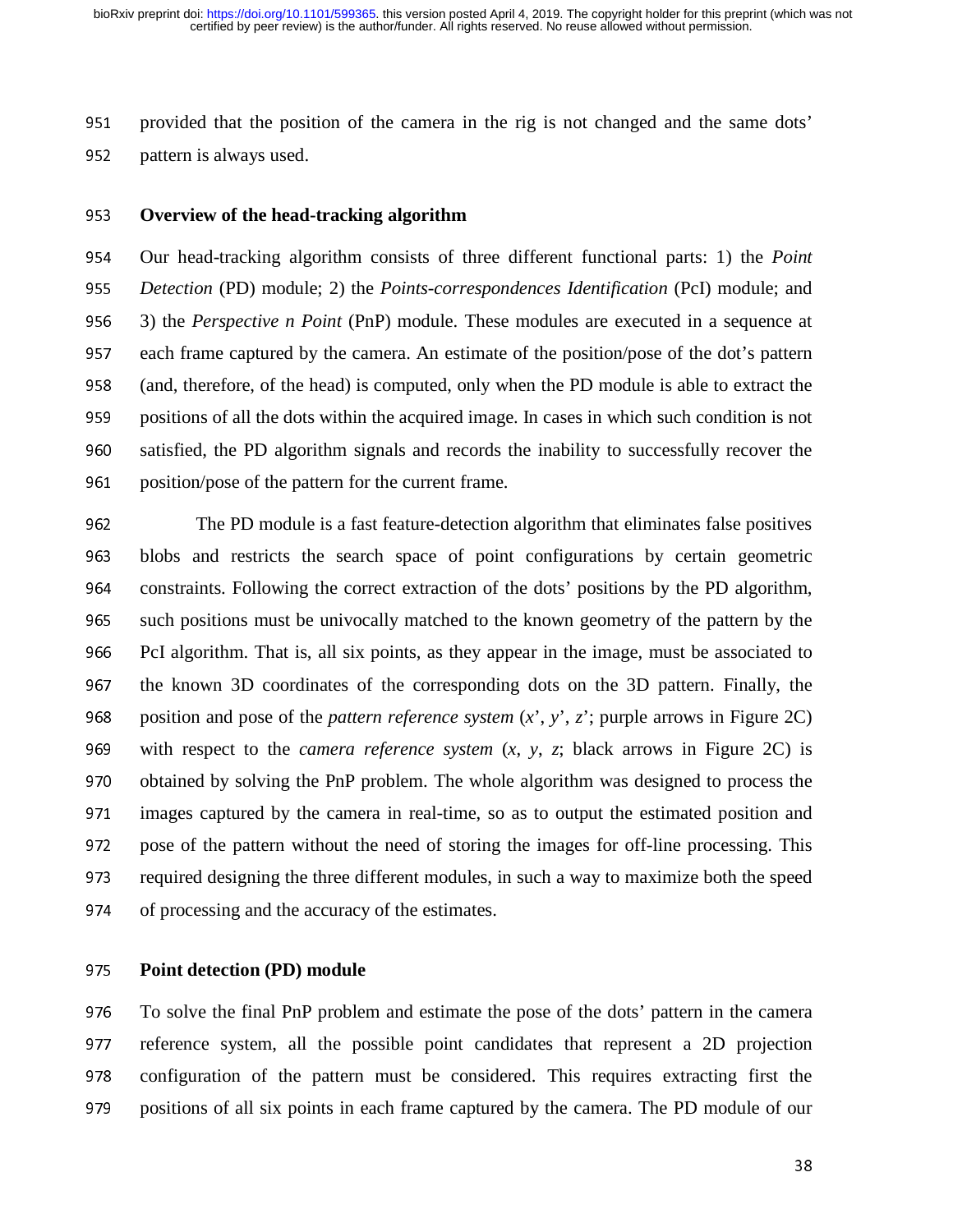980 algorithm takes care of this step by applying a Difference of Gaussians (DoG) filter, 981 which is particularly efficient to compute, is rotationally invariant, and shows a good 982 stability under projective transformation and illumination changes (Lowe, 1991, 2004).

983 The DoG filter is an approximation of the well-known Laplacian of Gaussian <sup>984</sup>(LoG) filter. It is defined as the difference between the images resulting from filtering a given input image *I* with two Gaussians having different sigma,  $\sigma_1$  and  $\sigma_2$  (Jähne, 2005),<br>986 i.e.: DoG = G(*I*,  $\sigma_1$ ) – G(*I*,  $\sigma_2$ ), where G(*I*,  $\sigma$ ) is the convolution of *I* with a Gaussian 986 i.e.:  $D \circ G = G(I, \sigma_1) - G(I, \sigma_2)$ , where  $G(I, \sigma)$  is the convolution of *I* with a Gaussian<br>987 filter *G* with parameter  $\sigma$ . When the size of the DoG kernel matches the size of a blob- $\overline{G}$  wit 987 filter *G* with parameter  $\sigma$ . When the size of the DoG kernel matches the size of a blob-<br>988 like structure in the image the response of the filter becomes maximal. The DoG kernel 988 like structure in the image, the response of the filter becomes maximal. The DoG kernel 989 can therefore be interpreted as a matching filter (Duda et al., 2001). In our 990 implementation, the ratio  $R = \sigma_1 / \sigma_2$  has been fixed to 2. Therefore,  $\sigma_1$  and  $\sigma_2$  can be 991 written as: written as:

$$
992 \qquad \sigma_1 = \sigma \sqrt{2}
$$

$$
993 \qquad \sigma_2 = \sigma / \sqrt{2}
$$

994 where  $\sigma$  can be interpreted as the size of the DoG kernel. In principle,  $\sigma$  should be set around  $r/\sqrt{2}$ , where r is the radius of a black dot as it appears on a frame imaged by the 995 around  $r/\sqrt{2}$ , where *r* is the radius of a black dot as it appears on a frame imaged by the camera (Lindeberg, 1998). However, the method is quite tolerant to the variations of the camera (Lindeberg, 1998). However, the method is quite tolerant to the variations of the 997 distance of the dot's pattern from the camera, and the dots are correctly detected even 998 when they are at a working distance that is half than that originally set (i.e., when their 999 size is twice as large as  $r$ ). In addition, the software implementation of our head tracker 1000 includes a GUI that allows manually adjusting the value of  $\sigma$ , as well as of other key<br>1001 parameters (e.g., *Ic* and *score*; see next paragraph/sections), depending on the stability of parameters (e.g., *Ic* and *score*; see next paragraph/sections), depending on the stability of 1002 the tracking procedure (as visually assessed by the user, in real-time, through the GUI).

<sup>1003</sup>After detecting the candidate dots in the image plane using the DoG filter, we 1004 applied a *non-maxima suppression* algorithm (Canny, 1987) that rejects all candidate 1005 locations that are not local maxima and are smaller than a contrast threshold *Ic*. Still, 1006 depending on the value of *Ic*, a large number of false positives can be found along the 1007 edges of the pattern. In fact, a common drawback of the DoG and LoG representations is<br>1008 that local maxima can also be detected in the neighborhood of contours or straight edges, that local maxima can also be detected in the neighborhood of contours or straight edges,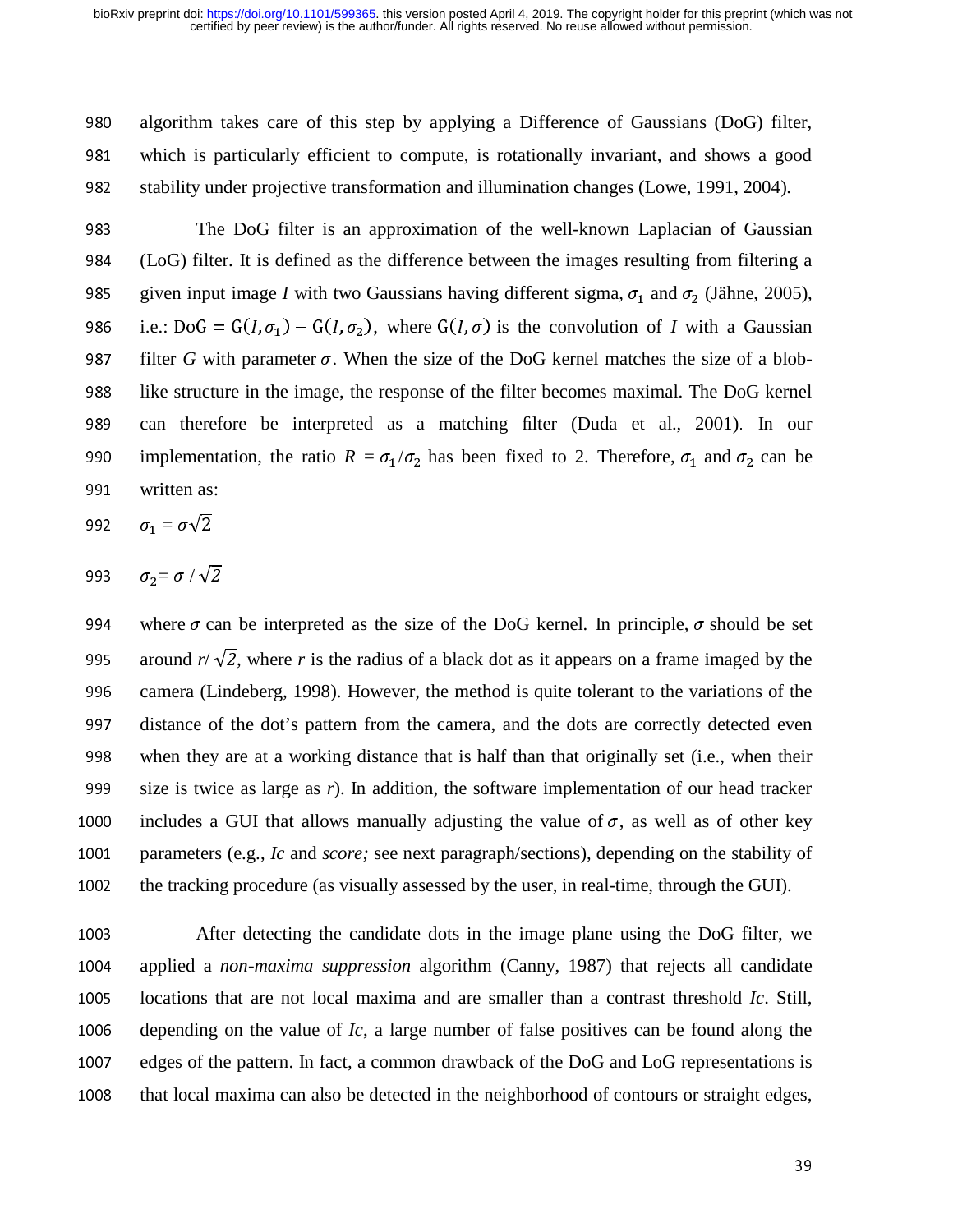1009 where the signal change is only in one direction. These maxima, however, are less stable, <sup>1010</sup>because their localization is more sensitive to noise or small changes in neighboring 1011 texture. A way to solve the problem of these false detections would be to analyze 1012 simultaneously the trace and the determinant of the Hessian matrix over a neighborhood 1013 of pixels in the image (Mikolajczyk and Schmid, 2002). The trace of the Hessian matrix 1014 is equal to the LoG but considering simultaneously the maxima of the determinant 1015 penalizes points for which the second derivatives detect signal-changes in only one 1016 direction. Since a similar idea is explored in the *Harris cornerness* operator (Harris and 1017 Stephens, 1988), our algorithm exploits the already calculated Gaussian smoothed image 1018 and uses the efficient implementation of Harris corner detection available in the OpenCV<br>1019 library (https://opency.org). library (https://opencv.org).

1020 Given an image *I*, Harris cornerness operator obtains the local image structure 1021 tensor  $H_{S_p}$  over a neighborhood of pixels  $S_p$ , where  $H_{S_p}$  is defined as:

$$
H_{S_p} = \left[ \begin{array}{ccc} \sum_{S_p} (\partial I/\partial x)^2 & \sum_{S_p} (\partial I/\partial x \ \partial I/\partial y) \\ \sum_{S_p} (\partial I/\partial x \ \partial I/\partial y) & \sum_{S_p} (\partial I/\partial y)^2 \end{array} \right]
$$

1023 Here,  $\partial I/\partial x$  and  $\partial I/\partial y$  are the partial derivatives of the image intensity *I* along the two spatial axes *x* and *y* of the image plane, computed using a Sobel operator with an aperture spatial axes  $x$  and  $y$  of the image plane, computed using a Sobel operator with an aperture 1025 of 3 pixels – i.e., a 3x3 filter that implements a smooth, discrete approximation of a first 1026 order derivative (Jähne, 2005; González and Woods, 2008).  $H_{S_p}$  provides a robust distinction between edges and small blobs because the difference det  $(H_{S_p})$  $10^{27}$   $10^{27}$   $10^{27}$   $10^{27}$   $10^{27}$   $10^{27}$   $10^{27}$   $10^{27}$   $10^{27}$   $10^{27}$   $10^{27}$   $10^{27}$ trace  $(H_{Sp})^2$  assumes values that are strictly negative on edges and positives on blob<br>1029 contage. This difference depends on three perspectives 1) the enertying of the Sobel filter 1029 centers. This difference depends on three parameters: 1) the aperture of the Sobel filter, 1030 which, as mentioned above, was fixed to the minimal possible value (3) for the sake of 1031 speed of computation; 2) the weight *k*, assigned to the trace of the  $H_{S_p}$  tensor, which, as 1032 suggested in (Grauman and Leibe, 2011), was set to 0.04, i.e., the default value of the 1033 openCV library (https://opencv.org); and 3) the block size of the squared neighborhood 1034  $S_p$  that was empirically set to 9 based on some pilot tests, where it showed good stability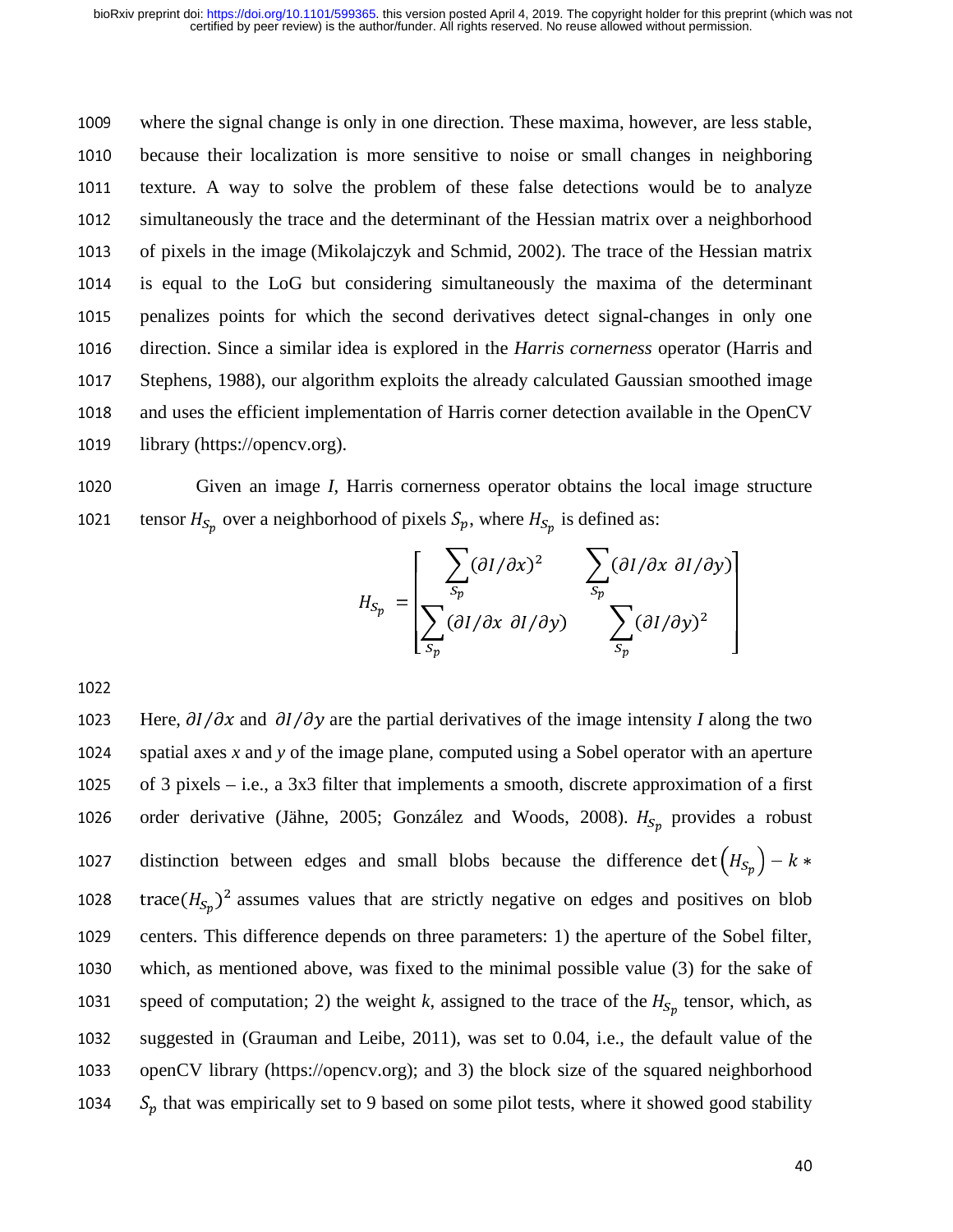1035 over a broad range of working distances (note that  $S_p$  could be extrapolated from the 1036 dots' size, the working distance between the camera and the dots' pattern and the internal <sup>1036</sup>dots' size, the working distance between the camera and the dots' pattern and the internal 1037 camera parameters, assuming an ideal condition of a clean white background around the 1038 dots).

1039 To summarize, the complete PD algorithm worked as follows. First, the DoG 1040 filter was applied to identify all candidate dots in the acquired image. Then, the non-1041 maxima suppression algorithm was used to prune some of the false positives around the <sup>1042</sup>maxima. Finally, for each of the remaining detected dots, the Harris cornerness operator 1043  $H_{S_p}$  was computed over the a neighborhood  $S_p$  centered on the position of each dot and, 1044 depending on the sign of the difference det  $(H_{S_p}) - k * \text{trace}(H_{S_p})^2$ , the dot was rejected 1045 as a false positive or accepted as the projection on the image plane of one of the dots of 1046 the 3D pattern. As mentioned above, the contrast threshold *Ic* of the non-maxima 1047 suppression algorithm was adjustable by the user through the same GUI used to adjust  $\sigma$  1048 of the DoG. of the DoG.

<sup>1049</sup>To conclude, it should be noted that, in spite of the pruning of false detections 1050 performed by the PD algorithm, still many spurious dots are identified in the image, in 1051 addition to those actually present on the pattern. This is because, in general, many dot-<sup>1052</sup>like features are present in any image. To further refine the identification of the actual 1053 dots of the pattern, it is necessary to take into account their relationship, given the 1054 geometry of the pattern itself. This is achieved by the PcI algorithm that is described in geometry of the pattern itself. This is achieved by the PcI algorithm that is described in 1055 the next section.

#### <sup>1056</sup>**Point-correspondences identification (PcI) module**

1057 Since projective transformations maintain straight lines, aligned triplets of dots  $(p1, p2, q3)$  $1058$  p3) in the 3D pattern must still be aligned in the images captured by the camera. Our PcI 1059 algorithm searches all aligned triplets of dots in an image and, in order to reduce the 1060 number of possible triplets, only those having length (i.e., distance between the external 1061 points) smaller than *D* are considered. To identify a triplet, for any given pair of detected 1062 dots, we looked whether a third, central dot was present in the proximity of the middle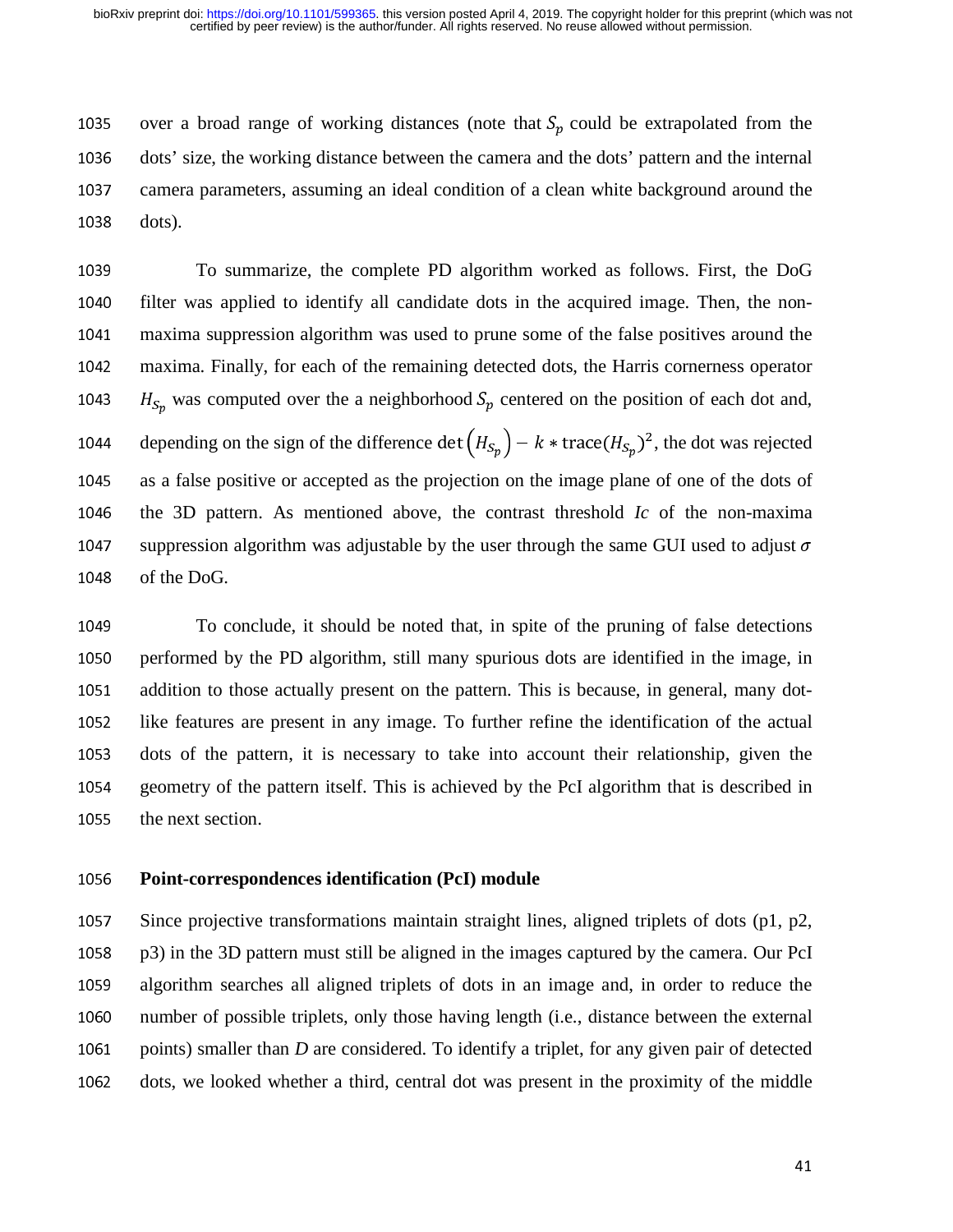1063 position in-between the pair (note that, in case of a triplet, the offset of the projected 1064 central point with respect to the middle position is negligible, because usually the black 1065 dots are at a much shorter distance than the working distance and the orthographic 1066 projection can be adopted). *D* is automatically computed from the physical distances of 1067 the external points of the triplets on the dot's pattern, knowing the intrinsic parameters of 1068 the camera. It must be set to be slightly bigger  $(10\%$  bigger showed to be widely 1069 sufficient) than the maximum distance between the external points in the triplets on the 1070 image plane, when the pattern is positioned at the maximal working distance from the 1071 camera. This condition is achieved when the z-axis of the pattern is exactly aligned to the 1072 optical axis of the camera.

1073 Once all candidate triplets have been identified, the algorithm looks for those 1074 having a common external point, which corresponds to the corner of the L-shaped 1075 arrangement of 5 coplanar dots in the pattern (Figure 2A). The search of this L's corner is 1076 performed by considering 5-tuples of points configurations to obtain the correspondence 1077 final assignment. In addition to collinearity, another important projective invariant is the<br>1078 angular ordering (on planes facing the view direction of the imaging device). That is, if angular ordering (on planes facing the view direction of the imaging device). That is, if 1079 we take three points defining a triangle, once we have established an ordering to them <sup>1080</sup>(either clockwise or anti-clockwise), such ordering is maintained under any projective 1081 transformations that looks down to the same side of the plane (Bergamasco et al., 2011). 1082 In our framework, this implies evaluating the external product of the two vectors that 1083 start from the common point (i.e., the L's corner) and end on the respective external 1084 points. This establishes the orientation order and, consequently, assigns uniquely the 5 1085 black dots correspondences between the 3D pattern and its image.

1086 Following this assignment, the 6th dot belonging to the pattern (i.e., the one 1087 placed over the pillar; Figure 2A) is searched in proximity of L's corner. To this aim, the 1088 maximal distance between the dot on the pillar and the L's corner (*DP*) in the image 1089 plane is automatically estimated (in the same way as  $D$ ) from the actual distance between<br>1090 the two dots in the 3D pattern, knowing the camera's internal parameters and its maximal the two dots in the 3D pattern, knowing the camera's internal parameters and its maximal 1091 working distance from the pattern. This yields a set of candidate pillar dots. Finding the 1092 correct one requires evaluating each candidate dot in conjunction with the other 5 1093 coplanar dots in terms of its ability to minimize the *reprojection error* computed by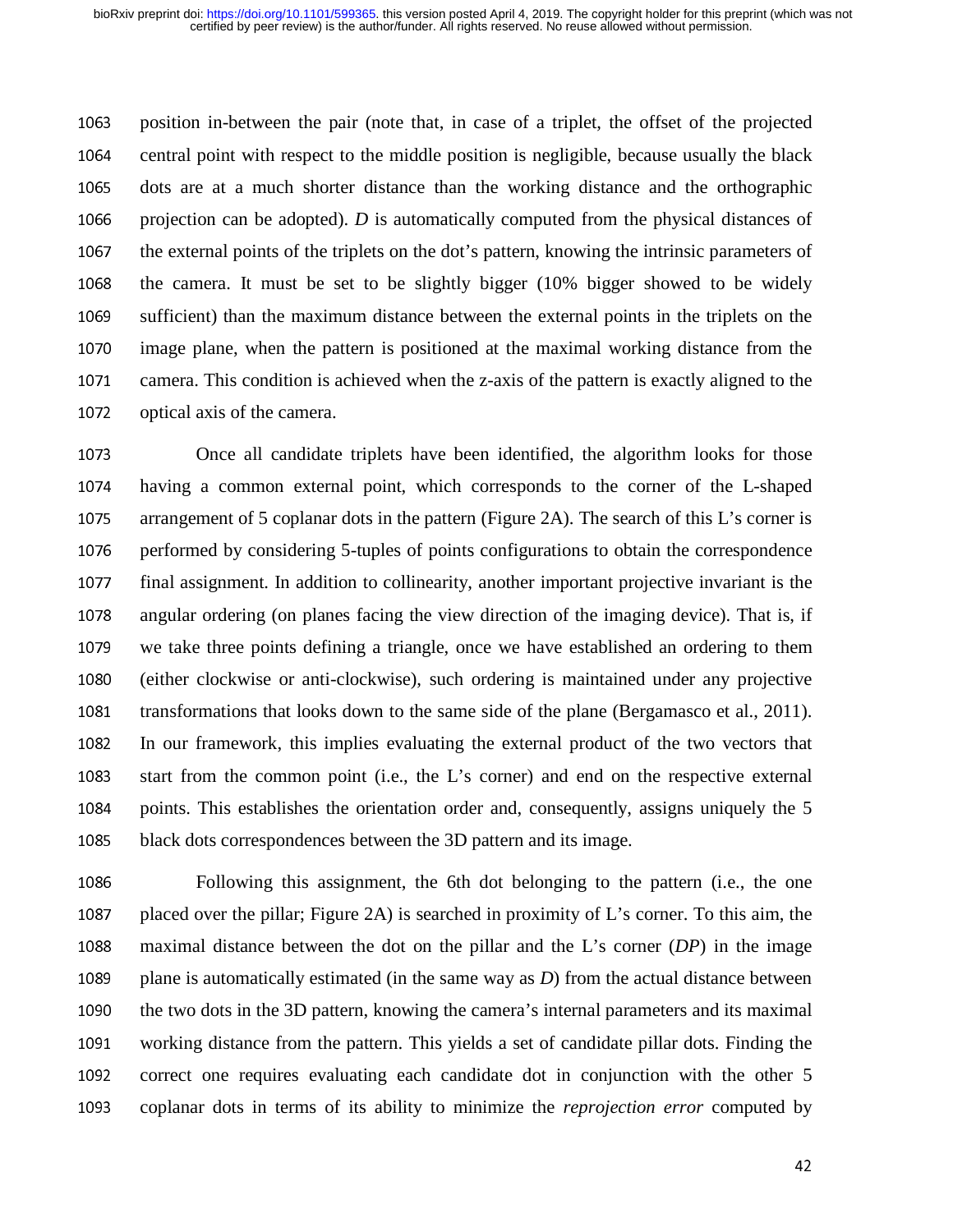1094 solving the PnP problem (see next section). It should be noticed that the correct 1095 identification of the  $6<sup>th</sup>$  point on the pillar is fundamental, since it is the only point out of 1096 the plane that allows the PnP problem to be solved robustly. The reprojection error is 1097 defined as the sum norm distance between the estimated positions of the dots in the 1098 image and the projections of the physical dots of the 3D pattern on the image plane, 1099 under a given assumed pose of the pattern and knowing the camera's calibration 1100 parameters. More specifically, during the  $6<sup>th</sup>$  point selection we defined the score of a 1101 given dots' configuration as:

$$
score = 100 - S * Reprojection_error, \quad (3)
$$

1103 where *S* is a proper scalar factor established experimentally (in our application, we set  $S = 1104$  5). To understand the meaning of *S*, let's suppose, for instance, to have a distance error of 5). To understand the meaning of *S*, let's suppose, for instance, to have a distance error of 1105 one pixel for each dot, thus yielding a reprojection error of 6. Without the *S* scaling factor 1106 (i.e., with  $S = 1$ ), we would obtain a *score* of 94. However, the error on each dot is 1107 typically well below one pixel (see next paragraph about the way to estimate the dots' 1108 coordinates with sub-pixel accuracy) and the score would therefore be always close to 1109 100. Hence, the need of introducing the factor *S* to rescale the score, so that it can range 1110 between 90 and 100. As mentioned above, during the selection procedure, the  $6<sup>th</sup>$  point on 1111 the pillar was chosen among the candidates that maximized the score defined above. In 1112 fact, each hypothesis about the position of the  $6<sup>th</sup>$  point yielded a PnP transformation, for 1113 which it was possible to compute the reprojection error. Note that, to eliminate some 1114 possible ambiguities in the selection of the  $6<sup>th</sup>$  point, we also exploited the a-priori 1115 knowledge about the direction of the pillar (which must point toward the camera sensor).

1116 As expected, given how sensitive the PnP procedure is to small variations in the 1117 estimated positions of the dots, we empirically verified that a pixel-level accuracy was 1118 not sufficient to guarantee high precision and stability in our pose estimates. For this 1119 reason, we estimated the positions of the centers of the dots at the sub-pixel level by 3-1120 point Gaussian approximation (Naidu and Fisher, 1991). This method considers the three 1121 highest, contiguous intensity values (along either the  $x$  or  $y$  spatial axes) within a region 1122 of the image that has been identified as one of the dots (i.e., a blob) and assumes that the 1123 shape of the observed peak fits a Gaussian profile. This assumption is reasonable,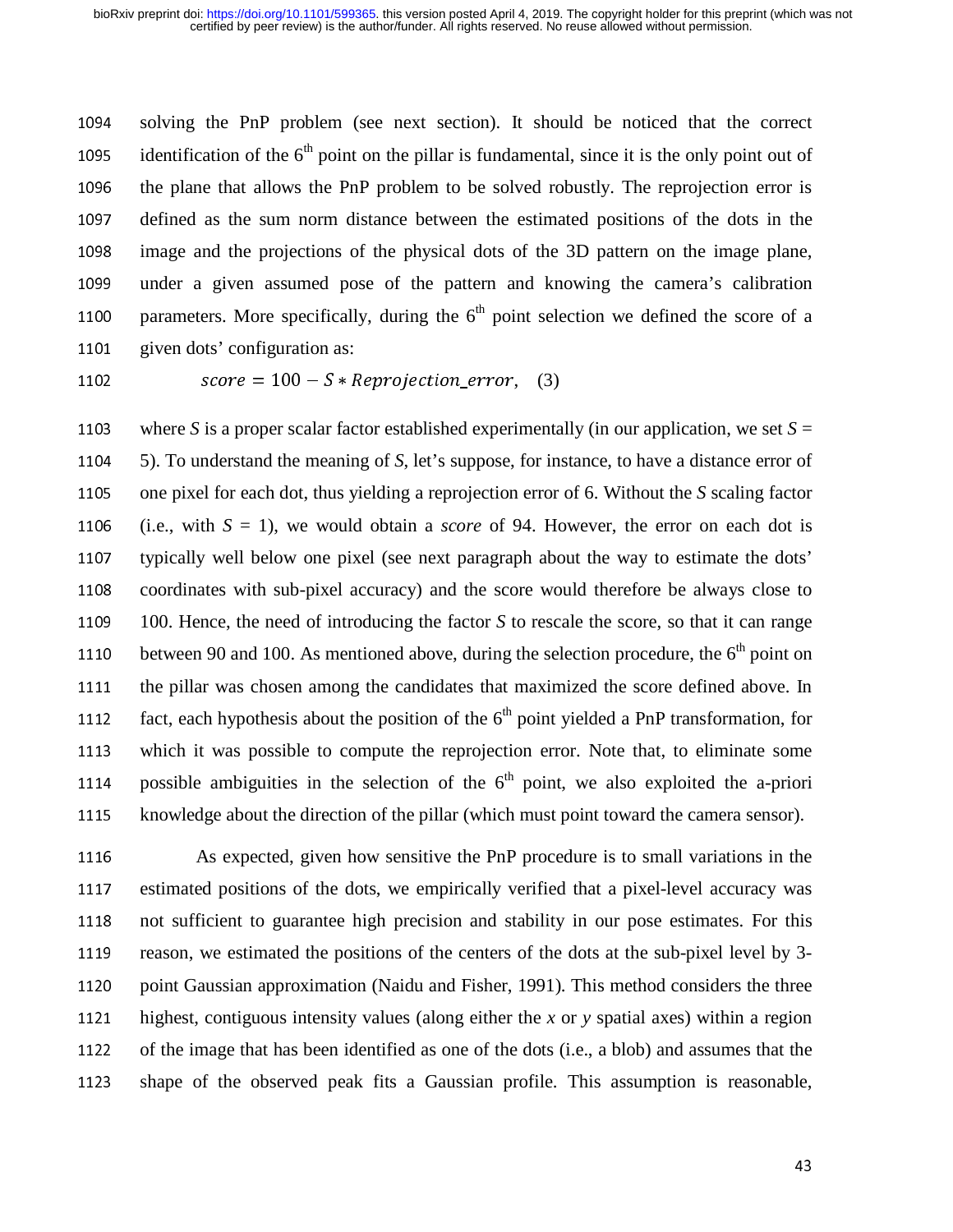<sup>1124</sup>because the sensor integration over a small area of pixels containing a blob, after the DoG

1125 filtering, produces smooth profiles very similar to Gaussian profiles. If  $a$ ,  $b$  and  $c$  are the

1126 intensity values observed at pixel positions  $x - 1$ ,  $x$  and  $x + 1$  with *b* having the highest

1127 value, then the sub-pixel location  $(x<sub>s</sub>)$  of the peak is given by:

$$
x_s = x - \frac{1}{2} \frac{\ln{(c)} - \ln{(a)}}{\ln{(a)} + \ln{(c)} - 2\ln{(b)}}
$$

1129

1130 where *x* is the x-coordinate of the center of the pixel with intensity value *b*. The same 1131 approximation is applied to obtain the sub-pixel *y* coordinate  $y<sub>s</sub>$  of the dot center.

#### <sup>1132</sup>**Perspective n Point (PnP) module**

1133 In computer vision, the problem of estimating the position and orientation of an object 1134 with respect to a perspective camera, given its intrinsic parameters obtained from 1135 calibration and a set of world-to-image correspondences, is known as the Perspective-n-1136 Point camera pose problem (PnP) (Lowe, 1991b; Fiore, 2001). Given a number of 2D-3D 1137 point correspondences  $m_i \leftrightarrow M_i$  (where  $m_i = [u \ v]$  are the 2D coordinates of point *i* 1138 over the image plane, and  $M_i = [XY Z]$  are the 3D coordinates of point *i* in the physical 1139 environment) and the matrix  $K$  with the intrinsic camera parameters (see definition 1140 below), the PnP problem requires to find: 1) a rotation matrix  $R$  that defines the 1141 orientation of the object (i.e., of the pattern reference system  $x^2$ ,  $y^2$ ,  $z^2$  in our case) with 1142 respect to the camera reference system *x*, *y*, *z* (see eq. 1 and Figure 2C); and 2) a 1143 translation vector *t* that specifies the Cartesian coordinates of the center of the object (i.e., 1144 of the origin  $O'$  of the pattern reference system in our case) in the camera reference 1145 system, such that:

1146  $\widetilde{m_i} \cong K[R \ t] \widetilde{M}_i$  for all *i*, (4)

1147 where  $\sim$  denotes homogeneous coordinates (Jähne, 2005) and  $\approx$  defines an equation up 1148 to a scale factor. Specifically: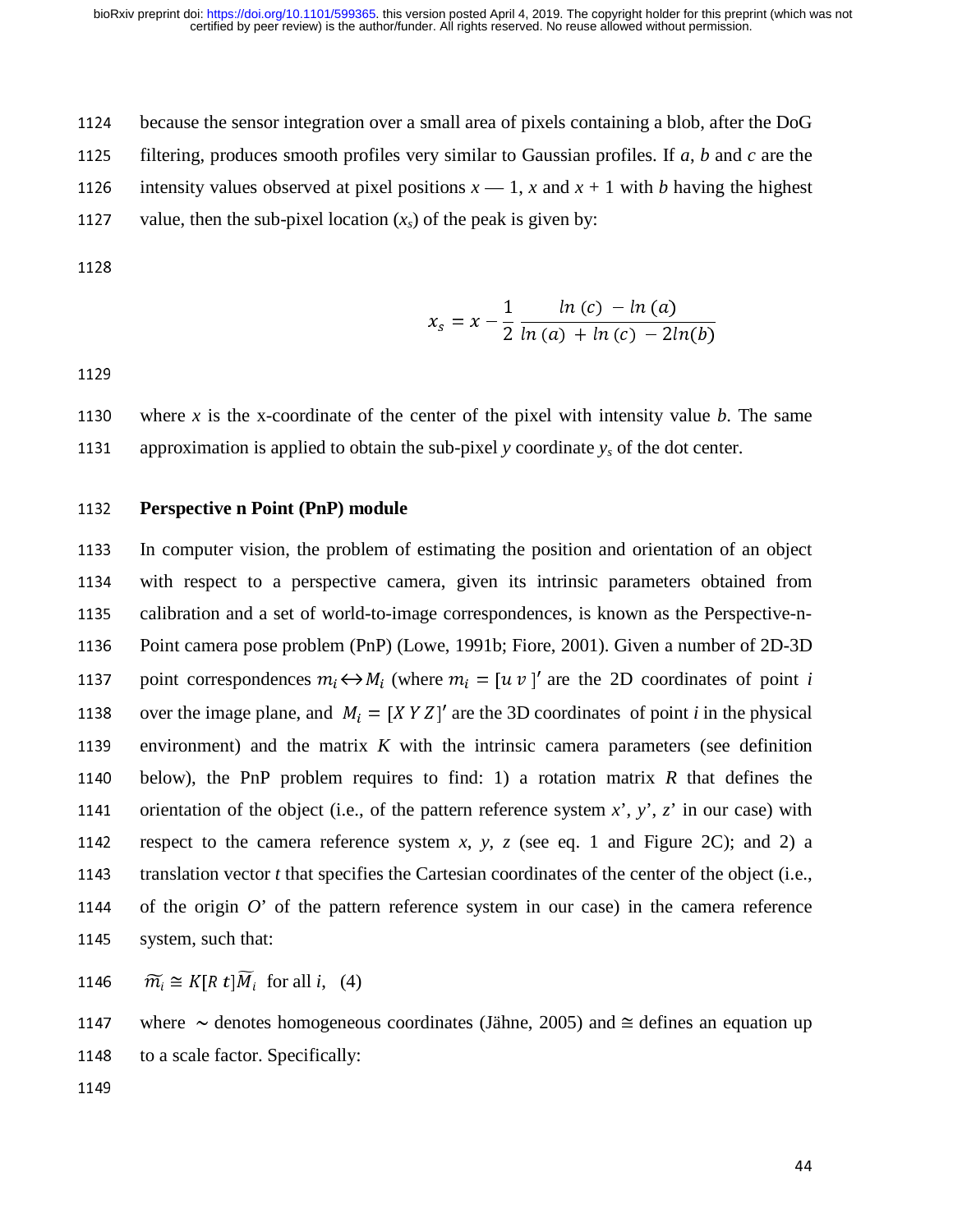$$
\widetilde{m_i} = \begin{bmatrix} u \\ v \\ 1 \end{bmatrix}
$$
\n
$$
K = \begin{bmatrix} f_x & 0 & c_x \\ 0 & f_y & c_y \\ 0 & 0 & 1 \end{bmatrix}
$$
\n
$$
[R \ t] = \begin{bmatrix} r_{11} & r_{12} & r_{13} & t_1 \\ r_{21} & r_{22} & r_{23} & t_2 \\ r_{31} & r_{32} & r_{33} & t_3 \end{bmatrix}
$$
\n1150\n
$$
\widetilde{M_i} = \begin{bmatrix} X \\ Y \\ Z \\ 1 \end{bmatrix},
$$

1151 where  $f_x$  and  $f_y$  are the focal lengths and  $c_x$  and  $c_y$  are the coordinates of the principal point 1152 of the camera lens.

<sup>1153</sup>To solve the PnP problem, all methods have to face a trade-off between speed and 1154 accuracy. Direct methods, such as Direct Linear Transform (DLT), find a solution to a 1155 system of linear equations derived from (4) and are usually faster but less accurate, as 1156 compared to iterative methods. On the other hand, iterative methods that explicitly 1157 minimize a meaningful geometric error, such as the reprojection error, are more accurate 1158 but slower (Garro et al., 2012). In our application, we adopted the method known as <sup>1159</sup>EPnP (Lepetit et al., 2008), followed by an iterative refinement. The EPnP approach is 1160 based on a non-iterative solution to the PnP problem and its computational complexity 1161 grows linearly with *n*, where *n* is the number of point correspondences. The method is 1162 applicable for all  $n \ge 4$  and properly handles both planar and non-planar configurations.<br>1163 The central idea is to express the *n* 3D points as a weighted sum of four virtual control The central idea is to express the  $n$  3D points as a weighted sum of four virtual control 1164 points. Since in our setup high precision is required, the output of the closed-form 1165 solution given by the EPnP was used to initialize an iterative Levenberg-Marquardt 1166 scheme (More, 1977), which finds the pose that minimizes the reprojection error, thus 1167 improving the accuracy with negligible amount of additional time. Both the EPnP and the<br>1168 Levemberg-Marquardt iterative scheme are available in the openCV library Levemberg-Marquardt iterative scheme are available in the openCV library <sup>1169</sup>(https://opencv.org) and are extremely efficient. The execution time in our HP 1170 Workstation Z620 was in the order of some milliseconds.

## <sup>1172</sup>**Camera calibration procedure**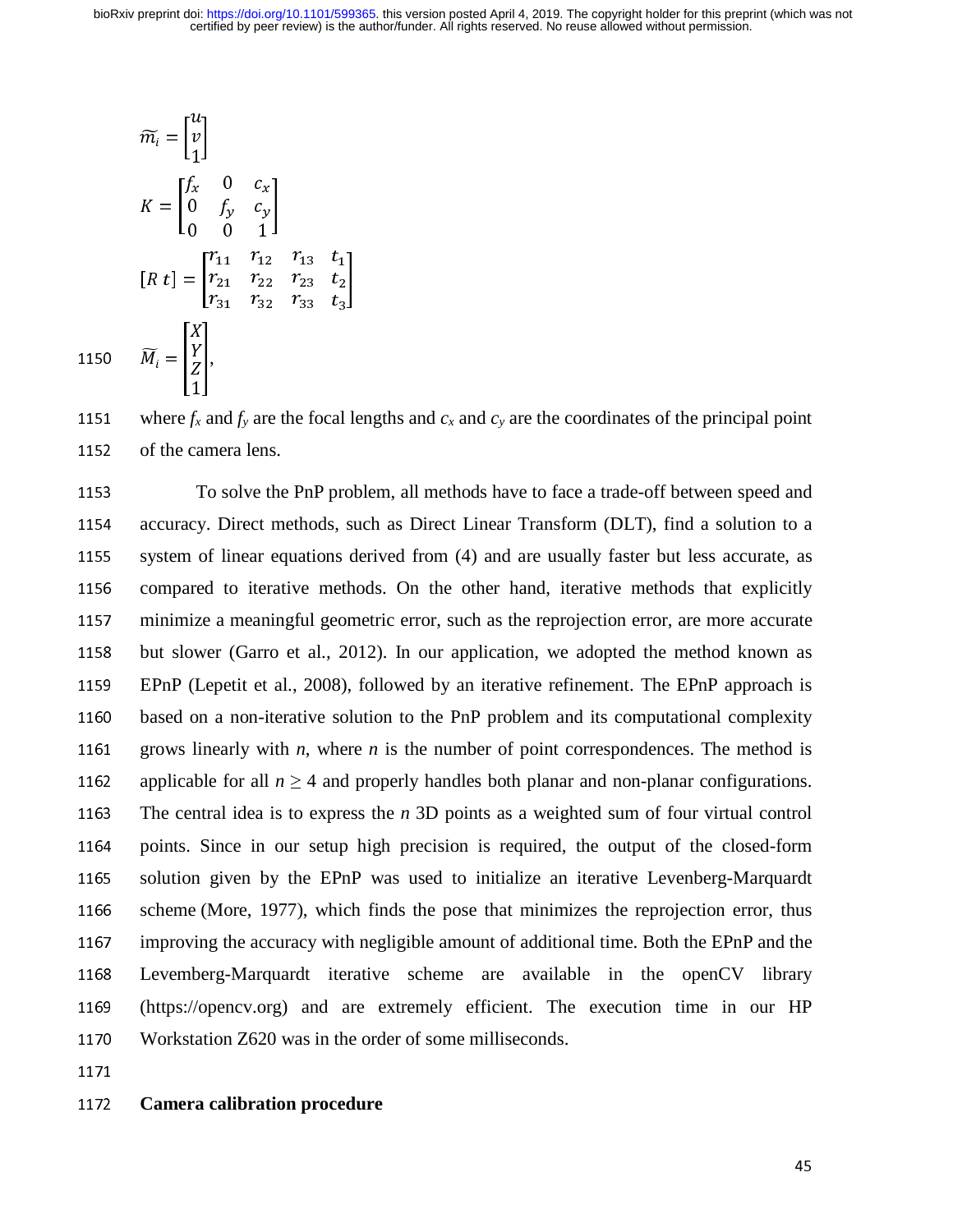<sup>1173</sup>Camera calibration, or more precisely camera *resectioning*, is the process of estimating 1174 the parameters of a pinhole camera model approximating the true camera that produced a 1175 given image or a set of images. With the exception of the so-called self-calibration 1176 methods, which try to estimate the parameter by exploiting only point correspondences 1177 among images, a calibration-object having a known precise geometry is needed. In fact, 1178 self-calibration cannot usually achieve an accuracy comparable with that obtained with a 1179 calibration-object, because it needs to estimate a large number of parameters, resulting in 1180 a much harder mathematical problem (Zhang, 2000).

1181 Much progress has been done, starting in the photogrammetry community, and 1182 more recently in the field of computer vision, in terms of developing object-based 1183 calibration methods. In general, these approaches can be classified in two major 1184 categories, based on the number of dimensions of the calibration objects: 1) 3D object-1185 based calibration, where camera calibration is performed by observing a calibration<br>1186 object whose geometry in 3-D space is known with very good precision; and 2) 2D planeobject whose geometry in 3-D space is known with very good precision; and 2) 2D plane-1187 based calibration, which is based on imaging a planar pattern shown at a few different 1188 orientations. In our application, we adopted this second option, because it has proven to 1189 be the best choice in most situations, given its ease of use and good accuracy. 1190 Specifically, we adopted the method of (Zhang, 2000), available in the OpenCV library<br>1191 (https://opency.org), which, in its iterative process, also estimates some lens distortion (https://opency.org), which, in its iterative process, also estimates some lens distortion 1192 coefficients (see the next section for a discussion on the distortion).

<sup>1193</sup>The fundamental equation to achieve the calibration is the same of the PnP 1194 problem, [i.e., equation (4)], and the iterative solution is based on minimizing the 1195 reprojection error defined in (3). However, in the case of the camera calibration, also the 1196 matrix *K* with the parameters is unknown, in addition to *R* and *t*. As such, solving the 1197 equation is, in principle, harder. However, the algorithm used to minimize the 1198 reprojection error does not need to run in real-time, since the calibration is performed 1199 before the camera is used for head tracking. In addition, the point correspondences 1200  $m_i \leftrightarrow M_i$  over which the error is computed and minimized are the order of several 1201 hundreds, which makes the estimation of the parameters very robust and reliable. In our 1202 application, these points were the intersections of the 9x7 squares of a planar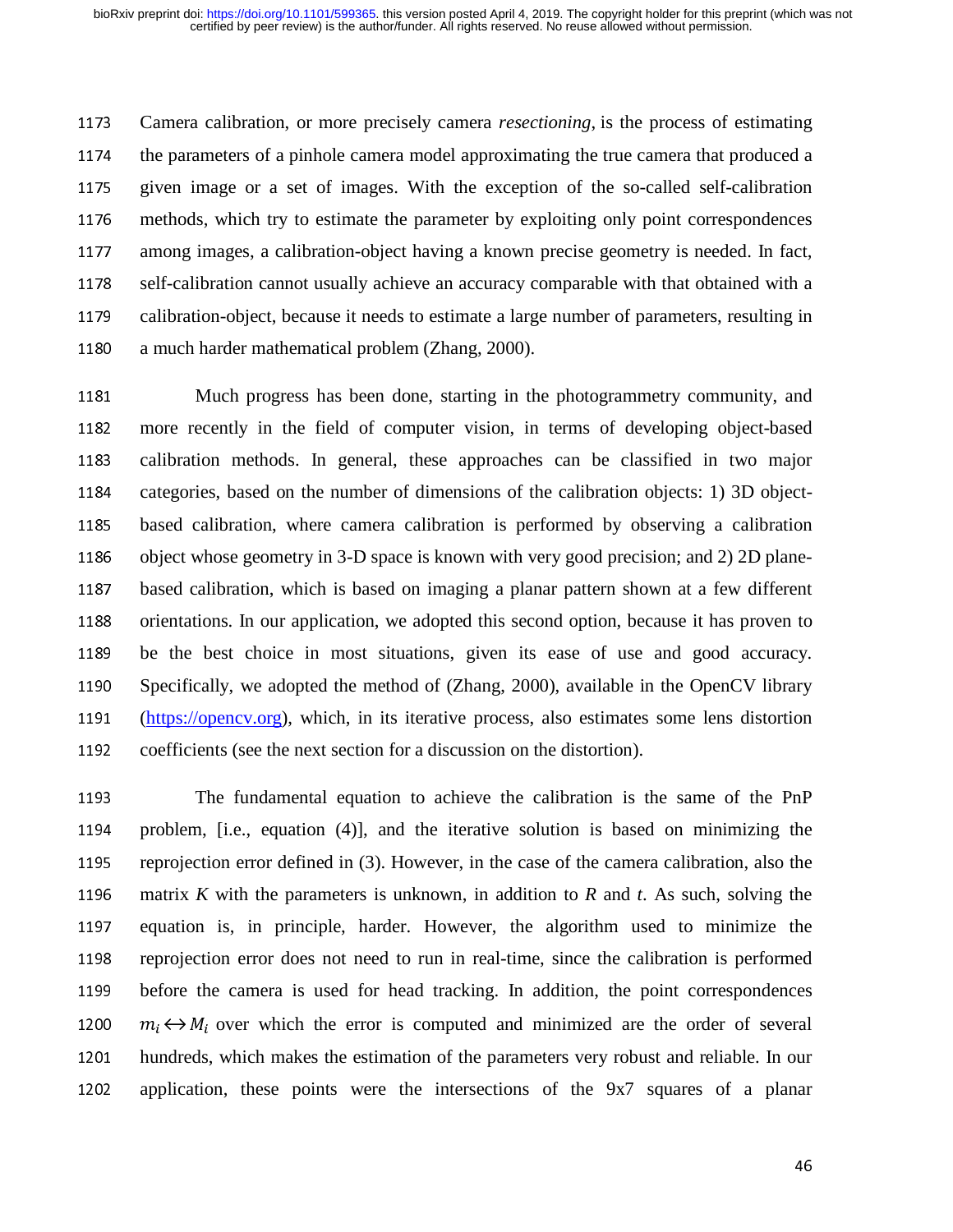1203 checkerboard (shown in Figure 4-figure supplement 1A) imaged in 15 different 1204 poses/positions. Specifically, a few snapshots were taken centrally at different distances 1205 from the camera, others spanned the image plane to sample the space where the radial 1206 distortion is more prominent, and finally (and more importantly) other snapshots were 1207 taken from different angles of orientation with respect to the image plane (Zhang, 2000)

<sup>1208</sup>To measure the effect of changing the calibration images over the pose estimation, 1209 we collected a set of 80 images of the calibration checkerboard at different orientations. 1210 50 random subsamples (without replacement), each composed of 50% of the total images, 1211 were used to calibrate the system, thus yielding 50 different calibrations. In Table 1, we 1212 report the mean and standard deviation of the internal parameters and the lens distortion 1213 coefficients obtained from such calibrations. In Table 2, we report the averages and 1214 standard deviations of the radial and tangential part contributions of the distortion. Some 1215 of the parameters reported in these tables (i.e.,  $f_x$ ,  $f_y$ ,  $c_x$  and  $c_y$ ) have been defined in eq.<br>1216 (4), while other parameters  $(k_1, k_2, k_3, p_1$  and  $p_2$ ) are distortion coefficients described in (4), while other parameters  $(k_1, k_2, k_3, p_1 \text{ and } p_2)$  are distortion coefficients described in 1217 the next paragraphs.

|      | fx     | fy     | Cх    | cy    | k1       | $\mathbf{k}$ | рl      | p2        | k3       | <b>Rms</b><br>[pixel] |
|------|--------|--------|-------|-------|----------|--------------|---------|-----------|----------|-----------------------|
| mean | 2701.7 | 2707.4 | 636.6 | 508.9 | $-0.396$ | 2.23         | 0.00098 | $-0.0019$ | $-26.37$ | 0.10                  |
| Std  | 2.51   | 1.98   | 4.73  | 4.29  | 0.012    | 0.78         | 0.00018 | 0.00025   | 15.50    | 0.00094               |

1219

<sup>1220</sup>**Table1.** Mean values and standard deviations of the internal camera parameters 1221 and distortion coefficients. The reprojection error, namely the distance between<br>1222 the square's corners in the images and their points reprojected after the 1222 the square's corners in the images and their points reprojected after the 1223 calibration, is reported in the last column. calibration, is reported in the last column.

|      | Radial dist. | Tangential.<br>Dist. |
|------|--------------|----------------------|
| Mean | $-0.02048$   | $-0.00020$           |
| Std  | 0.0010       | 2.49e-05             |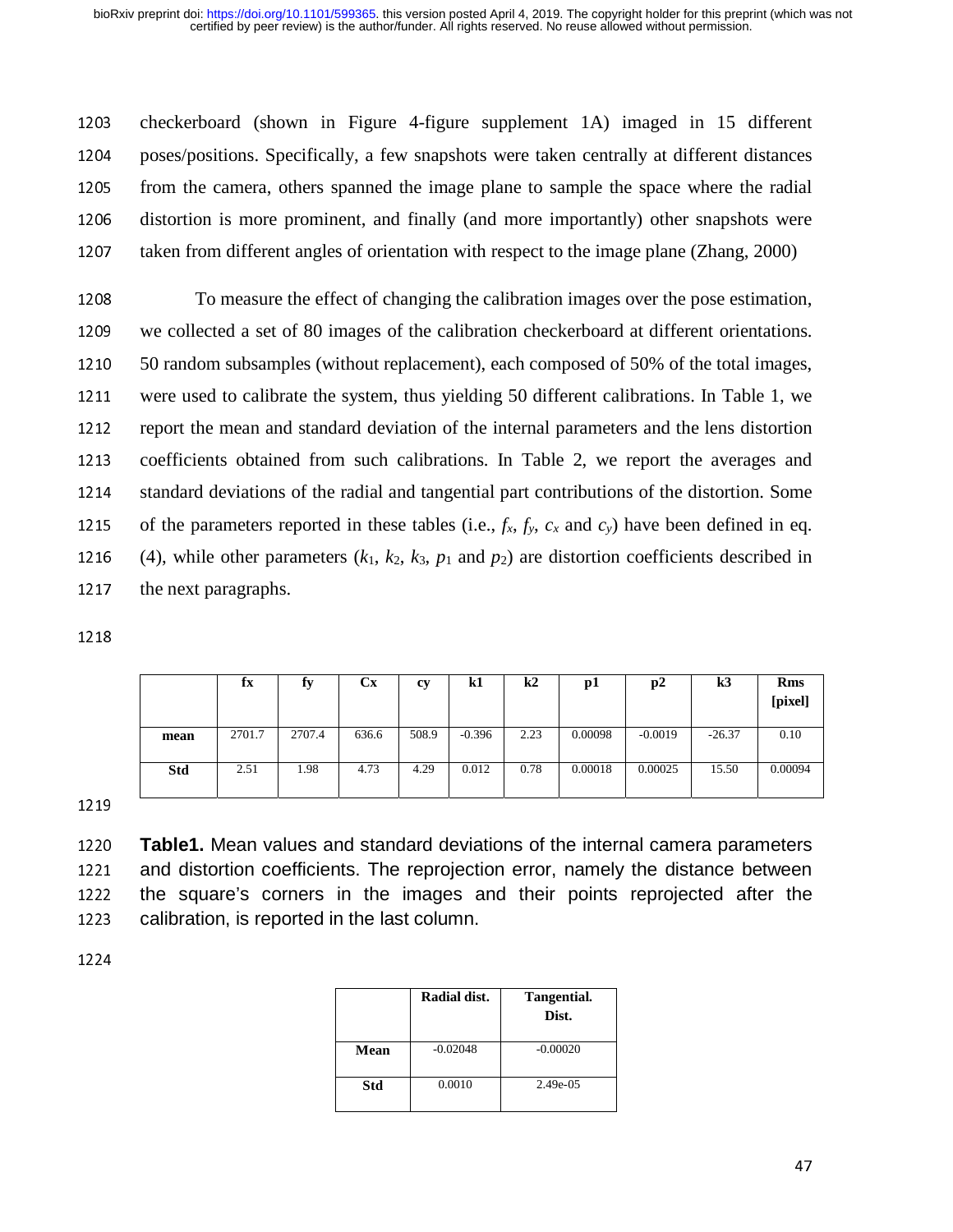1225

<sup>1226</sup>**Table 2.** Mean values and standard deviations of the two components of the 1227 distortion, i.e. the radial and the tangential part. The radial distortion of -0.02048<br>1228 indicates that the pixels in the corners of the image appear about 2% closer to 1228 indicates that the pixels in the corners of the image appear about 2% closer to 1229 the center of the image (barrel distortion). the center of the image (barrel distortion).

1231 The focal lengths  $fx$  and  $fy$  (Table 1) showed a good stability. The coordinates of the 1232 principal point  $(cx, cy)$ , as it is well known, are some of the hardest parameters to 1233 estimate and, in our case, had a standard deviation of approximately 4.5 pixels. In any 1234 event, they are additive terms and, as such, do not affect distance and angle 1235 measurements. The remaining parameters describe the distortion introduced by the lens<br>1236 during the image formation. We quantified the effect of distortion, both the radial and the during the image formation. We quantified the effect of distortion, both the radial and the 1237 tangential part, on the pose estimation by considering our specific setup.

1238 From eq. (4), after the roto-translation transformation  $[x y z] = [R t][XY Z 1]$ , 1239 we have the 2d homogeneous coordinates

1240 
$$
x' = x/z
$$
,  $y' = y/z$ .

Then, the distorted coordinates  $x''$  and  $y''$  can be modeled by the parameters  $k_1$ ,  $k_2$ ,  $k_3$ ,  $p_1$ 1242 and  $p_2$  using the following equation:

$$
x'' = x'(1 + k_1r^2 + k_2r^4 + k_3r^6) + 2p_1x'y' + p_2(r^2 + 2x'^2)
$$
  

$$
y'' = y'(1 + k_1r^2 + k_2r^4 + k_3r^6) + 2p_2x'y' + p_1(r^2 + 2y'^2)
$$

1243 where  $r^2 = x'^2 + y'^2$ . The final 2D image coordinates are then obtained by:

$$
s[u\;v\;1\;]=K[x^{\prime\prime}\;y^{\prime\prime}\;1\;]
$$

1244 In the worst case scenario, namely in the corners of the image where the distortion is at 1245 its maximum, x' and y' can be approximated by  $dSx/2f$  and  $dSy/2f$ , where f is the focal 1246 length of the lens and  $dSx$  and  $dSy$  are the x and y dimensions of the CCD sensor. By 1247 simple geometrical considerations, since our camera mounts a 1/3" CMOS sensor and the 1248 lens has a focal length of 12.5mm,  $r^2$  results equal to 0.0576. The distortion corrections 1249 were then calculated for every sample considering this worst case. The radial distortion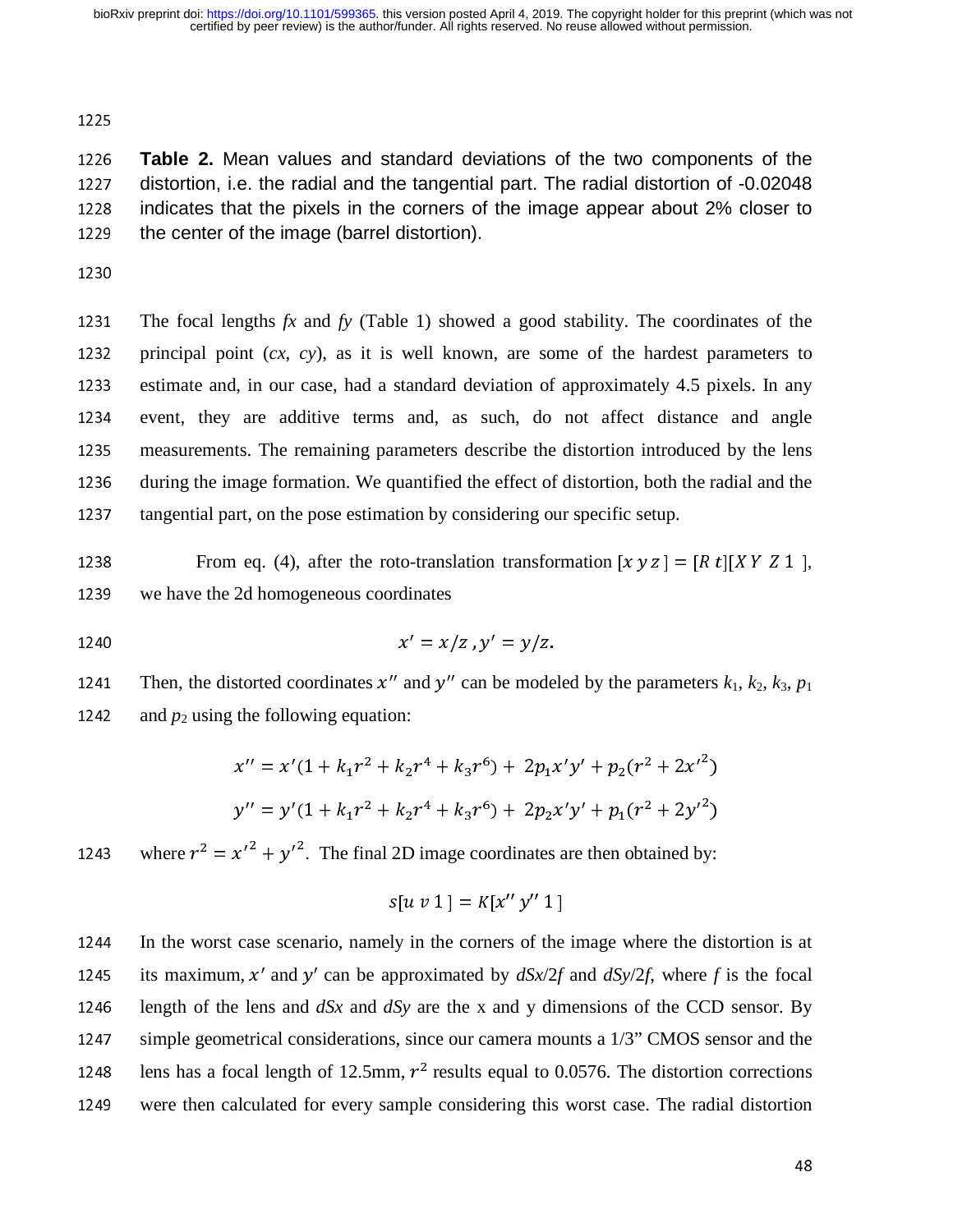1250 correction  $(k_1r^2 + k_2r^4 + k_3r^6)$  dominates the tangential part  $(2p_1x'y' + p_2(r^2 +$ 1251  $2x'^2$ ) but, more importantly, it has a standard deviation of just about 0.1% (see Table 2).

1252 In this framework, it is clear that the calibration is very stable, with parameters 1253 fluctuating around 0,1% for  $fx$ ,  $fy$  and the distortion coefficients, whereas  $cx$  and  $cy$  do not 1254 affect the displacement or angular measurements. Vice versa, an accurate measurement 1255 of the physical distances between the dots of pattern is crucial. We verified that an error 1256 of 5% in the dot distances produces errors of 5% in the pose estimates (for example, if the 1257 distances are estimated 5% bigger than the truth, the dots' pattern is estimated at a pose 1258 5% more distant to the camera) and, consequently, the translation measurements are 1259 affected.

1260

<sup>1261</sup>**Acknowledgments.** This work was supported by a Human Frontier Science Program 1262 Grant to DZ (contract n. RGP0015/2013), a European Research Council Consolidator 1263 Grant to DZ (project n. 616803-LEARN2SEE) and a FSE POR Regione autonoma FVG 1264 Program Grant (HEaD - Higher education and development) to WV. We thank Marco 1265 Gigante for his technical support in designing and building the custom assemblies used to 1266 validate the head tracker.

1267

<sup>1268</sup>**Competing interests.** None of the authors has financial and non-financial competing 1269 interests of any nature.

- 
- 1271

## <sup>1272</sup>**References**

1273 Acharya L, Aghajan ZM, Vuong C, Moore JJ, Mehta MR (2016) Causal Influence of Visual Cues on Hippocampal Directional Selectivity. Cell 164:197–207. Visual Cues on Hippocampal Directional Selectivity. Cell 164:197–207.

1275 Alemi-Neissi A, Rosselli FB, Zoccolan D (2013) Multifeatural Shape Processing in Rats<br>1276 Engaged in Invariant Visual Object Recognition. J Neurosci 33:5939–5956. <sup>1276</sup>Engaged in Invariant Visual Object Recognition. J Neurosci 33:5939–5956.

1277 Aragão R da S, Rodrigues MAB, de Barros KMFT, Silva SRF, Toscano AE, de Souza<br>1278 RE, Manhães-de-Castro R (2011) Automatic system for analysis of locomotor 1278 RE, Manhães-de-Castro R (2011) Automatic system for analysis of locomotor<br>1279 activity in rodents—A reproducibility study. J Neurosci Methods 195:216–221. activity in rodents—A reproducibility study. J Neurosci Methods 195:216–221.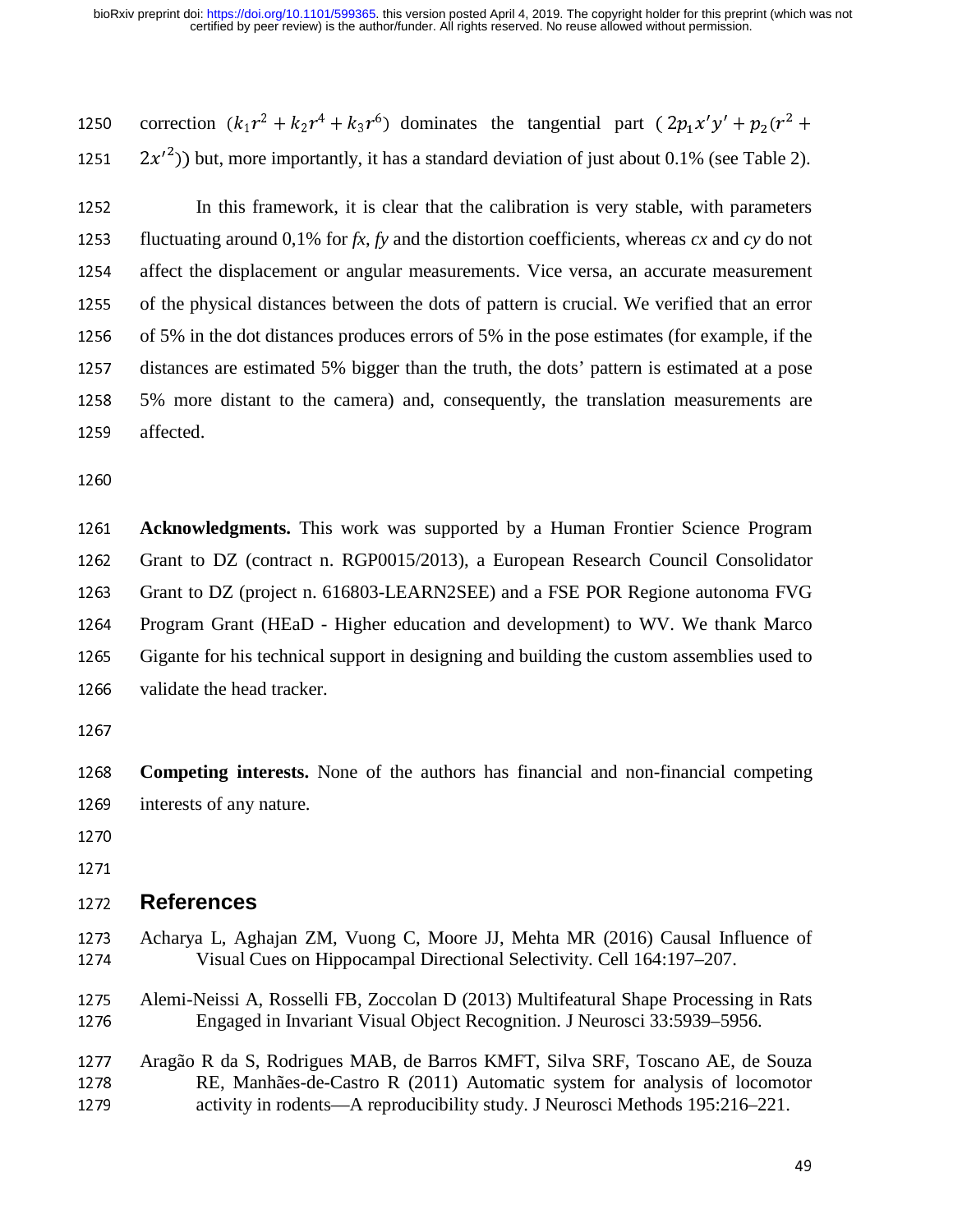- 1280 Attanasi A, Cavagna A, Castello LD, Giardina I, Grigera TS, Jelić A, Melillo S, Parisi L, Pohl O, Shen E, Viale M (2014) Information transfer and behavioural inertia in 1281 Pohl O, Shen E, Viale M (2014) Information transfer and behavioural inertia in starling flocks. Nat Phys 10:691–696. starling flocks. Nat Phys  $10:691-696$ .
- 1283 Bassett JP, Taube JS (2001) Neural Correlates for Angular Head Velocity in the Rat<br>1284 Dorsal Tegmental Nucleus. J Neurosci 21:5740–5751. Dorsal Tegmental Nucleus. J Neurosci 21:5740–5751.
- 1285 Berg HC, Brown DA (1972) Chemotaxis in Escherichia coli analysed by Three-<br>1286 dimensional Tracking. Nature 239:500. dimensional Tracking. Nature 239:500.
- 1287 Bergamasco F, Albarelli A, Torsello A (2011) Image-Space Marker Detection and Recognition Using Projective Invariants In Visualization and Transmission 2011 1288 Recognition Using Projective Invariants In Visualization and Transmission 2011<br>1289 International Conference on 3D Imaging, Modeling, Processing, p. 381–388. International Conference on 3D Imaging, Modeling, Processing, p. 381–388.
- 1290 Bossens C, Beeck O de, P H (2016) Linear and Non-Linear Visual Feature Learning in<br>1291 Rat and Humans. Front Behav Neurosci 10. Rat and Humans. Front Behav Neurosci 10.
- 1292 Canny J (1987) A Computational Approach to Edge Detection In M. A. Fischler & O.<br>1293 Firschein, eds. Readings in Computer Vision San Francisco (CA): Morgan 1293 Firschein, eds. Readings in Computer Vision San Francisco (CA): Morgan<br>1294 Kaufmann. 184–203. Available at: 1294 Kaufmann, p. 184–203. Available at:<br>1295 http://www.sciancedirect.com/science/article/pii/B0780080515816500246 <sup>1295</sup>http://www.sciencedirect.com/science/article/pii/B9780080515816500246 1296 [Accessed March 27, 2019].
- 1297 Cavagna A, Conti D, Creato C, Castello LD, Giardina I, Grigera TS, Melillo S, Parisi L,<br>1298 Viale M (2017) Dynamic scaling in natural swarms. Nat Phys 13:914–918. Viale M (2017) Dynamic scaling in natural swarms. Nat Phys 13:914–918.
- 1299 De Keyser R, Bossens C, Kubilius J, Beeck HPO de (2015) Cue-invariant shape recognition in rats as tested with second-order contours. J Vis 15:14–14. recognition in rats as tested with second-order contours. J Vis 15:14–14.
- 1301 Djurdjevic V, Ansuini A, Bertolini D, Macke JH, Zoccolan D (2018) Accuracy of Rats in<br>1302 Discriminating Visual Objects Is Explained by the Complexity of Their 1302 Discriminating Visual Objects Is Explained by the Complexity of Their<br>1303 Perceptual Strategy. Curr Biol 28:1005-1015.e5. Perceptual Strategy. Curr Biol 28:1005-1015.e5.
- 1304 Duda RO, Hart PE, Stork DG (2001) Pattern classification. Wiley.
- 1305 Finkelstein A, Derdikman D, Rubin A, Foerster JN, Las L, Ulanovsky N (2015) Three-<br>1306 dimensional head-direction coding in the bat brain. Nature 517:159–164. dimensional head-direction coding in the bat brain. Nature 517:159–164.
- 1307 Fiore PD (2001) Efficient linear solution of exterior orientation. IEEE Trans Pattern Anal<br>1308 Mach Intell 23:140–148. Mach Intell 23:140-148.
- 1309 Fyhn M, Molden S, Witter MP, Moser EI, Moser M-B (2004) Spatial Representation in the Entorhinal Cortex. Science 305:1258–1264. the Entorhinal Cortex. Science 305:1258-1264.

## 1311 Garcia-Perez E, Mazzoni A, Zoccolan D, Robinson HP, Torre V (2005) Statistics of decision making in the leech. J Neurosci 25:2597–608. decision making in the leech. J Neurosci 25:2597–608.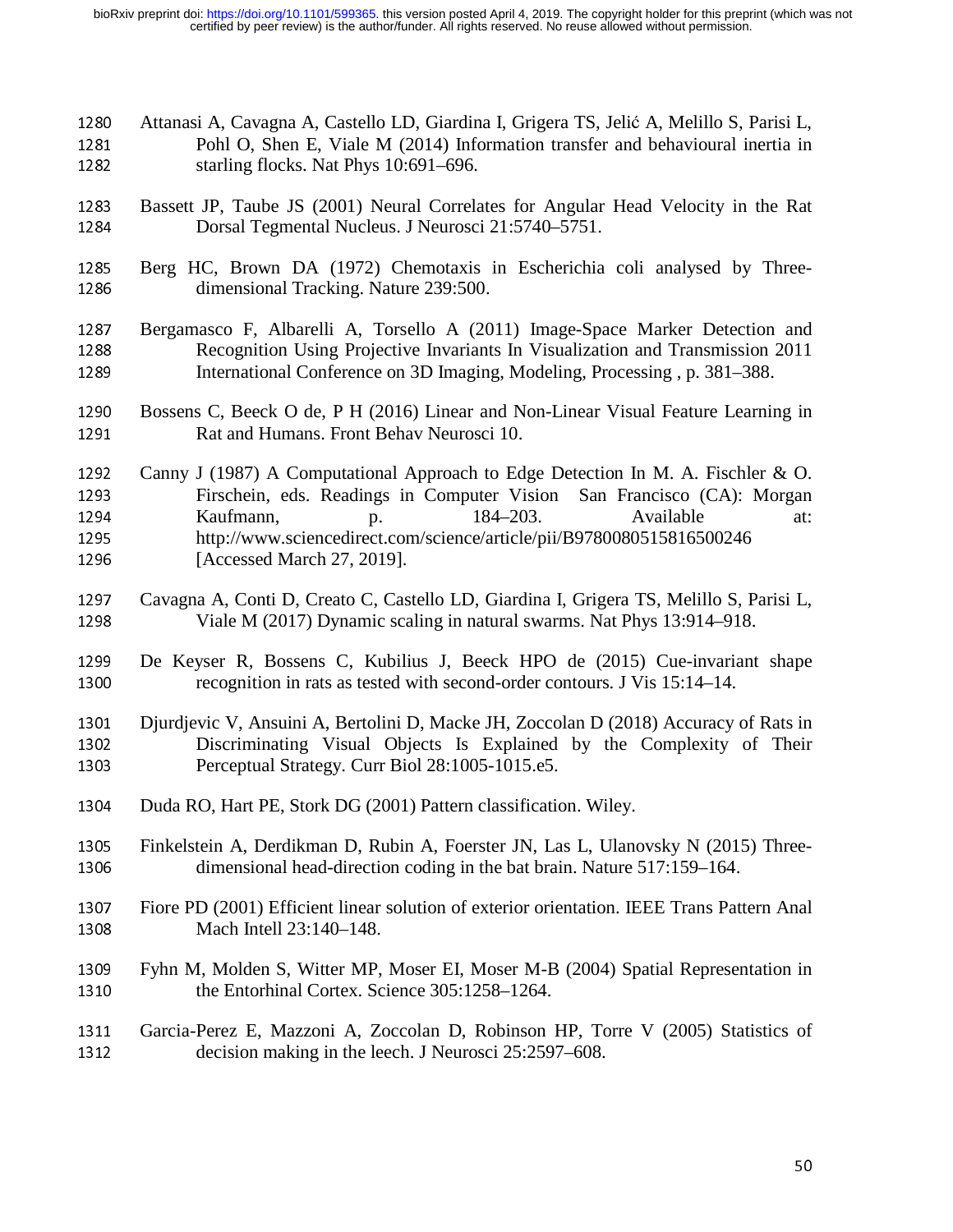- 1313 Garro V, Crosilla F, Fusiello A (2012) Solving the PnP Problem with Anisotropic<br>1314 Orthogonal Procrustes Analysis In Visualization Transmission 2012 Second 1314 Orthogonal Procrustes Analysis In Visualization Transmission 2012 Second<br>1315 International Conference on 3D Imaging Modeling Processing p. 262–269. International Conference on 3D Imaging, Modeling, Processing, p. 262–269. 1316 González RC, Woods RE (2008) Digital Image Processing. Pearson/Prentice Hall. 1317 Gower PSDJC, Gower JC, Dijksterhuis GB, Dijksterhuis C and MIA and FIBVWU and 1318 RC and D of M and MRF of EGB (2004) Procrustes Problems. OUP Oxford. RC and D of M and MRF of EGB (2004) Procrustes Problems. OUP Oxford. 1319 Grauman K, Leibe B (2011) Visual Object Recognition 1 edition. San Rafael, Calif.:<br>1320 Morgan & Claypool Publishers. Morgan & Claypool Publishers. 1321 Hafting T, Fyhn M, Molden S, Moser M-B, Moser EI (2005) Microstructure of a spatial map in the entorhinal cortex. Nature 436:801. map in the entorhinal cortex. Nature 436:801. 1323 Harris C, Stephens M (1988) A Combined Corner and Edge Detector. In C. J. Taylor, ed.<br>1324 Proceedings of the Alvey Vision Conference Alvety Vision Club, p. 23.1-23.6. Proceedings of the Alvey Vision Conference Alvety Vision Club, p. 23.1-23.6. 1325 Horner AE, Heath CJ, Hvoslef-Eide M, Kent BA, Kim CH, Nilsson SRO, Alsiö J, Oomen CA, Holmes A, Saksida LM, Bussey TJ (2013) The touchscreen operant 1326 Oomen CA, Holmes A, Saksida LM, Bussey TJ (2013) The touchscreen operant<br>1327 had platform for testing learning and memory in rats and mice. Nat Protoc 8:1961– 1327 platform for testing learning and memory in rats and mice. Nat Protoc 8:1961–<br>1328 1984. 1984. 1329 Jähne B (2005) Digital Image Processing. Springer Science & Business Media. 1330 Kaliukhovich DA, Op de Beeck H (2018) Hierarchical stimulus processing in rodent primary and lateral visual cortex as assessed through neuronal selectivity and 1331 primary and lateral visual cortex as assessed through neuronal selectivity and repetition suppression. J Neurophysiol 120:926–941. repetition suppression. J Neurophysiol 120:926–941. 1333 Kimmel DL, Mammo D, Newsome WT (2012) Tracking the eye non-invasively:<br>1334 simultaneous comparison of the scleral search coil and optical tracking techniques 1334 simultaneous comparison of the scleral search coil and optical tracking techniques<br>1335 in the macaque monkey. Front Behav Neurosci 6 Available at: 1335 in the macaque monkey. Front Behav Neurosci 6 Available at:<br>1336 https://www.frontiersin.org/articles/10.3389/fnbeh.2012.00049/full [Accessed 1336 https://www.frontiersin.org/articles/10.3389/fnbeh.2012.00049/full 1337 March 29, 2019]. March 29, 2019]. 1338 Knutsen PM, Derdikman D, Ahissar E (2005) Tracking Whisker and Head Movements in<br>1339 Unrestrained Behaving Rodents. J Neurophysiol 93:2294–2301. Unrestrained Behaving Rodents. J Neurophysiol 93:2294–2301. 1340 Kropff E, Carmichael JE, Moser M-B, Moser EI (2015) Speed cells in the medial entorhinal cortex. Nature 523:419–424. entorhinal cortex. Nature 523:419-424. 1342 Kurnikova A, Moore JD, Liao S-M, Deschênes M, Kleinfeld D (2017) Coordination of Orofacial Motor Actions into Exploratory Behavior by Rat. Curr Biol 27:688– 1343 Orofacial Motor Actions into Exploratory Behavior by Rat. Curr Biol 27:688–<br>1344 696. 696.
- 1345 Kurylo DD, Chung C, Yeturo S, Lanza J, Gorskaya A, Bukhari F (2015) Effects of contrast, spatial frequency, and stimulus duration on reaction time in rats. Vision 1346 contrast, spatial frequency, and stimulus duration on reaction time in rats. Vision<br>1347 Res 106:20–26. Res 106:20–26.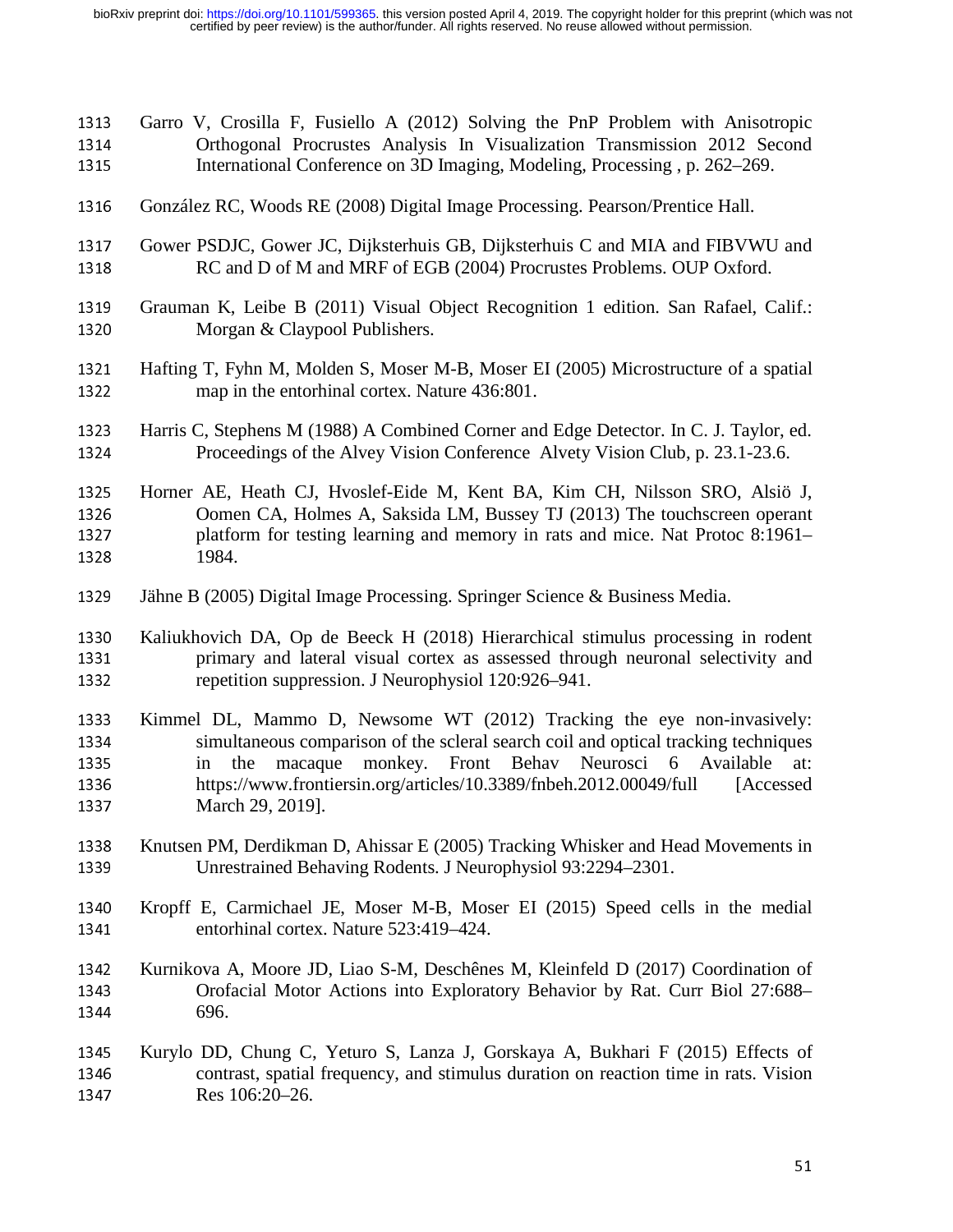- 1348 Kurylo DD, Yeturo S, Lanza J, Bukhari F (2017) Lateral masking effects on contrast sensitivity in rats. Behav Brain Res 335:1–7. sensitivity in rats. Behav Brain Res 335:1–7.
- 1350 Lepetit V, Moreno-Noguer F, Fua P (2008) EPnP: An Accurate O(n) Solution to the PnP<br>1351 Problem. Int J Comput Vis 81:155. Problem. Int J Comput Vis 81:155.
- 1352 Lindeberg T (1998) Feature Detection with Automatic Scale Selection. Int J Comput Vis<br>1353 30:79–116.  $30:79-116.$
- 1354 Lowe D (1991) Fitting Parameterized Three-Dimensional Models to Images. IEEE Trans<br>1355 Pattern Anal Mach Intell 13:441–450. Pattern Anal Mach Intell 13:441–450.
- 1356 Lowe DG (2004) Distinctive Image Features from Scale-Invariant Keypoints. Int J<br>1357 Comput Vis 60:91–110. Comput Vis  $60:91-110$ .
- 1358 Mar AC, Horner AE, Holmes A, Kent BA, Kim CH, Alsiö J, Saksida LM, Nilsson SRO,<br>1359 Bussey TJ (2013) The touchscreen operant platform for assessing executive 1359 Bussey TJ (2013) The touchscreen operant platform for assessing executive function in rats and mice. Nat Protoc 8:1985. function in rats and mice. Nat Protoc 8:1985.
- 1361 Matteucci G, Marotti RB, Riggi M, Rosselli FB, Zoccolan D (2019) Nonlinear<br>1362 Processing of Shape Information in Rat Lateral Extrastriate Cortex. J Neurosci 1362 Processing of Shape Information in Rat Lateral Extrastriate Cortex. J Neurosci<br>1363 39:1649–1670. <sup>1363</sup>39:1649–1670.
- 1364 Mazzoni A, Garcia-Perez E, Zoccolan D, Graziosi S, Torre V (2005) Quantitative characterization and classification of leech behavior. J Neurophysiol 93:580–93. <sup>1365</sup>characterization and classification of leech behavior. J Neurophysiol 93:580–93.
- 1366 Mersch DP, Crespi A, Keller L (2013) Tracking Individuals Shows Spatial Fidelity Is a<br>1367 Key Regulator of Ant Social Organization. Science 340:1090–1093. Key Regulator of Ant Social Organization. Science 340:1090–1093.
- 1368 Mikolajczyk K, Schmid C (2002) An Affine Invariant Interest Point Detector In A.<br>1369 Heyden, G. Sparr, M. Nielsen, & P. Johansen, eds. Computer Vision ECCV 1369 Heyden, G. Sparr, M. Nielsen, & P. Johansen, eds. Computer Vision — ECCV<br>1370 2002 Lecture Notes in Computer Science. Springer Berlin Heidelberg, p. 128– 1370 2002 Lecture Notes in Computer Science. Springer Berlin Heidelberg, p. 128–1371 142.
- 1372 More J (1977) The Levenberg-Marquardt algorithm: Implementation and theory In G.<br>1373 Watson, ed. Lecture Notes in Mathematics 630: Numerical Analysis Springer 1373 Watson, ed. Lecture Notes in Mathematics 630: Numerical Analysis Springer<br>1374 Verlag, p. 105–116. Verlag, p. 105–116.
- 1375 Moser EI, Kropff E, Moser M-B (2008) Place Cells, Grid Cells, and the Brain's Spatial<br>1376 Representation System. Annu Rev Neurosci 31:69–89. Representation System. Annu Rev Neurosci 31:69–89.
- 1377 Moser M-B, Rowland DC, Moser EI (2015) Place Cells, Grid Cells, and Memory. Cold Spring Harb Perspect Biol 7:a021808. Spring Harb Perspect Biol 7:a021808.

## 1379 Naidu DK, Fisher RB (1991) A Comparative Analysis of Algorithms for Determining the<br>1380 Peak Position of a Stripe to Sub-pixel Accuracy In P. Mowforth, ed. BMVC91 1380 Peak Position of a Stripe to Sub-pixel Accuracy In P. Mowforth, ed. BMVC91<br>1381 Springer London, p. 217–225. Springer London, p. 217–225.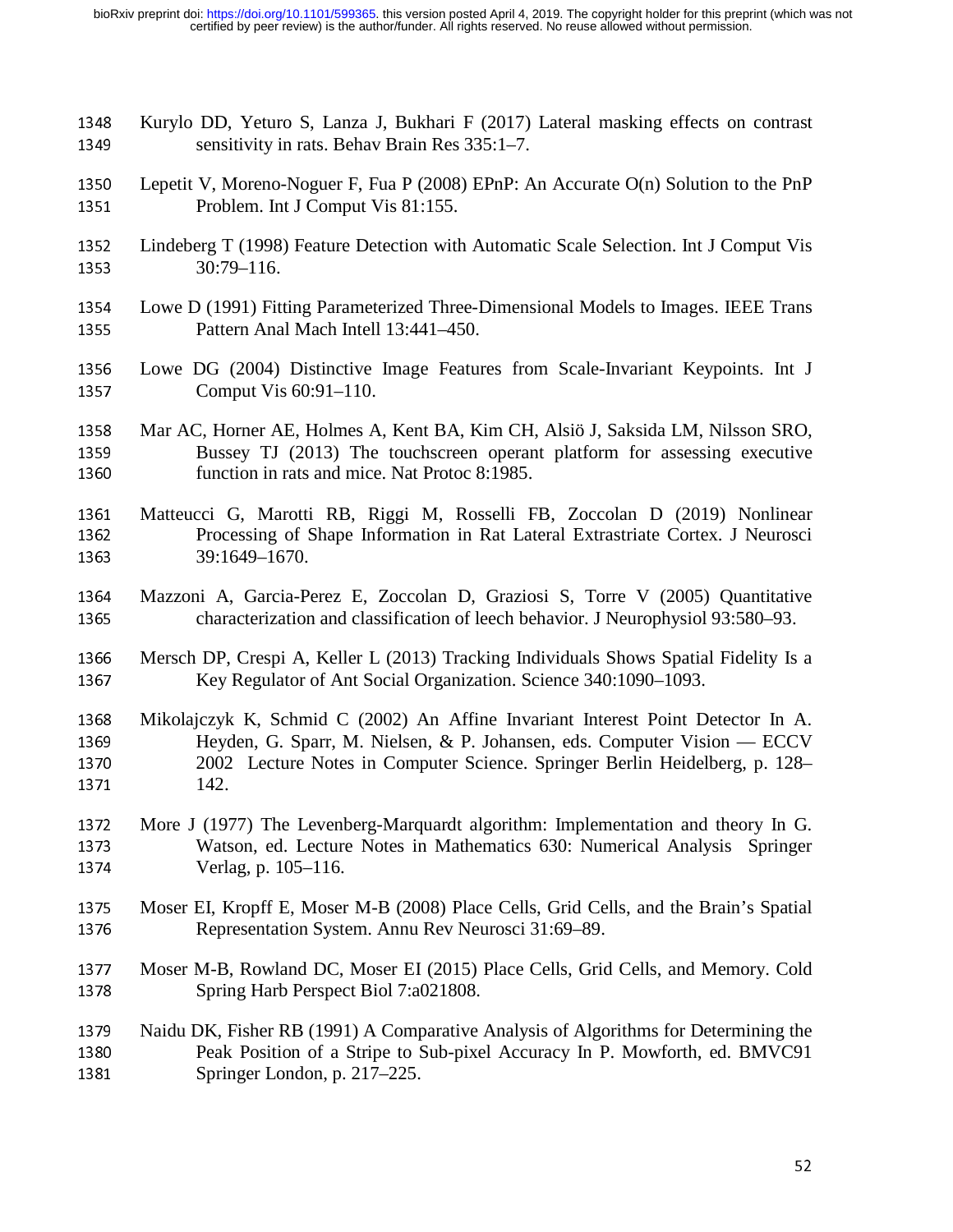- 1382 Nikbakht N, Tafreshiha A, Zoccolan D, Diamond ME (2018) Supralinear and Supramodal Integration of Visual and Tactile Signals in Rats: Psychophysics and 1383 Supramodal Integration of Visual and Tactile Signals in Rats: Psychophysics and<br>1384 Neuronal Mechanisms. Neuron 97:626-639.e8. Neuronal Mechanisms. Neuron 97:626-639.e8.
- 1385 O'Keefe J, Dostrovsky J (1971) The hippocampus as a spatial map. Preliminary evidence<br>1386 from unit activity in the freely-moving rat. Brain Res 34:171–175. from unit activity in the freely-moving rat. Brain Res 34:171–175.
- 1387 O'Keefe J, Nadel L (1978) The Hippocampus as a Cognitive Map. Oxford $\Box$ : New York: 0xford University Press. Oxford University Press.
- 1389 Pasquet MO, Tihy M, Gourgeon A, Pompili MN, Godsil BP, Léna C, Dugué GP (2016)<br>1390 Wireless inertial measurement of head kinematics in freely-moving rats. Sci Rep 1390 Wireless inertial measurement of head kinematics in freely-moving rats. Sci Rep<br>1391 6:35689. 6:35689.
- 1392 Payne HL, Raymond JL (2017) Magnetic eye tracking in mice. eLife Available at:<br>1393 https://elifesciences.org/articles/29222 [Accessed August 21, 2018]. https://elifesciences.org/articles/29222 [Accessed August 21, 2018].
- 1394 Perkon I, Košir A, Itskov PM, Tasič J, Diamond ME (2011) Unsupervised quantification<br>1395 of whisking and head movement in freely moving rodents. J Neurophysiol 1395 of whisking and head movement in freely moving rodents. J Neurophysiol 1396 105:1950–1962. 105:1950-1962.
- 1397 Pinnell RC, Almajidy RK, Kirch RD, Cassel JC, Hofmann UG (2016) A Wireless EEG<br>1398 Recording Method for Rat Use inside the Water Maze. PLOS ONE 11:e0147730. Recording Method for Rat Use inside the Water Maze. PLOS ONE 11:e0147730.
- 1399 Quiroga RQ, Nadasdy Z, Ben-Shaul Y (2004) Unsupervised Spike Detection and Sorting<br>1400 with Wavelets and Superparamagnetic Clustering. Neural Comput 16:1661–1687. with Wavelets and Superparamagnetic Clustering. Neural Comput 16:1661–1687.
- 1401 Remmel RS (1984) An inexpensive eye movement monitor using the scleral search coil<br>1402 technique. IEEE Trans Biomed Eng 31:388–90. technique. IEEE Trans Biomed Eng 31:388–90.
- 1403 Rigosa J, Lucantonio A, Noselli G, Fassihi A, Zorzin E, Manzino F, Pulecchi F, Diamond<br>1404 ME (2017) Dye-enhanced visualization of rat whiskers for behavioral studies. 1404 ME (2017) Dye-enhanced visualization of rat whiskers for behavioral studies.<br>1405 eLife Available at: https://elifesciences.org/articles/25290 [Accessed August 21, 1405 eLife Available at: https://elifesciences.org/articles/25290 [Accessed August 21, 1406 2018]. 2018].
- 1407 Rosselli FB, Alemi A, Ansuini A, Zoccolan D (2015) Object similarity affects the perceptual strategy underlying invariant visual object recognition in rats. Front 1408 perceptual strategy underlying invariant visual object recognition in rats. Front 1409 Neural Circuits 9:10. Neural Circuits 9:10.
- 1410 Sargolini F, Fyhn M, Hafting T, McNaughton BL, Witter MP, Moser M-B, Moser EI<br>1411 (2006) Conjunctive Representation of Position, Direction, and Velocity in 1411 (2006) Conjunctive Representation of Position, Direction, and Velocity in Entorhinal Cortex. Science 312:758–762. Entorhinal Cortex. Science 312:758–762.
- 1413 Sawinski J, Wallace DJ, Greenberg DS, Grossmann S, Denk W, Kerr JND (2009)<br>1414 Visually evoked activity in cortical cells imaged in freely moving animals. Proc 1414 Visually evoked activity in cortical cells imaged in freely moving animals. Proc<br>1415 Matl Acad Sci 106:19557–19562. Natl Acad Sci 106:19557-19562.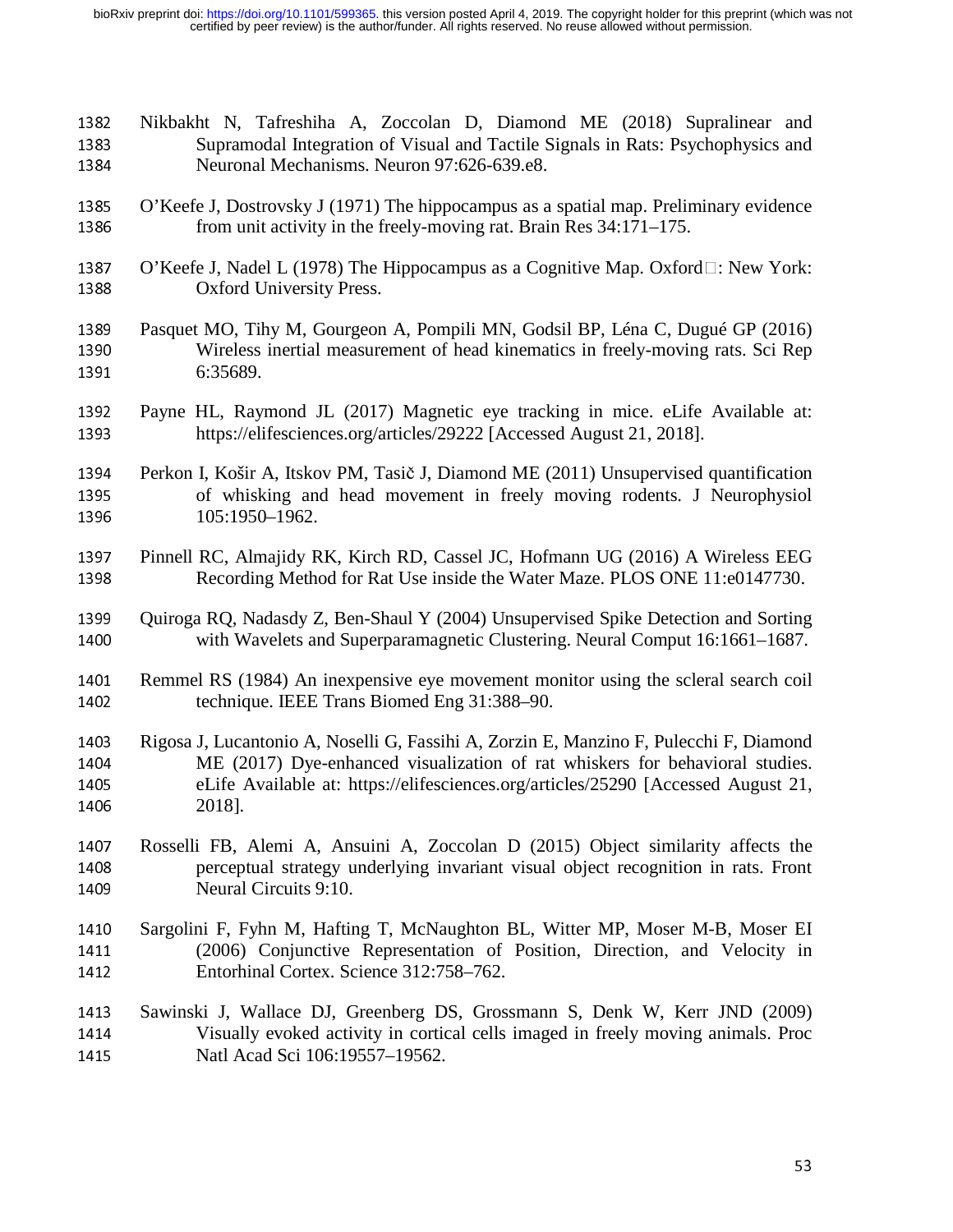- 1416 Stackman RW, Taube JS (1998) Firing Properties of Rat Lateral Mammillary Single<br>1417 Units: Head Direction. Head Pitch. and Angular Head Velocity. J Neurosci 1417 Units: Head Direction, Head Pitch, and Angular Head Velocity. J Neurosci<br>1418 18:9020–9037. 18:9020-9037.
- 1419 Stahl JS, van Alphen AM, De Zeeuw CI (2000) A comparison of video and magnetic search coil recordings of mouse eye movements. J Neurosci Methods 99:101–10. search coil recordings of mouse eye movements. J Neurosci Methods 99:101–10.
- 1421 Stirman JN, Townsend LB, Smith SL (2016) A touchscreen based global motion perception task for mice. Vision Res 127:74–83. perception task for mice. Vision Res 127:74–83.
- 1423 Szuts TA, Fadeyev V, Kachiguine S, Sher A, Grivich MV, Agrochão M, Hottowy P, Dabrowski W, Lubenov EV, Siapas AG, Uchida N, Litke AM, Meister M (2011) 1424 Dabrowski W, Lubenov EV, Siapas AG, Uchida N, Litke AM, Meister M (2011)<br>1425 A wireless multi-channel neural amplifier for freely moving animals. Nat 1425 A wireless multi-channel neural amplifier for freely moving animals. Nat 1426 Neurosci 14:263–269. Neurosci 14:263-269.
- 1427 Tafazoli S, Di Filippo A, Zoccolan D (2012) Transformation-Tolerant Object<br>1428 Recognition in Rats Revealed by Visual Priming. J Neurosci 32:21–34. Recognition in Rats Revealed by Visual Priming. J Neurosci 32:21–34.
- 1429 Tafazoli S, Safaai H, Franceschi GD, Rosselli FB, Vanzella W, Riggi M, Buffolo F, 1430 Panzeri S, Zoccolan D (2017) Emergence of transformation-tolerant 1430 Panzeri S, Zoccolan D (2017) Emergence of transformation-tolerant representations of visual objects in rat lateral extrastriate cortex. eLife 6:e22794. representations of visual objects in rat lateral extrastriate cortex. eLife 6:e22794.
- 1432 Taube JS (2007) The Head Direction Signal: Origins and Sensory-Motor Integration.<br>1433 Annu Rev Neurosci 30:181–207. Annu Rev Neurosci 30:181–207.
- 1434 Tort ABL, Neto WP, Amaral OB, Kazlauckas V, Souza DO, Lara DR (2006) A simple<br>1435 webcam-based approach for the measurement of rodent locomotion and other 1435 webcam-based approach for the measurement of rodent locomotion and other<br>1436 behavioural parameters. J Neurosci Methods 157:91–97. behavioural parameters. J Neurosci Methods 157:91–97.
- 1437 Tsoar A, Nathan R, Bartan Y, Vyssotski A, Dell'Omo G, Ulanovsky N (2011) Largescale navigational map in a mammal. Proc Natl Acad Sci 108:E718–E724.
- 1439 Vermaercke B, Op de Beeck HP (2012) A Multivariate Approach Reveals the Behavioral<br>1440 Templates Underlying Visual Discrimination in Rats. Curr Biol 22:50–55. Templates Underlying Visual Discrimination in Rats. Curr Biol 22:50–55.
- 1441 Vinken K, Van den Bergh G, Vermaercke B, Beeck O de, P H (2016) Neural 1442 Representations of Natural and Scrambled Movies Progressively Change from 1442 Representations of Natural and Scrambled Movies Progressively Change from<br>1443 Rat Striate to Temporal Cortex. Cereb Cortex 26:3310–3322. Rat Striate to Temporal Cortex. Cereb Cortex 26:3310–3322.
- 1444 Vinken K, Vermaercke B, Op de Beeck HP (2014) Visual Categorization of Natural 1445 Movies by Rats. J Neurosci 34:10645–10658. Movies by Rats. J Neurosci 34:10645–10658.
- 1446 Vinken K, Vogels R, Op de Beeck H (2017) Recent Visual Experience Shapes Visual 1447 Processing in Rats through Stimulus-Specific Adaptation and Response 1447 Processing in Rats through Stimulus-Specific Adaptation and Response<br>1448 Enhancement. Curr Biol 27:914–919. Enhancement. Curr Biol 27:914–919.